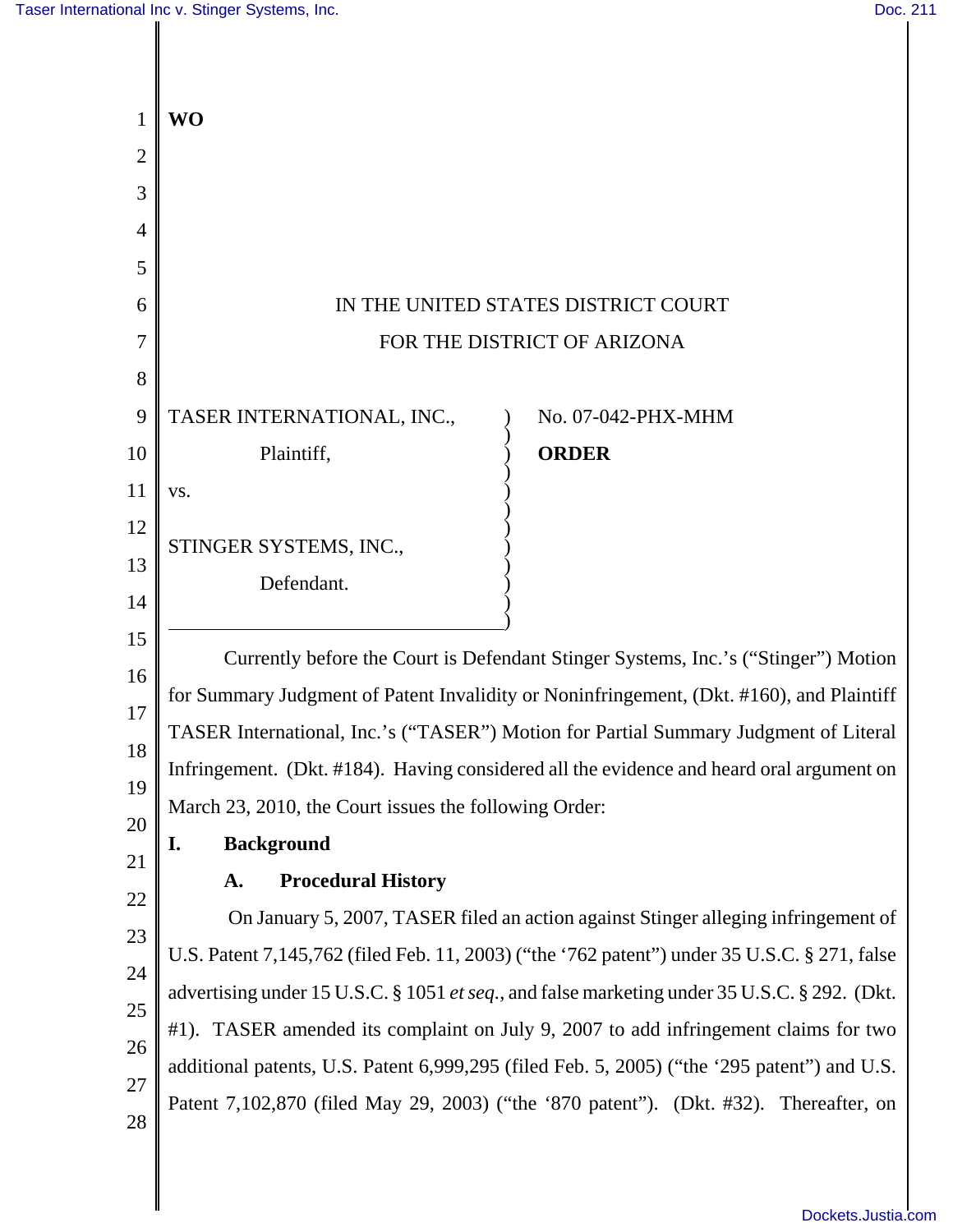1 2 3 October 10, 2007, TASER filed a second amended complaint in which TASER dropped all claims related to the '762 patent and added claims pertaining to a fourth patent, U.S. Patent 7,234,262 (Dec. 2, 2005) ("the '262 patent").

4

5 6 7 8 On November 6, 2007, Stinger filed an Answer to TASER's second amended complaint and counterclaim for false advertising under 15 U.S.C. § 1125(a) to TASER's second amended complaint. (Dkt. #54). Stinger asserts a number of affirmative defenses, including statute of limitations, laches, waiver, estoppel, unclean hands, patent misuse, and inequitable conduct. (Dkt. #54, pp. 4-5).

9 10 11 12 13 14 15 16 17 18 19 20 21 22 23 24 On May 7, 2008, the Court held a hearing in accordance with Markman v. Westview Instruments, Inc., 517 U.S. 370 (1996), to construe disputed claims of the '262, '295, and '870 patents. This Court issued its Markman Order construing the disputed claims on February 2, 2009. (Dkt. #146). In that Order, the Court construed disputed claim language as follows: for the '295 patent (1) "to ionize the air within the air gap" refers to the formation of ions within the air gap as a result of the high voltage, short duration output across the first and second electrodes during the first mode/time period; and (2) "to maintain the current flow" is self-explanatory, and refers to the maintenance of the current flow that is driven across the air gap by the low voltage output in the second mode/time period and is not limited to a continuous or uninterrupted current flow to the extent that the current flow is able to maintain a state of low impedance throughout the second mode/time period; for the 870 patent a "grounded user of the weapon" refers to a user coupled to a common reference conductor in the weapon; and for the '262 patent (1) "track date and time" means the tracking of date and time, in a program, in a microprocessor, through whatever means available to a person of skill in the art at the time of the invention; (2) "period of time" means the predefined period recited in Claim 9. (Id.).

25 26 On, May 18, 2009, Stinger filed a Motion for Summary judgment of Patent Invalidity or Noninfringement. (Dkt. #160). On August 14, 2009 TASER filed its Motion for Partial

- 27
	-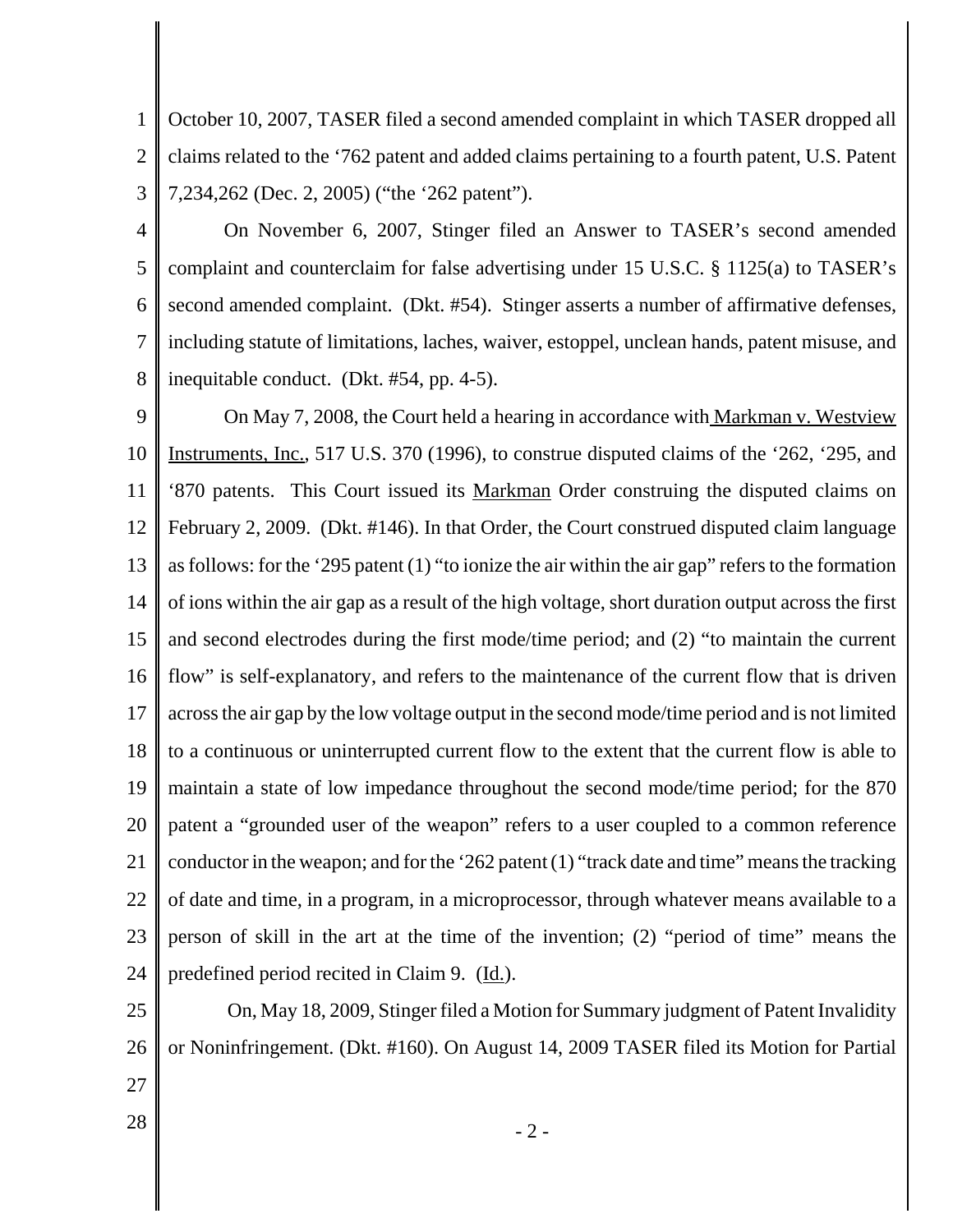1 2 Summary Judgment of Literal Infringement. (Dkt. #184). The Court held oral argument on these motions on March 23, 2010.

3

#### **B. General Description of the Technology**

4 5 6 7 8 9 10 11 12 TASER and Stinger develop, manufacture, and sell electronic control devices ("ECD"), commonly known as "stun guns," which are used to temporarily incapacitate a single person from a distance. While ECDs are intended to be non-lethal, they are somewhat similar to pistols: handheld devices that are activated by a trigger mechanism. Once activated, two dart electrodes, each of which are tethered to a wire connected to the internal circuitry of the weapon, are ejected out of the end of the weapon. The darts are intended to establish contact points with a living target, enabling a power supply circuit in the weapon to deliver current through the electrodes and the target in order to cause involuntary muscle contractions and temporarily immobilize the target.

13 14 15 16 17 18 19 20 21 22 At issue in this case are three of TASER's patents that relate to technology for reducing the size and weight of ECDs while increasing their efficiency, effectiveness, and traceability in deployment. TASER's '295 patent is entitled "Dual Operating Mode Electronic Disabling Device for Generating a Time-Sequenced, Shaped Voltage Output Waveform." As the title suggests, the '295 patent claims a dual operating mode designed to addresses the challenge of establishing electrical contact with a target and efficiently deliver electric current flow to temporarily immobilize the target. In addition, the '870 patent is entitled "Systems and Methods for Managing Battery Power in an Electronic Disabling Device." Likewise, as the title suggests, the '870 patent claims systems and methods for managing battery power. The two patents share a common specification.

23

24 25 26 27 Apparently, an ECD's darts may often lodge in a target's clothing, which results in an air gap between the electrodes and the target, preventing the electrodes from establishing direct contact with the target's skin. The air gap impedes the flow of electricity due to the high impedance of air, which is generally defined as the absence of charged particles, or the ratio of the voltage of the electrical potential between two points and the current passing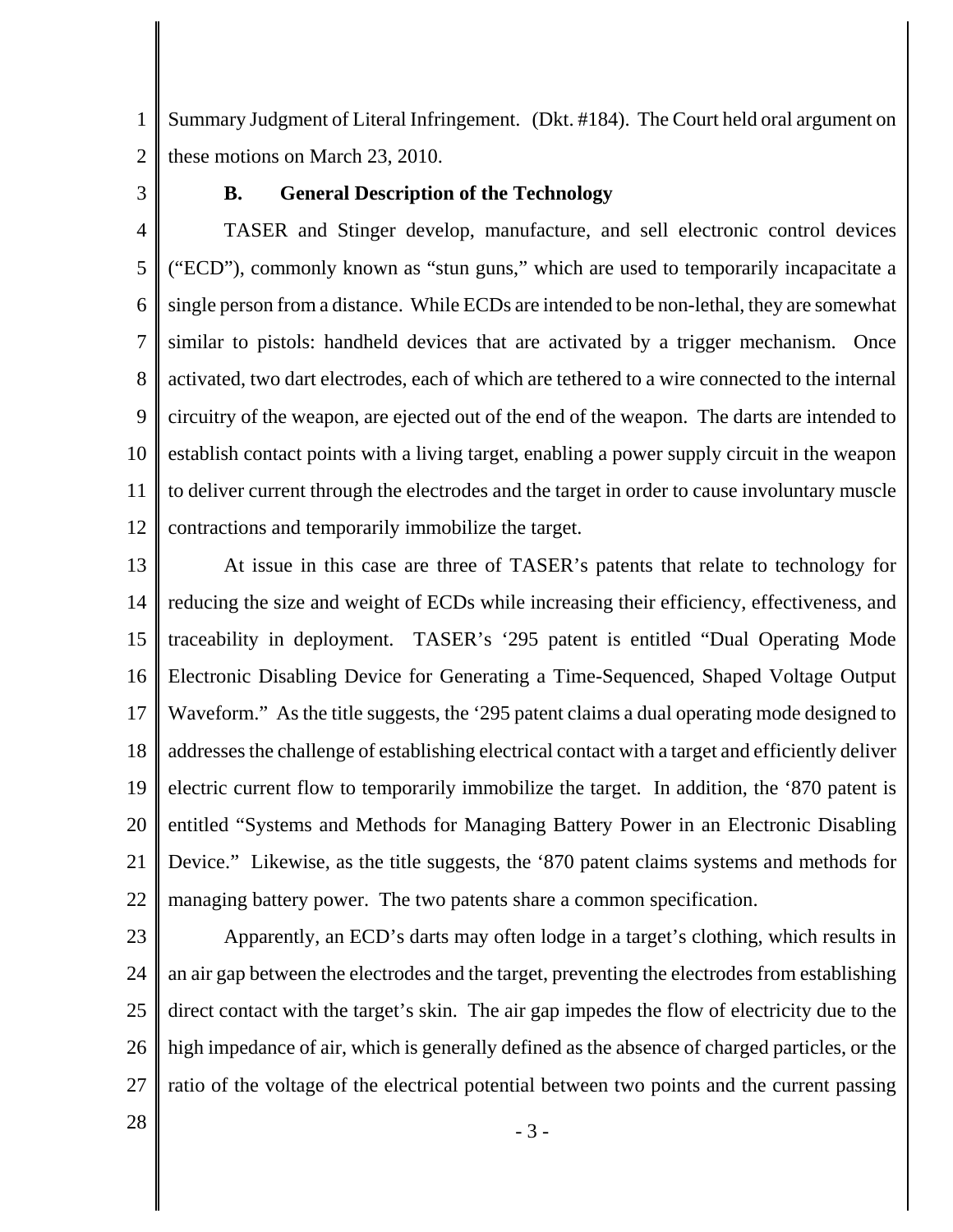1 2 3 4 5 6 7 8 9 10 11 there. High impedance exists when there is a large voltage potential and only a small amount of current; low impedance is the opposite. The application of voltage across an air gap, which can be administered by the functioning of ECD capacitors and transformers, accelerates the available electrons in the air and causes them to pick up speed and crash into each other, thus freeing additional electrons and creating ions. This process is known as ionization, which breaks down high impedance and enables a smaller voltage application over a larger current flow. Once voltage is removed, the air gradually returns to its original state and high impedance returns. In addition, during the process of ionization, electrons can recombine with ions to recreate stable molecules, and in doing so they release energy by emitting photons, the particles responsible for light energy. In some instances, the recombination process results in the creation of visible electrical arcs.

12 13 14 15 16 17 18 19 20 21 22 23 24 Importantly, the common specification of the '295 and '870 patents reveal that although conventional ECDs were designed to have the capability of causing voltage breakdown across a very high impedance air gap by administering a fifty to sixty thousand volt output, once the air gap has been ionized and the impedance reduced to a low level, the stun guns continued to operate in the same mode, resulting in a high power, high voltage stun gun circuit operating relatively inefficiently and yielding low electro-muscular efficiency with high battery power requirements. To overcome this inefficiency, the '295 patent provides for the operation of an ECD in a second mode. Once the air gap is ionized and the air impedance is reduced to a low level, current is able to flow across the air gap at a lower voltage level. At that point, a second lower voltage, longer duration output is generated to maintain an immobilizing current flow through the target. In addition, the '870 patent makes additional claims for, among other things, safety enhancements with respect to the operation of ECDs.

25 26 27 Finally, the '262 patent is entitled "Electrical Weapon Having Controller for Timed Current Through Target and Date/Time Recording." As the title suggests, the patent claims an apparatus that includes a microprocessor programmed to track date and time, to initiate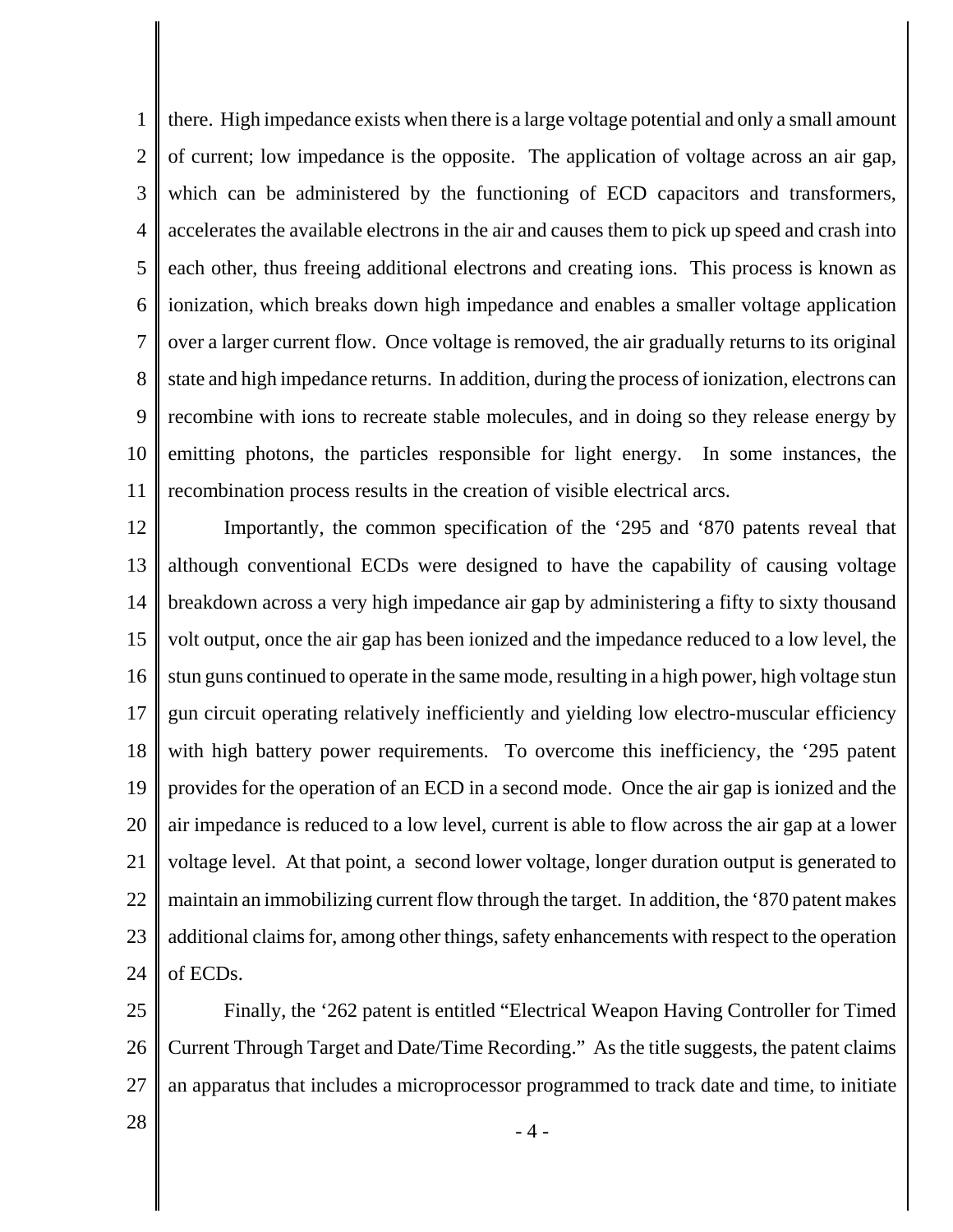| $\mathbf{1}$   | and maintain an electrical current for a period, and to record tracked date and time for each |
|----------------|-----------------------------------------------------------------------------------------------|
| $\overline{2}$ | initiation of the current.                                                                    |
| 3              | The Claims at Issue<br>$\mathbf{C}$ .                                                         |
| 4              | The independent claims currently at issue are as follows <sup>1</sup> :                       |
| 5              | 1.<br>The '295 Patent.                                                                        |
| 6              | Claim 2:                                                                                      |
| 7              | A dual operating mode electronic disabling device for immobilizing a target                   |
| 8              | comprising:                                                                                   |
| 9              | a. first and second electrodes positionable to establish first and second spaced apart        |
| 10             | contact points on the target wherein a high impedance air gap may exist between at            |
| 11             | least one of the electrodes and the target; and                                               |
| 12             | b. a power supply for operating in a first mode to generate a first high voltage, short       |
| 13             | duration output across the first and second electrodes during a first time interval to        |
| 14             | ionize the air within the air gap to thereby reduce the high impedance across the air         |
| 15             | gap to a lower impedance to enable current flow across the air gap at a lower voltage         |
| 16             | level and for subsequently operating in a second mode to generate a second lower              |
| 17             | voltage output across the first and second electrodes during a second time interval to        |
| 18             | maintain the current flow across the first and second electrodes and between the first        |
| 19             | and second contact points on the target to enable the current flow through the target         |
| 20             | to cause involuntary muscle contractions to thereby immobilize the target.                    |
| 21             | <b>Claim 40</b>                                                                               |
| 22             | A method for immobilizing the muscles of a target, comprising the steps of:                   |
| 23             |                                                                                               |
| 24             |                                                                                               |
| 25             |                                                                                               |
| 26             | <sup>1</sup> There are also dependent claims at issue regarding the '262 patent. For ease of  |
| 27             | reference, however, only the independent claims are expressly quoted herein.                  |
| 28             | $-5-$                                                                                         |
|                |                                                                                               |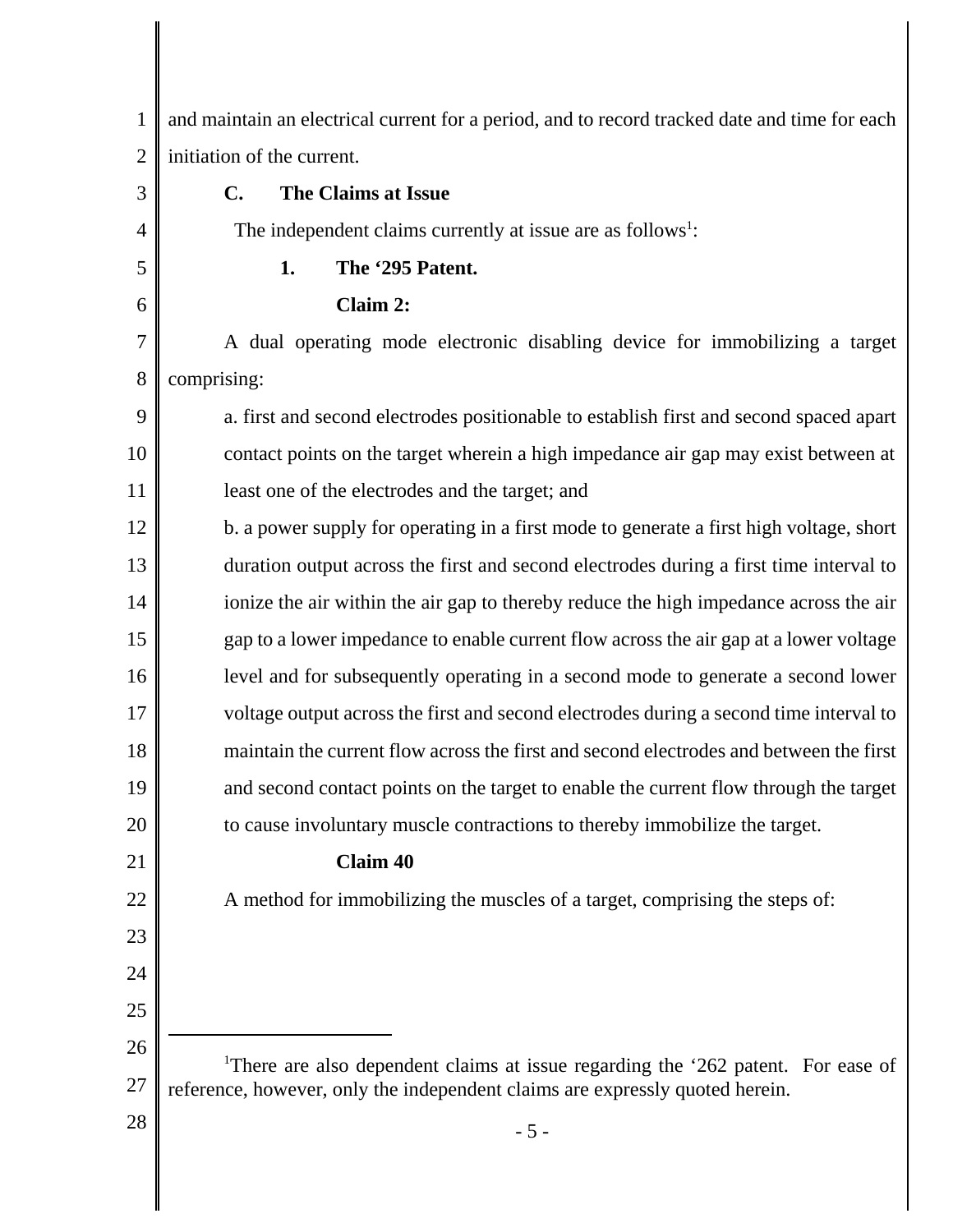| $\mathbf{1}$   | a. providing first and second electrodes positionable to establish first and second     |
|----------------|-----------------------------------------------------------------------------------------|
| $\overline{2}$ | spaced apart contact points on the target wherein a high impedance air gap may exist    |
| 3              | between al least one of the electrodes and the target;                                  |
| $\overline{4}$ | b. applying a first high voltage, short duration output across the first and second     |
| 5              | electrodes during a first time interval to ionize the air within the air gap to thereby |
| 6              | reduce the high impedance across the air gap to a lower impedance to enable current     |
| 7              | to flow across the air gap at a lower voltage level; and                                |
| 8              | c. subsequently applying a second lower voltage output across the first and second      |
| 9              | electrodes during a second time interval to maintain the current flow across the first  |
| 10             | and second electrodes and between the first and second contact points on the target     |
| 11             | to enable the current flow through the target to cause involuntary muscle contractions  |
| 12             | to thereby immobilize the target.                                                       |
| 13             | 2.<br>The '870 Patent                                                                   |
| 14             | Claim 1                                                                                 |
| 15             | An electronic disabling device for imobilzing a target comprising:                      |
| 16             | a. first and second electrodes positionable to establish first and second spaced apart  |
| 17             | contact points on the target;                                                           |
| 18             | b. high voltage power supply for generating an output voltage delivered in a series of  |
| 19             | electrical pulses to the target;                                                        |
| 20             | c. a battery system including: (I) a battery; (ii) a digital memory device for storing  |
| 21             | battery capacity data indicating the amount of battery capacity consumed or             |
| 22             | remaining; (iii) a data interface for communicating between the battery system and      |
| 23             | the memory device to adjust the battery capacity data stored in the memory device;      |
| 24             | and                                                                                     |
| 25             | d. a display for indicating to a user the battery capacity.                             |
| 26             | Claim 2                                                                                 |
| 27             | An electronic disabling device for immobilizing a target comprising:                    |
| 28             | $-6-$                                                                                   |
|                |                                                                                         |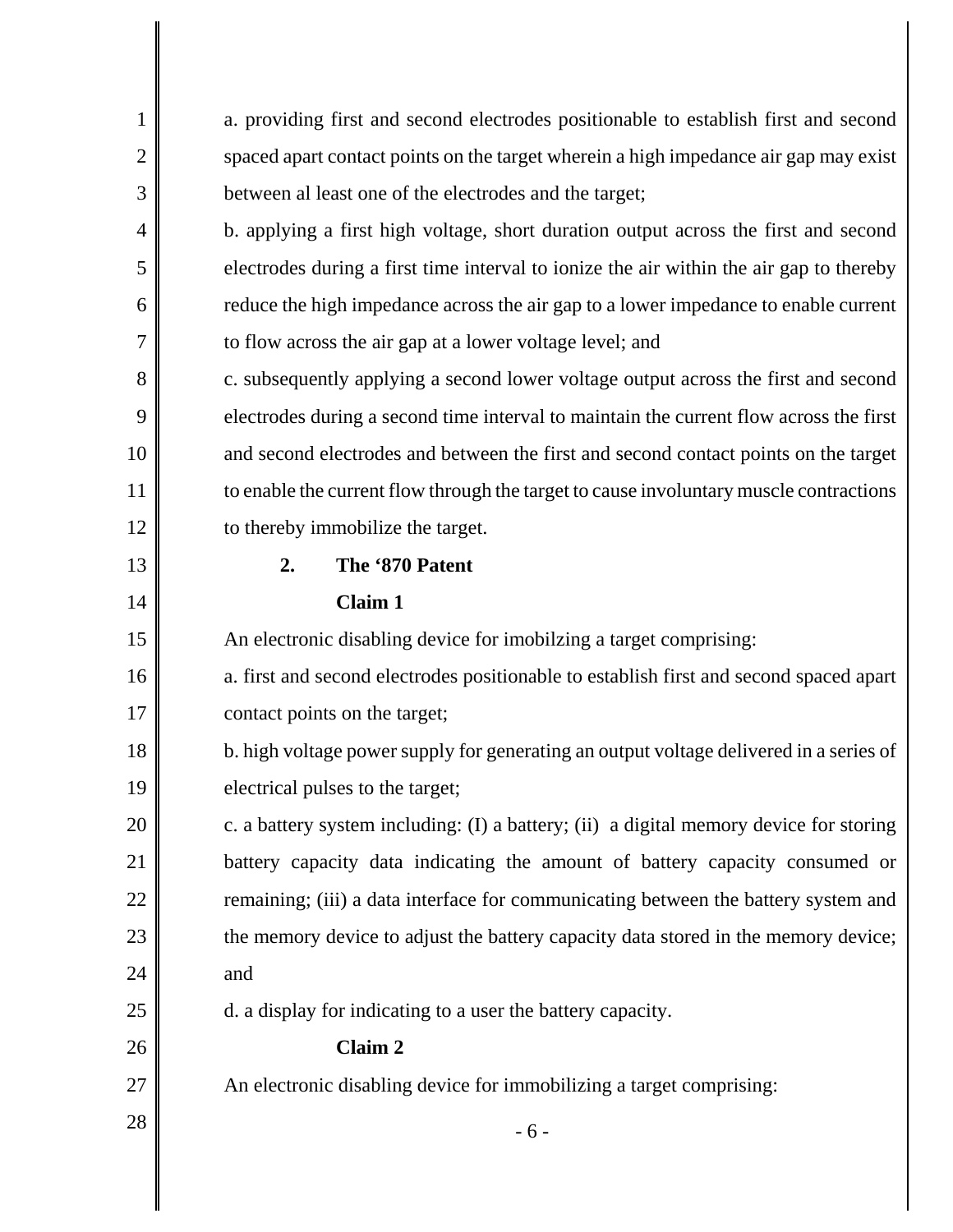| $\mathbf{1}$   | a. first and second electrodes positionable to establish first and second spaced apart |
|----------------|----------------------------------------------------------------------------------------|
| $\overline{2}$ | contact points on the target;                                                          |
| 3              | b. a high voltage power supply for generating an output voltage delivered in a pre-    |
| $\overline{4}$ | timed series of electrical pulses to the target; and                                   |
| 5              | c. a display for indicating to the user the amount of time remaining in each pulse     |
| 6              | sequence.                                                                              |
| 7              | <b>Claim 3</b>                                                                         |
| 8              | An electronic disabling device for immobilizing a target comprising:                   |
| 9              | a. first and second electrodes positionable to establish first and second spaced apart |
| 10             | contact points on the target;                                                          |
| 11             | b. a high voltage of power supply for generating an output voltage delivered in a      |
| 12             | pre-timed series of electrical pulses to the target;                                   |
| 13             | c. a trigger mechanism to initiate the pre-timed series of electrical pulse; and       |
| 14             | d. a mechanism for allowing the user to extend the duration of the pre-timed series of |
| 15             | electrical pulses.                                                                     |
| 16             | <b>Claim 4</b>                                                                         |
| 17             | An electronic disabling device for immobilizing target comprising:                     |
| 18             | a. first and second electrodes positionable to establish first and second spaced apart |
| 19             | contact points on the target; and                                                      |
| 20             | b. a high voltage power supply for generating an output voltage delivered across the   |
| 21             | first and second contact points on the target to generate a positive voltage potential |
| 22             | at one electrode and a negative voltage potential at the other electrode, thereby      |
| 23             | increasing the total voltage drop across a target while deceasing the maximum voltage  |
| 24             | potential between either electrode and a grounded user of the weapon.                  |
| 25             | 3.<br>The '262 Patent                                                                  |
| 26             | Claim 1                                                                                |
| 27             |                                                                                        |
| 28             | $-7-$                                                                                  |
|                |                                                                                        |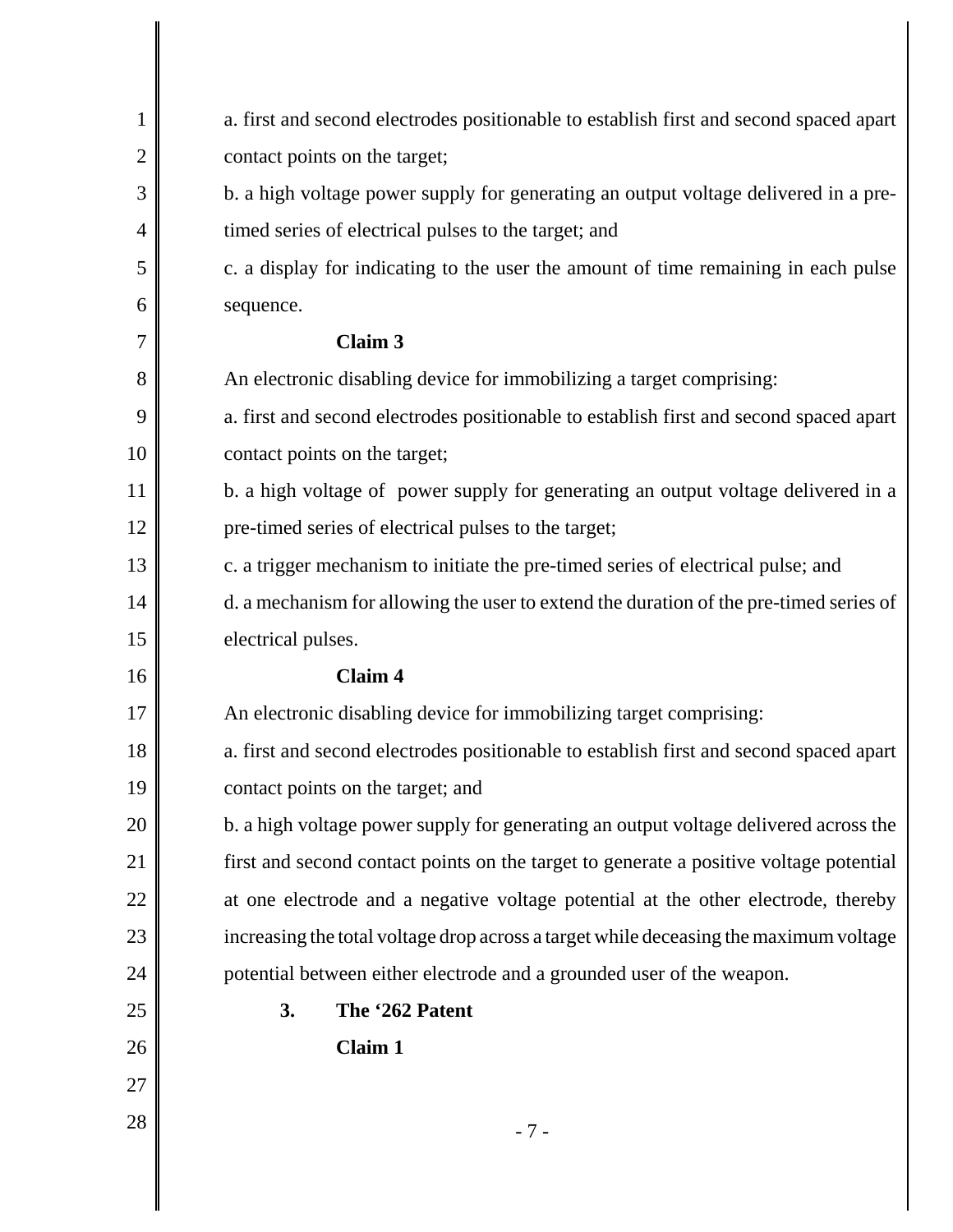| 1              | A dart weapon for interfering with locomotion by a human being or animal target, the          |
|----------------|-----------------------------------------------------------------------------------------------|
| $\overline{2}$ | weapon for use with each of a plurality of replaceable cartridges, each cartridge having at   |
| 3              | least one wire-tethered dart and a propellant that propels the dart, the weapon comprising:   |
| $\overline{4}$ | a receiver that receives a particular cartridge of the plurality of cartridges;               |
| 5              | a power supply coupled to the receiver for conducting a high voltage pulsed current           |
| 6              | from the power supply through the wire-tethered dart of the particular cartridge;             |
| 7              | a microprocessor programmed                                                                   |
| 8              | (1) to track date and time,                                                                   |
| 9              | (2) to activate via the power supply the propellant of the particular cartridge,              |
| 10             | (3) to maintain for a period the current from the power supply, and                           |
| 11             | (4) to record tracked date and time in accordance with activation of the                      |
| 12             | propellant of the particular cartridge and in accordance with respective                      |
| 13             | activation of each other cartridge of the plurality received by the receiver,                 |
| 14             | wherein the current through the target interferes with use by the target of the               |
| 15             | skeletal muscles of the target during the period                                              |
| 16             | Claim 6                                                                                       |
| 17             | A dart weapon for interfering with use by a human being or animal target of skeletal          |
| 18             | muscles of the target, the weapon operative with a provided cartridge, the device comprising: |
| 19             | a trigger that provides a first signal responsive to operation of the trigger; and            |
| 20             | a circuit, comprising a memory, that                                                          |
| 21             | (1) keeps track of current time of day,                                                       |
| 22             | (2) keeps track of current date,                                                              |
| 23             | (3) receives the first signal to determine a first time, and                                  |
| 24             | (4) responds to the first signal by recording current date and current time of day in the     |
| 25             | memory by applying power to a signal generator, by keeping track of a period of time          |
| 26             | from the first time, and by disabling the signal generator upon lapse of the period,          |
| 27             | wherein;                                                                                      |
| 28             | $-8-$                                                                                         |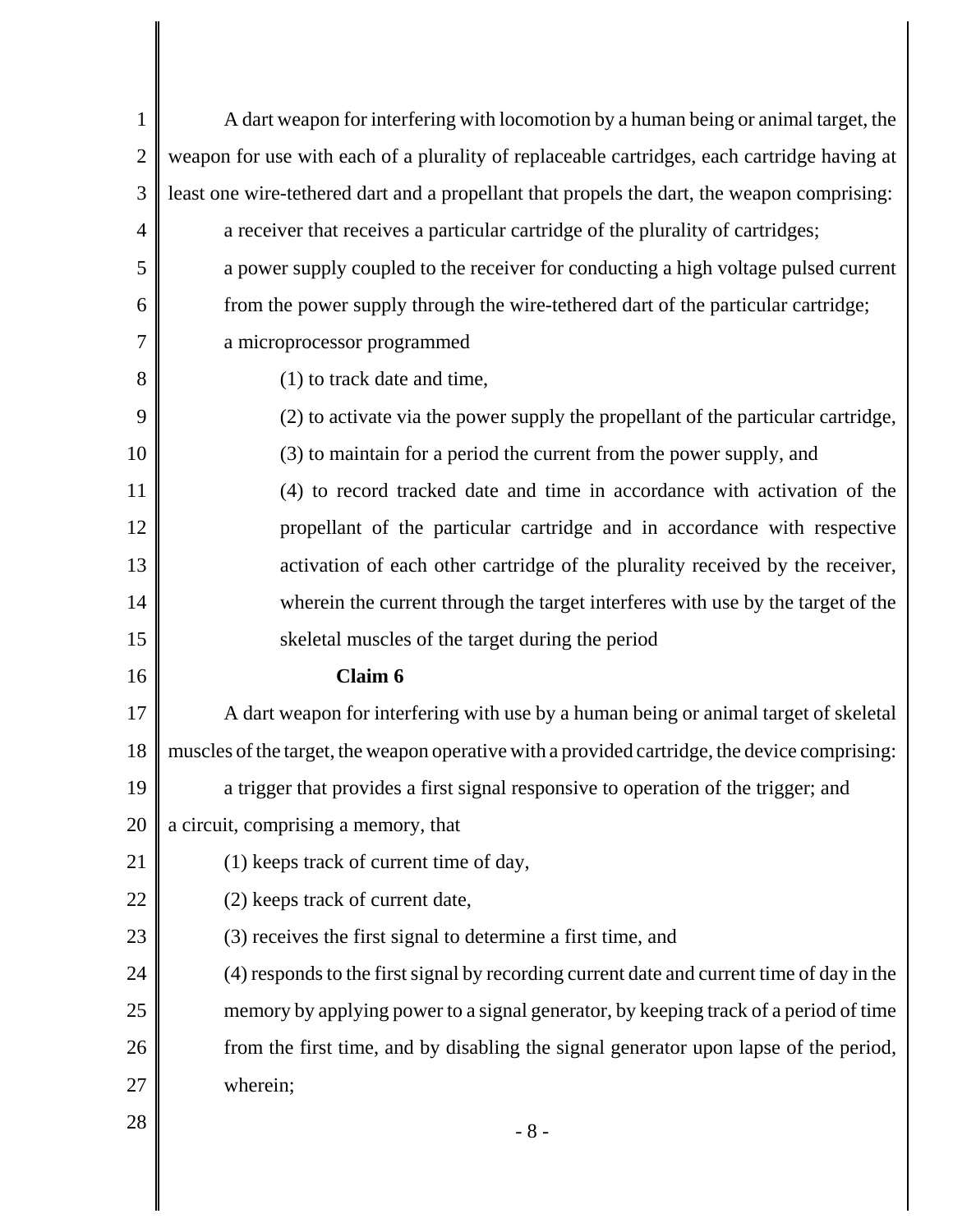| $\mathbf{1}$   | the signal generator activates the cartridge to propel a wire-tethered dart of the         |
|----------------|--------------------------------------------------------------------------------------------|
| $\overline{2}$ | cartridge toward the target: and                                                           |
| 3              | a current from the signal generator via the wire-tethered dart and through the target      |
| $\overline{4}$ | interferes with use by the target of the skeletal muscles of the target during the period. |
| 5              | Claim 9                                                                                    |
| 6              | A dart weapon for interfering with locomotion by a human being or animal target, the       |
| $\overline{7}$ | apparatus comprising:                                                                      |
| 8              | means for providing a high voltage pulsed current through the target via a provided        |
| 9              | wire-tethered dart launched from the weapon;                                               |
| 10             | means for recording date and time of day for each occasion that the weapon was             |
| 11             | operated to provide the current; and                                                       |
| 12             | means for discontinuing provision of the current in accordance with lapse of a             |
| 13             | predefined period.                                                                         |
| 14             | Claim 13                                                                                   |
| 15             | An apparatus for causing involuntary contractions of skeletal muscles of a human or        |
| 16             | animal target, the apparatus comprising:                                                   |
| 17             | a circuit having a microprocessor that is                                                  |
| 18             | (1) programed to track date and time,                                                      |
| 19             | (2) programmed to initiate a high voltage pulsed current from the circuit, and             |
| 20             | (3) programmed to record tracked date and time in accordance with each                     |
| 21             | initiation of the current, wherein the current launches a provided wire-tethered           |
| 22             | dart toward the target to conduct the current through the target and when                  |
| 23             | passing through the target, causes involuntary contractions of skeletal muscles            |
| 24             | of the target.                                                                             |
| 25             | <b>Standard of Review</b><br>II.                                                           |
| 26             | A motion for summary judgment may be granted only if the evidence shows "that              |
| 27             | there is no genuine issue as to any material fact and that the moving party is entitled to |
| 28             | $-9-$                                                                                      |
|                |                                                                                            |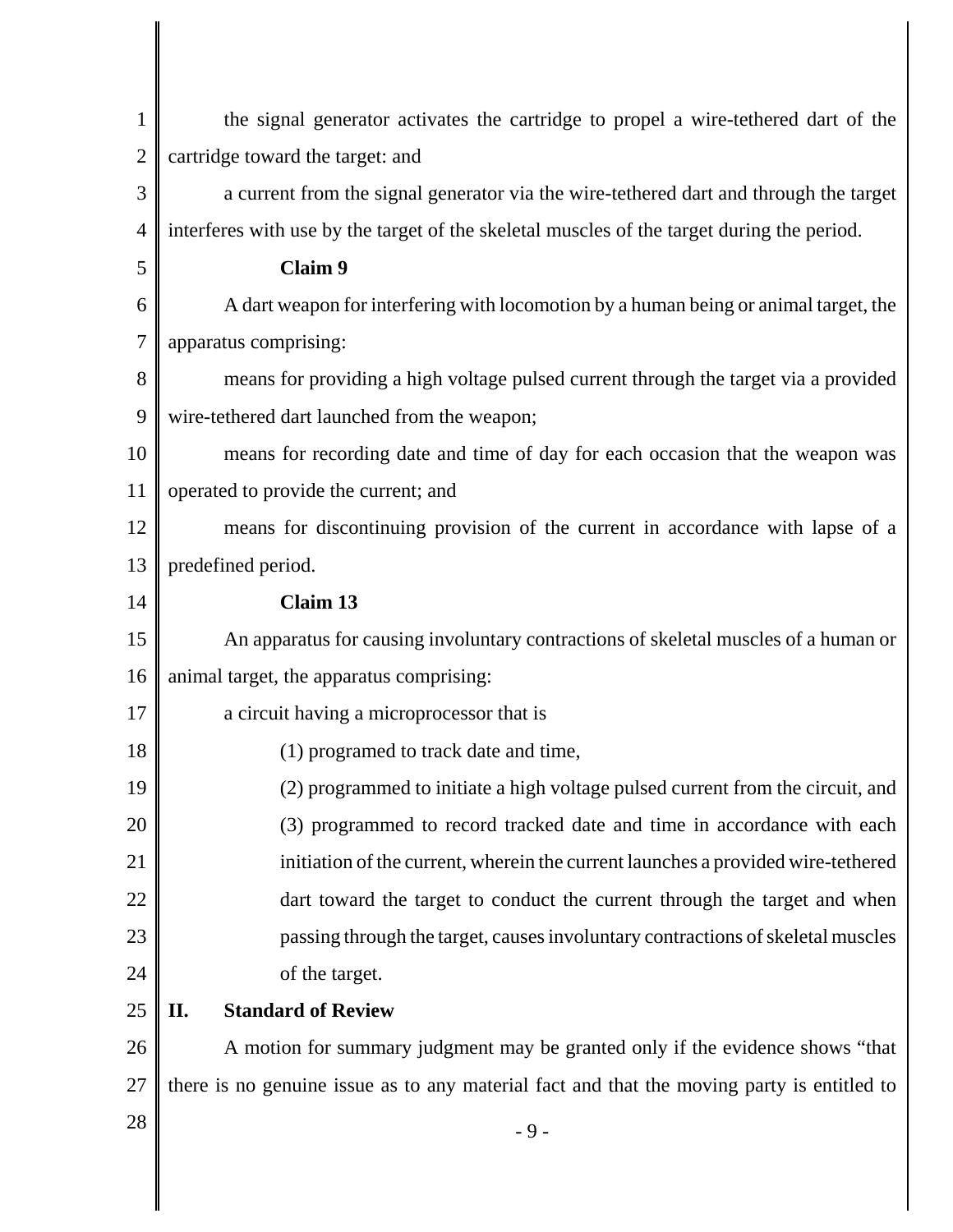1 2 3 4 5 6 7 8 9 judgment as a matter of law." FED. R. CIV. P. 56(c). To defeat the motion, the non-moving party must show that there are genuine factual issues "that properly can be resolved only by a finder of fact because they may reasonably be resolved in favor of either party." Anderson v. Liberty Lobby, Inc., 477 U.S. 242, 250 (1986). The party opposing summary judgment "may not rest upon the mere allegations or denials of [the party's] pleadings, but ... must set forth specific facts showing that there is a genuine issue for trial." Rule  $56(e)$ . See Matsushita Elec. Indus. Co., v. Zenith Radio Corp., 475 U.S. 574, 586-87 (1986). The evidence must be viewed in the light most favorable to the nonmoving party. Devereaux v. Abbey, 263 F.3d 1070, 1074 (9th Cir. 2001) (en banc).

10

# **III. STINGER'S Motion for Summary Judgment**

11 12 13 14 15 16 In its summary judgment motion, Stinger has set forth numerous grounds upon which relief should be granted. It argues that the various claims of the '295, '262, and '870 patents are invalid, either as anticipated, obvious, or both. Stinger also alleges inequitable conduct as to the '762, '295, and '870 patents. Finally, as to almost all of the patent claims at issues, Stinger denies that the S-200 infringes. The Court will consider Stinger's invalidity arguments before moving onto the question of infringement.

17

18

### **1. Anticipation**

# **A. Legal Standard**

19 20 21 22 23 24 25 26 27 A party seeking to establish that patent claims are invalid must overcome statutory presumption of validity set forth in 35 U.S.C. § 282 by clear and convincing evidence. Impax Labs., Inc. v. Aventis Pharms., Inc., 545 F.3d 1312, 1314 (Fed. Cir. 2008). This presumption of validity exists at every stage of the litigation. Cannon Comp. Sys., Inc. v. Nu-Kote Int'l, Inc., 134 F.3d 1985, 1088 (Fed. Cir. 1998), and "is never annihilated, destroyed or even weakened regardless of what facts are of record." ACS Hosp. Sys., Inc. v. Montefiore Hosp., 732 F.2d 1472, 1574-75 (Fed. Cir. 1984). Where the Patent and Trademark Office ("PTO") considered the prior art that is the basis of the validity challenge during patent prosecution, a defendant's burden concerning proof of invalidity is particularly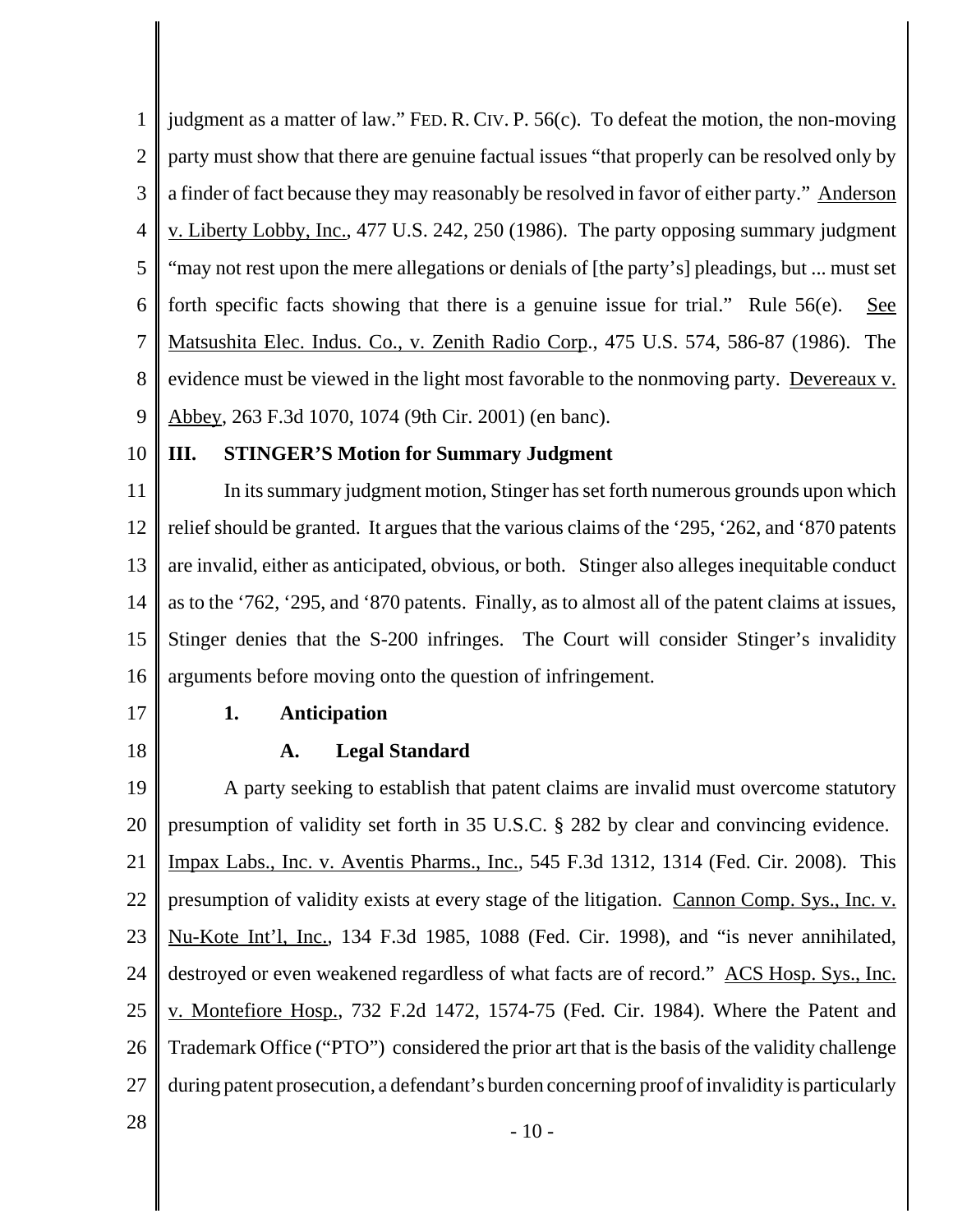1 2 3 heavy. Id.; Glaxo Group Ltd. v. Apotex, Inc., 376 F.3d 1339, 1348 (Fed. Cir. 2004) ("This burden is 'especially difficult' when, as is the present case, the infringer attempts to rely on prior art that was before the patent examiner during prosecution.").

4 5 6 7 8 9 10 11 12 13 14 15 "A patent is invalid for anticipation if a single prior art reference discloses each and every limitation of the claimed invention." Schering Corp. v. Geneva Pharm., 339 F.3d 1373, 1377 (Fed Cir. 2003)**.** "[A] prior art reference may anticipate without disclosing a feature of the claimed invention if that missing characteristic is necessarily present, or inherent, in the single anticipating reference.**"** Id. Additionally, such disclosure must be "enabling." SmithKline v. Beecham Corp v. Apotex Corp., 403 F.3d 1331, 1432 (Fed. Cir. 2005). In other words, it must allow a person of ordinary skill in the art to practice or make the invention without resort to undue experimentation. Impax Labs., 545 F.3d at 1314. The enabling component of the anticipation test "presents a question of law based upon underlying factual findings." Id. at 1315. On the whole, however, anticipation is a question of fact. SmithKline, 403 F.3d at 1343. Where there are no "genuine factual disputes underlying the anticipation inquiry, the issue is ripe for judgment as a matter of law."  $\underline{Id}$ .

16

17

#### **B. The '295 Patent**

#### **i. Claims 2 & 40**

18 19 20 21 22 For the purposes of its motion, Stinger groups claims 2 and 40 of the '295 patent together, making two arguments: (1) two prior art ECDs—the U34000 Air Taser ("U34000") and the Taser Public Defender ("TPD") embody every element of claims 2 and 40; and (2) TASER's X26 ECD anticipates claims 2 and 40 because the PTO wrongly granted the '295 patent a priority date of 2003.

23

#### **a. The U34000 and TPD**

24 25 26 27 The U34000 and TPD are prior art ECDs. The Parties do not dispute that the U34000 and TPD were sold in the United States before 1995 and 1976 respectively, well before the 2003 priority date of the '295 patent. (Defendant's Statement of Facts ("DSOF") ¶1) In its papers, Stinger argues, that when operated, these two prior art ECDs embody every element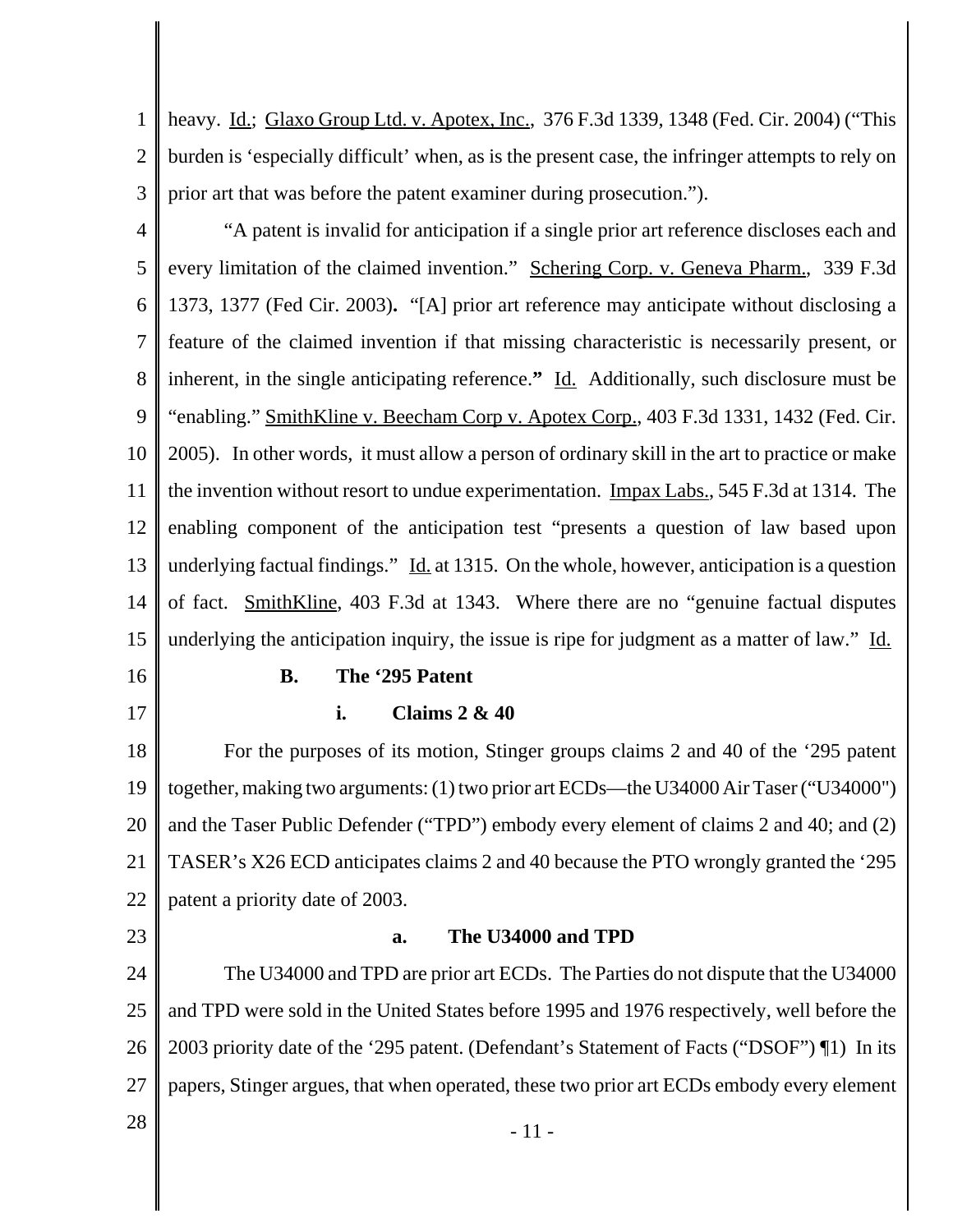1 2 3 4 of claims 2 and 40, an assertion that TASER denies. The Parties disagreement, however, is narrow, focusing only on one element of claims 2 and 40; the so-called dual operating mode, which teaches a power supply for operating in a first mode to generate a high voltage output, then in a second mode to generate a second lower voltage output.

5 6 7 8 9 10 11 12 13 14 15 16 17 18 19 In support of its argument, Stinger relies primarily on the conclusions of its expert, Mr. Tachner. Having analyzed the wave forms of the U34000 and TPD with an oscilloscope, Mr. Tachner found they each demonstrated a damped sinusoid wave form, then concluded that such a wave form demonstrates the utilization of a dual operating mode. (Id. ¶2). TASER contests Mr. Tachner's conclusions, citing this Court to the Rebuttal Report of its expert, Dr. Rodriguez, who found that a damped sinusoid wave is not indicative of a dual operating mode, as ECDs known to operate in only one mode also produce damped sinusoid waves. (Plaintiff's Statement of Facts ("PSOF") ¶2). For instance, TASER cites to evidence showing that the prior art TASER M26 ECD, which operates in only one mode, outputs a damped sinusoid wave. (Id. 109). Additionally, TASER has cited to evidence showing that the M34000 utilizes the same single mode blunt-pulse approach as the M26, and points out that the M26 is not alleged to have anticipated claims 2 and 40. Given the dispute over the significance of a damped sinusoid wave form, whether or not the U34000 and TPD operate in two modes is a material fact about which there is clearly a dispute, precluding a finding of anticipation.

20

# **b. The priority date argument**

21 22 23 24 25 Next, Stinger argues that claims 2 and 40 are anticipated by TASER's  $X26$   $ECG<sup>2</sup>$ ("X26") because TASER is not entitled to the 2003 priority date currently enjoyed by its '295 patent. Pursuant to 35 U.S.C. § 120, an application for a patent based on a previously disclosed invention "shall have the same effect, as to such invention, as though filed on the

26

<sup>27</sup> <sup>2</sup>The TASER X26 ECG is the product that embodies the technological innovations represented by the patents at issue in this case.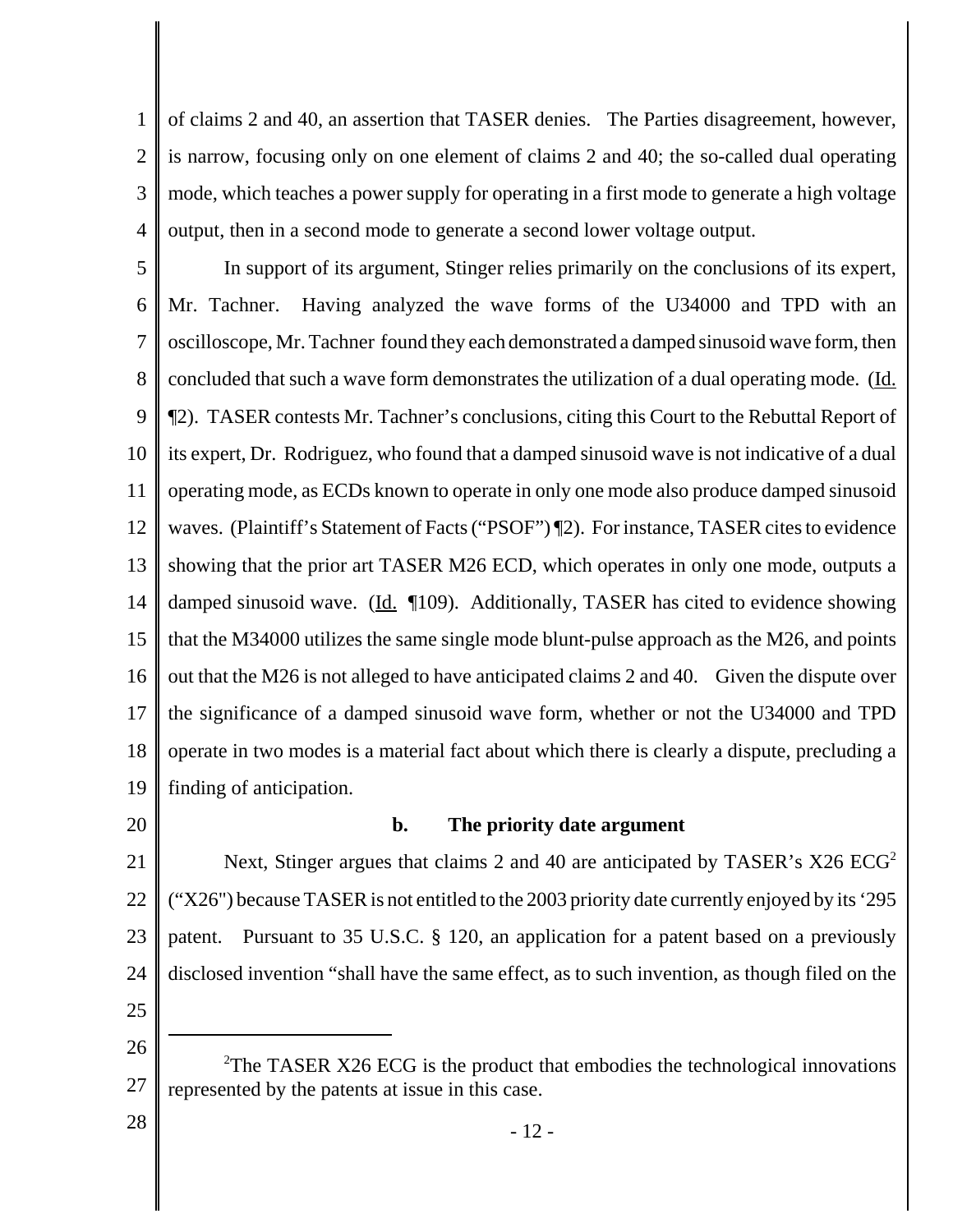1 2 date of the prior application" when certain conditions are met. These conditions are as follows:

(1) the invention claimed in the application must have been properly disclosed in a prior-filed application; (2) the application must have been filed by inventor(s) named on the prior-filed application; (3) the application must have been "filed before the patenting or abandonment of or termination of proceedings on the first application or on an application similarly entitled to the benefit of the filing date of the first application"; and (4) the application must contain or be amended to contain a specific reference to the prior-filed application.

Tafas v. Doll, 559 F.3d 1345, 1361 (Fed. Cir. 2009) (quoting 35 U.S.C. § 120).

9 10 11 12 13 14 As a preliminary matter, it is undisputed that TASER began selling the X26 in or about May, 2003, and that the '295 patent is a continuation of an application U.S. Patent 10/447,447 (filed May 29, 2003) (PSOF ¶112). Accordingly, absent a showing by Stinger that the '295 patent is not a continuation of the '447 patent, the X26 cannot have anticipated the '295 patent. 35 U.S.C. § 102(b) (stating that a person shall be entitled to a patent unless the invention was described, in use, or on sale "one year prior to the date of the application for patent in the United States.").

16 17 18 19 20 21 22 23 24 25 26 27 The Court must determine, then, whether Stinger has proven that the '295 patent application did not satisfy the four-part test set forth in Tafas. The answer to that question is clearly, no. TASER has introduced evidence showing that the '295 patent satisfies all four elements of that test, including the written description requirement, which only requires that the disclosure statement convey "with reasonable clarity to those skilled in the art that, as of the filing date sought, [the inventor] was in possession of the invention." Revolution Eyewear, Inc. v. Aspex Eyewear, Inc., 563 F.3d 1358, 1366 (Fed. Cir. 2009); (PSOF ¶114–17). Stinger, on the other hand, does not explain how the '295 Patent fails to satisfy the Tafas test—i.e. meet the requirements of 35 U.S.C. § 120—let alone explain how it does not satisfy the written description element. Instead, Stinger argues that the prosecution of the '762 patent somehow deems the '295 patent unworthy of continuation. Although it is somewhat unclear, Stinger appears to contend that the '762 patent disclosed the invention

3

4

5

6

7

8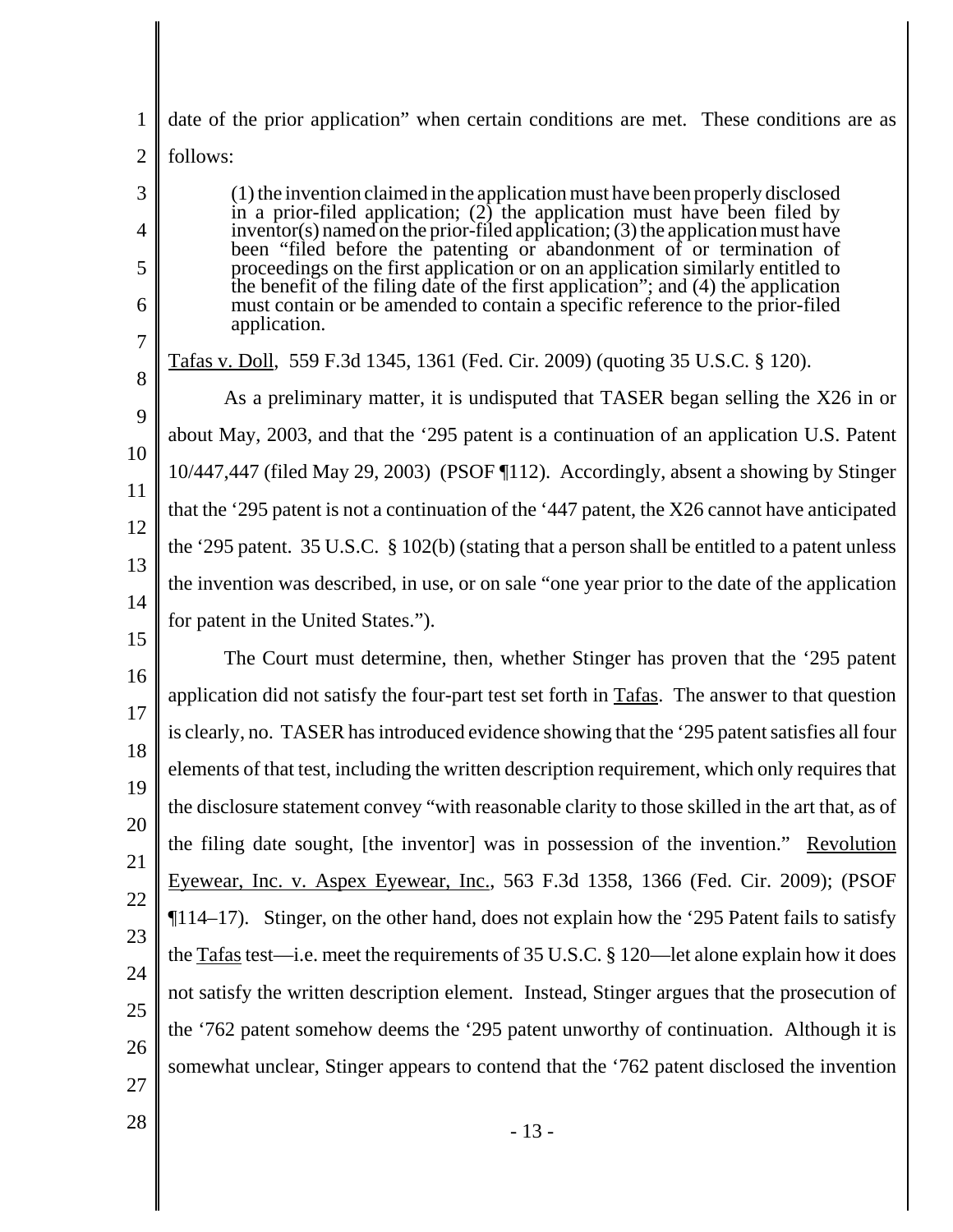1 2 3 4 taught in the '295 patent and, as a result, the '295 patent cannot be a continuation of the '447 patent. Stinger, however, has cited no authority for its proposition that the file history of a different patent application can cancel an otherwise valid continuation application. This Court, as a result, will not grant summary judgment.

5

# **c. The Rhoads Patent**

6 7 8 9 10 11 12 13 14 15 16 17 18 19 20 21 22 In its reply brief, Stinger's anticipation argument relies heavily on the prior art patent, Rhoads, U.S. Patent No. 4,120,305 (filed Sept. 10, 1976) ("Rhoads"). In its initial motion, however, Stinger's only mentions Rhoads twice. One reference to Rhoads is found in the section of its brief arguing that claims 2 and 40 of the '295 patent a law of nature. The other reference is located under the heading "Stinger Practices the Prior Art." Both citations make reference to Figure 3A of Rhoads, but neither explains its meaning or content. Additionally, neither reference is supported by citation to Stinger's statement of facts. In fact, Rhoads is not cited in the statement of facts at all. By failing to adequately explain its reliance on Rhoads or cite to it in its statement of facts, Stinger has denied TASER an opportunity to properly respond to the more specific anticipation arguments made in its reply brief. See Eberle v. City of Anaheim, 901 F.2d 814, 818 (9th Cir. 1990) (noting that legal arguments raised for the first time in the reply brief are deemed waived). While Stinger's behavior may fall short of waiver, the Court finds it would be inequitable to rely on Rhoads to invalidate TASER's '295 patent, as doing so would entail relying on arguments to which TASER did not have a proper opportunity to respond<sup>3</sup>. See United States v. Romm, 455 F.3d 990, 997 (noting that even if the argument has merit, this Court cannot appropriately consider it, since Plaintiffs did not have the opportunity to respond.).

23

24

# **C. The '870 Patent**

<sup>25</sup> 26 27 <sup>3</sup>At oral argument, Stinger explained that it relied so heavily on Rhoads in its reply brief because it was merely responding to arguments concerning Rhoads raised in TASER's response. The Court is not persuaded by this line of reasoning, as it does not appear that TASER mentioned Rhoads even one time in its response.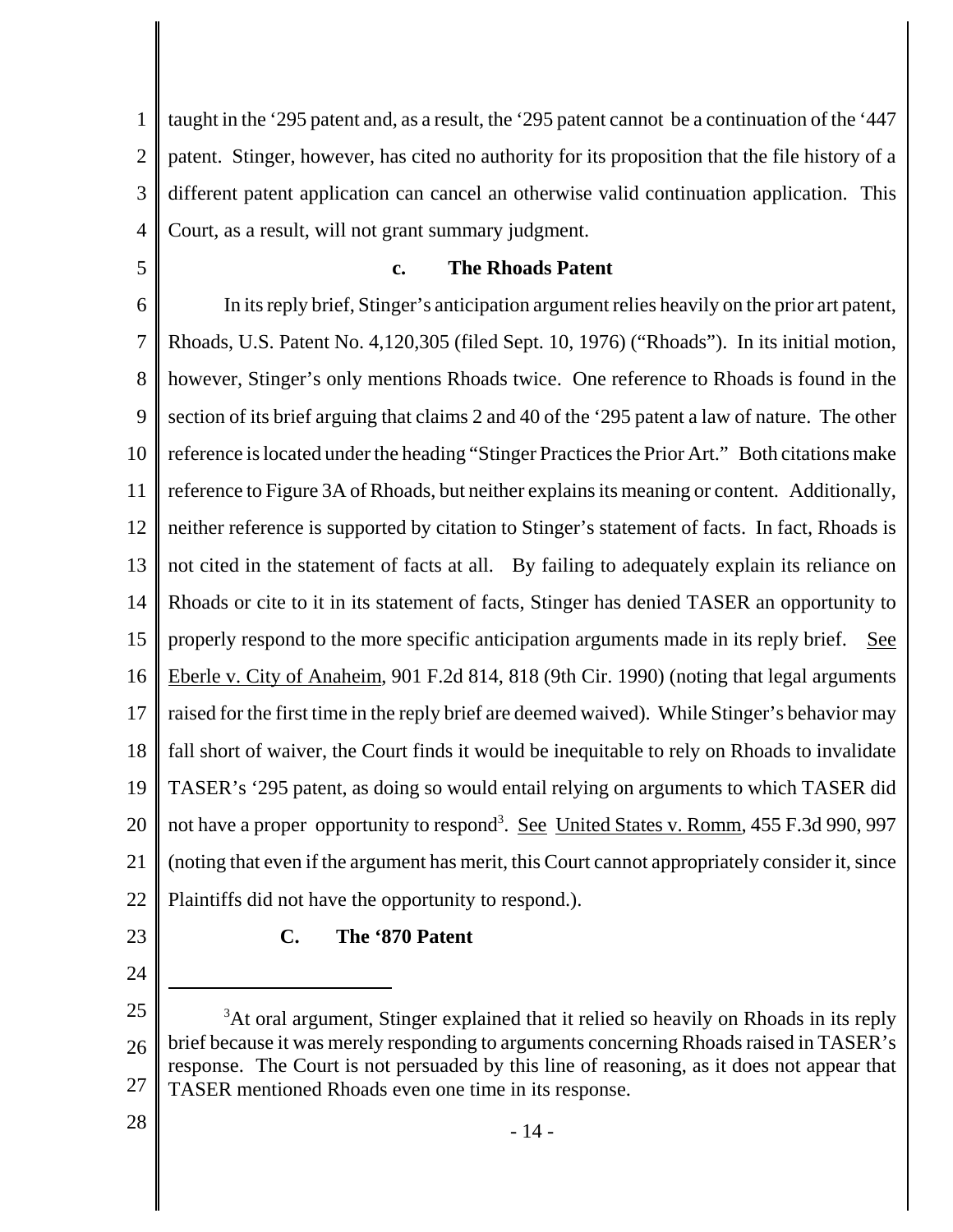#### **i. Claim 1**

2 3 4 5 6 7 8 9 10 11 12 13 14 15 Stinger's anticipation argument concerning claim 1 of the '870 patent is predicated on the prior art patent Kaufman, U.S. Patent No. 5,193,048 (filed April 27, 1990) ("Kaufman"). Kaufman patents an "electronic [stun-gun] device designed to incapacitate a person by means of a non-lethal electric shock." Stinger contends that Kauffman discloses every limitation of claim 1 of the '870 patent. Claim 1 teaches (1) two separate electrodes that allow for two contact points on the target; (2) a high voltage power supply capable of delivering a series of electrical pulses to the target, a battery system including a battery; (3) a digital memory device for storing battery capacity data indicating the amount of battery capacity consumed or remaining, and a data interface that allows the battery system and the digital memory device to communicate; (4) and a display for indicating to the battery capacity. TASER does not appear to dispute that Kaufman embodies the first. second, and fourth elements of claim 1. Instead, TASER's responds to Stinger's accusation of anticipation by arguing that the third element of claim 1—the digital memory and data interface—is not found in Kaufman. (PSOF ¶144).

16 17 18 19 20 21 22 23 24 25 26 27 As an initial matter, the PTO considered Kaufman when making its determination concerning TASER's '870 patent application. Accordingly, Stinger bares a even heavier burden than would otherwise apply in an anticipation challenge. Impax Labs., 545 F.3d at 1314. In support of its position that the Kaufman patent satisfies claim 1's "digital memory" and "data" limitation, Stinger points to Kaufman's utilization of a "14 stage ripple carry counter." In explaining the significance of the 14 stage ripple carry counter, however, Stinger merely quotes Kaufman, which states that "anytime the power switch SW1 [of the weapon taught in Kaufman] is held closed, the 14 state ripple carry counter U2 continues to increment its count stored therein." TASER counters by noting that its expert concluded that the 14 stage ripple carry counter is not, in fact, a digital memory device. TASER also argues that the 14 stage ripple carry counter does not track battery capacity (PSOF ¶144). Instead, it functions as more of a timer, keeping track of how long a battery has been in use and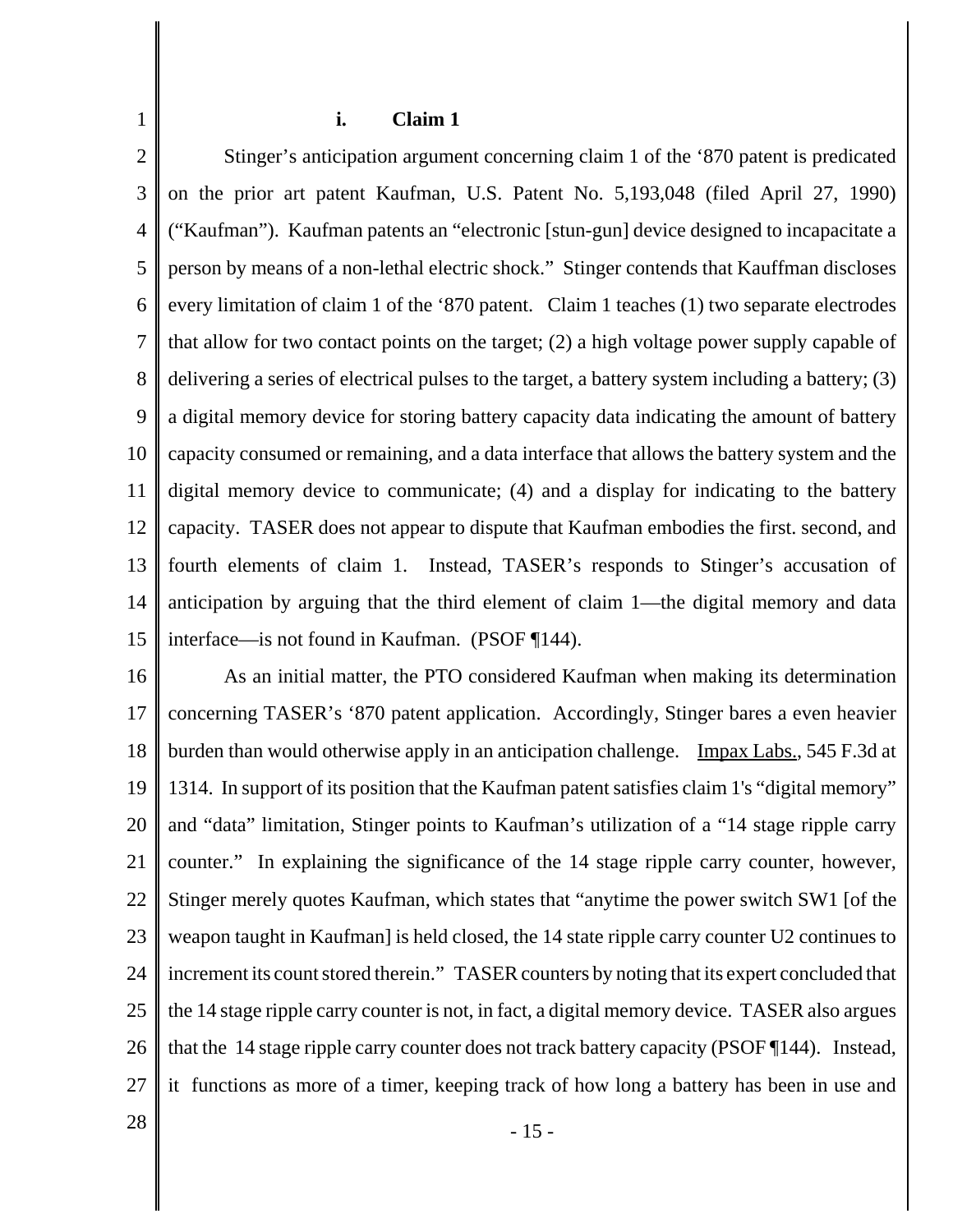1 2 3 4 5 6 triggering a low battery light indicator after the battery has been used for a certain amount of time. ( $\underline{Id}$ .  $\P$ 146). When a new battery is inserted, the 14 stage ripple carry counter is "unaware of the quality of the replacement battery" and will begin counting time again from zero, regardless of how much charge is in the replacement battery. (Id.). Accordingly, TASER argues, that the invention taught in Kauffman only monitors the time a battery has been used, not its capacity

7 8 9 10 11 12 In light of the Parties disagreement concerning the function of the 14 stage ripple carry counter, summary judgment is inappropriate. There is very clearly a disputed issue of fact concerning whether Kaufman teaches "a digital memory device for storing battery capacity data indicating the amount of battery capacity consumed or remaining, and a data interface that allows the battery system and the digital memory device to communicate." The Court finds, therefore, that Stinger has not met its heavy burden and its motion is denied.

13

# **ii. Claim 2**

14 15 16 17 18 19 20 21 22 23 24 25 26 27 As with claim 1 of the '870 patent, the Parties only disagree about one element of the patent claim at issue; the element of claim 2 that teaches "a display for indicating to the user the amount of time remaining in each pulse sequence." Stinger's argument is predicated on a prior art device, the U34000, but only indirectly, and can only be understood by reference to TASER's allegation of infringement against Stinger. TASER alleges that the S-200 infringes claim 2 of the '870 patent because it utilizes a display consisting of four light emitting diodes ("LEDs"), which light or energize sequentially as 25% increments of the pulse charge are consumed. TASER asserts that because each of the S-200's LEDs activate at approximately one second intervals, users are able to measure the time remaining in each pulse sequence. Stinger argues that if the S-200 infringes claim 2, which it denies, then the U34000 must also infringe because it's battery indicator display can be similarly used to calculate the time remaining in a given pulse sequence. And, if the U34000 infringes, then TASER's patent is anticipated because the U34000 was in public use prior to 1995, well before the 2003 date of the '870 patent.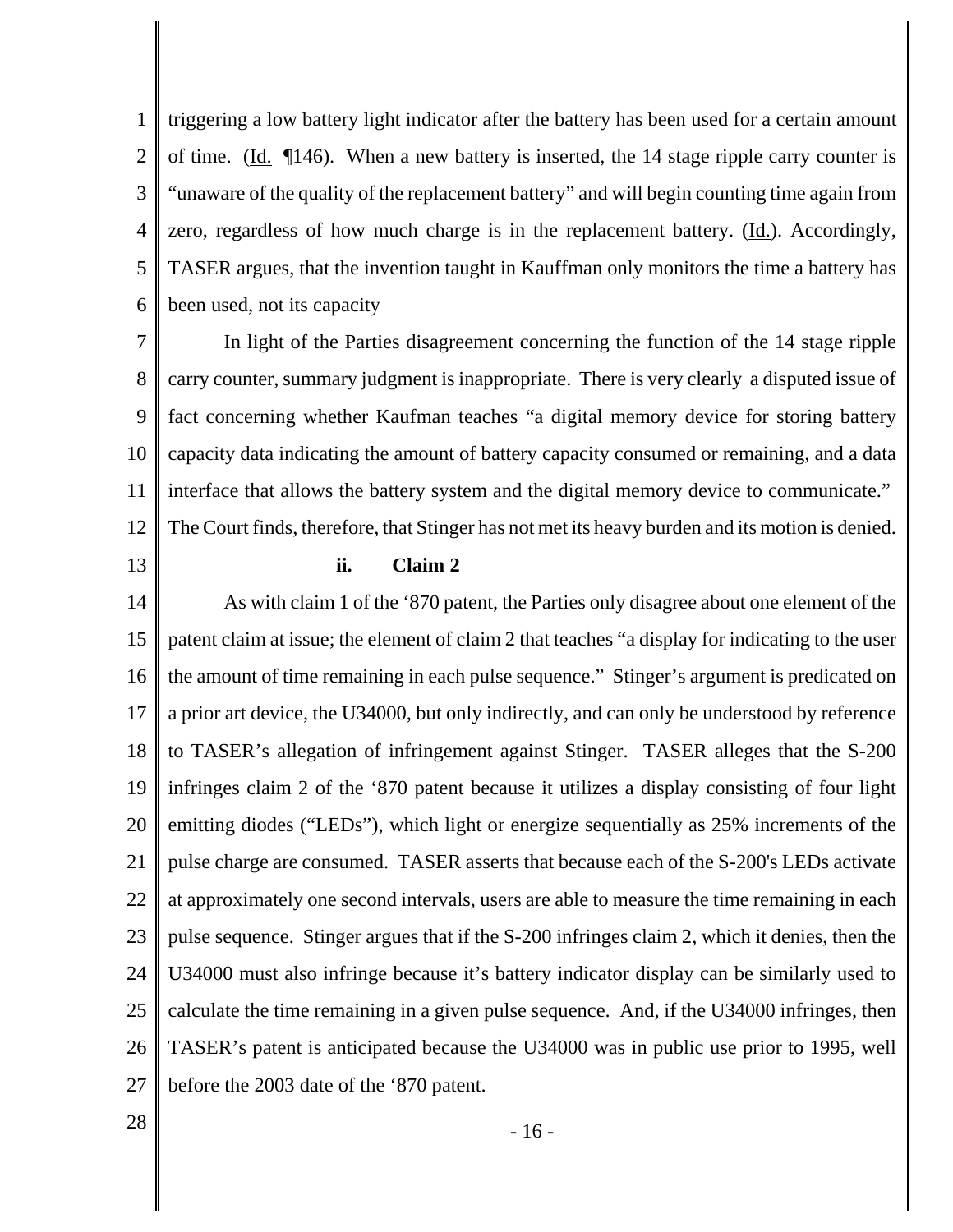1 2 3 4 5 6 7 8 9 10 11 12 13 14 Whatever the merit of Stinger's argument concerning the U34000, this Court cannot accept it to invalidate TASER's patent. Essentially, Stinger argues that TASER's patent should be invalidated because the U34000 and the S-200 each allow a user to employ the same method to deduce the time remaining in a given pulse sequence; counting light pulses. To prevail on its argument, then, Stinger must necessarily introduce evidence of how the U34000's battery light indicator operates when the U34000 is fired. Only then can the Court determine if a user can deduce the time remaining in the pulse sequence when operating the U34000. Stinger has provided this Court evidence of the U3400's operation in the form of a declaration of a single witness, Stinger's CEO, Robert Gruder. (DSOF ¶22–23). This uncorroborated interested-witness testimony is insufficient to invalidate a patent. Finnigan Corp. v. Int'l Trade Comm'n, 180 F.3d 1354, 1369 (Fed Cir. 1999) ("[C]orroboration is required of any witness whose testimony alone is asserted to invalidate a patent, regardless of his or her level of interest."). Accordingly, Stinger's motion concerning anticipation as to claim 2 of the 870' patent is denied.

#### 15

#### **iii. Claim 4**

16 17 18 19 20 21 22 23 24 25 In support of its anticipation argument concerning claim 4 of the '870 patent, Stinger draws this Court's attention to the Darrell, U.S. Patent No. 4,370,696(filed May 26, 1981) ("Darrell"). Once again, the Parties arguments center around the existence or non-existence of a single claim element in the prior art. In this instance, the Parties disagreement focus on whether claim 4's element of "a high voltage power supply for generating an output voltage delivered across the first and second contact points on the target to generate a positive voltage potential at one electrode and a negative voltage potential at the other electrode," is taught in Darrell. Stinger, pointing to the Supplemental Statement of its expert, Mr. Tachner, argues that the circuit disclosed in Darrell will produce a positive potential at one electrode and a negative potential at the other, every other half cycle. (DSOF ¶27).

26 27 The PTO considered Darrell when making its determination concerning TASER's '870 patent application. (PSOF ¶159). Accordingly, Stinger bares a even heavier burden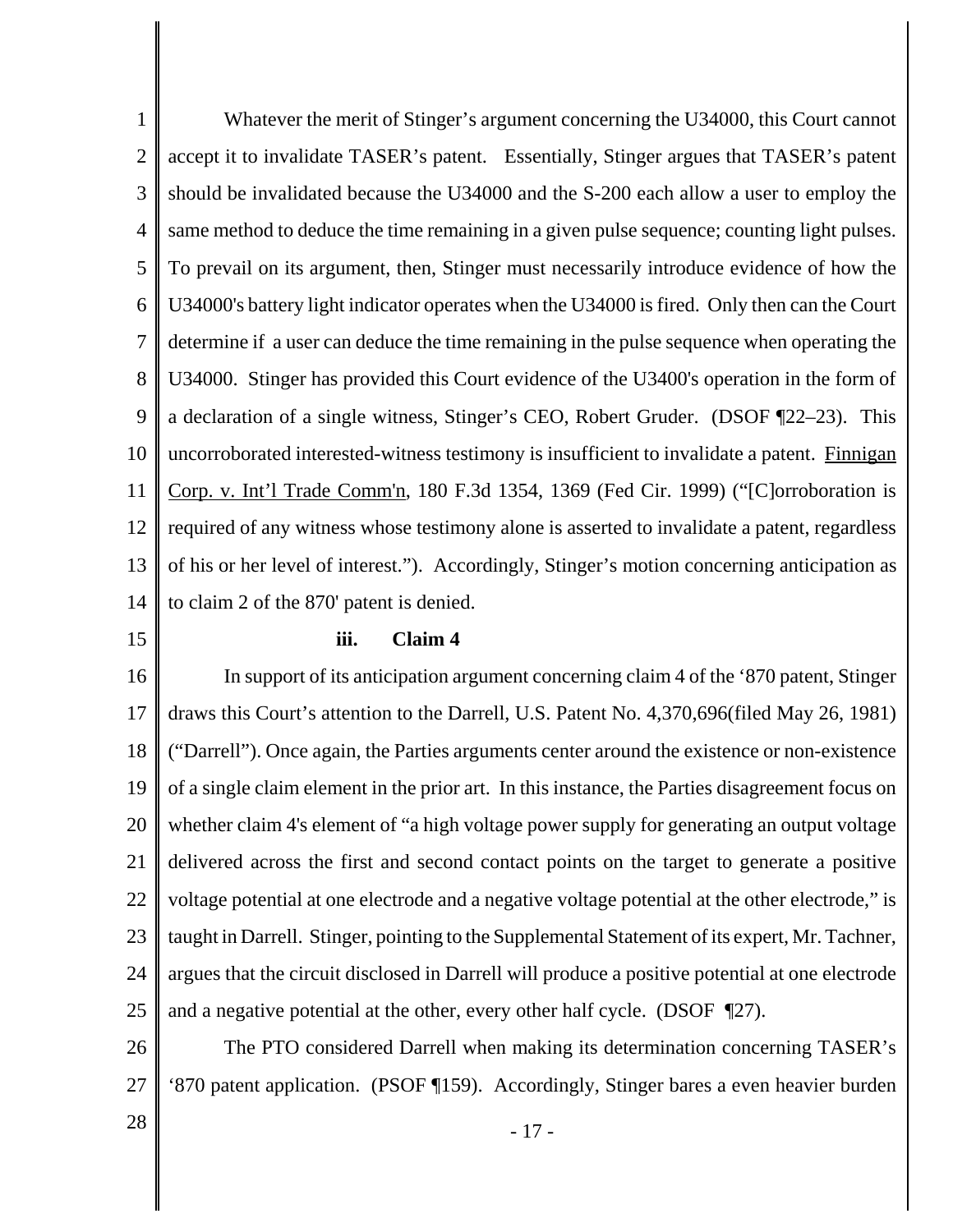1 2 3 4 5 6 7 8 9 10 than would otherwise apply in an anticipation challenge. Impax Labs., 545 F.3d at 1314. It has not met that burden. In opposition to Stinger's motion, TASER also relies on Stinger's expert, Mr. Tachner, pointing to deposition testimony in which Mr. Tachner admitted Darrell's transistor switch, which connects the transformer center tap to the positive battery terminal, may be open during the half cycle relied upon by Stinger, preventing a positive voltage from appearing at one electrode and a negative voltage at the other, with respect to the ground. (PSOF ¶160). In light of the contradictory nature of Mr. Tachner's testimony and the heavy presumption in favor of validity, summary judgment cannot be granted. The Court finds there is a genuine issue of material of fact concerning whether or not the contested element of claim 4 is present in Darrell.

11

# **D. The '262 Patent**

12 13 14 15 16 17 18 19 20 21 22 23 24 25 26 27 As with the '295 patent, Stinger asserts that TASER's '262 patent is not entitled to its 1999 priority date and, therefore, is anticipated by TASER's own X26 ECD. (See DSOF ¶39). Specifically, Stinger claims that the invention claimed in the '262 patent was not disclosed until a December 12, 2005 amendment to the September 17, 1999, application. (DSOF ¶37). As TASER rightly points out, Stinger's argument, then, is that the amendments made to the 1999 application by the 2005 amendment constitute previously undisclosed "new matter." <u>See, e.g., Pfizer, Inc. v. Teva Pharm. USA, Inc.</u>, 518 F.3d 1353, 1362 (Fed. Cir. 2008) (noting that as a general rule "new matter is not entitled to the priority date of the original application."). "Whether particular technological information is 'new matter' depends on the facts of the case: the nature of the disclosure, the state of the art, and the nature of the added matter." Brooktree Corp. v. Advanced Micro Devices, Inc., 977 F.2d 1555, 1575 (Fed. Cir. 1992). Additionally, "in the context of a validity challenge based on new matter, the fact that the [PTO] has allowed an amendment without objection is entitled to an especially weighty presumption of correctness in a subsequent validity challenge based on the alleged introduction of new matter." Commonwealth Scientific and Indus. Research Org. v. Buffalo Tech. (USA), Inc., 542 F.3d 1363, 1380 (Fed. Cir. 2008).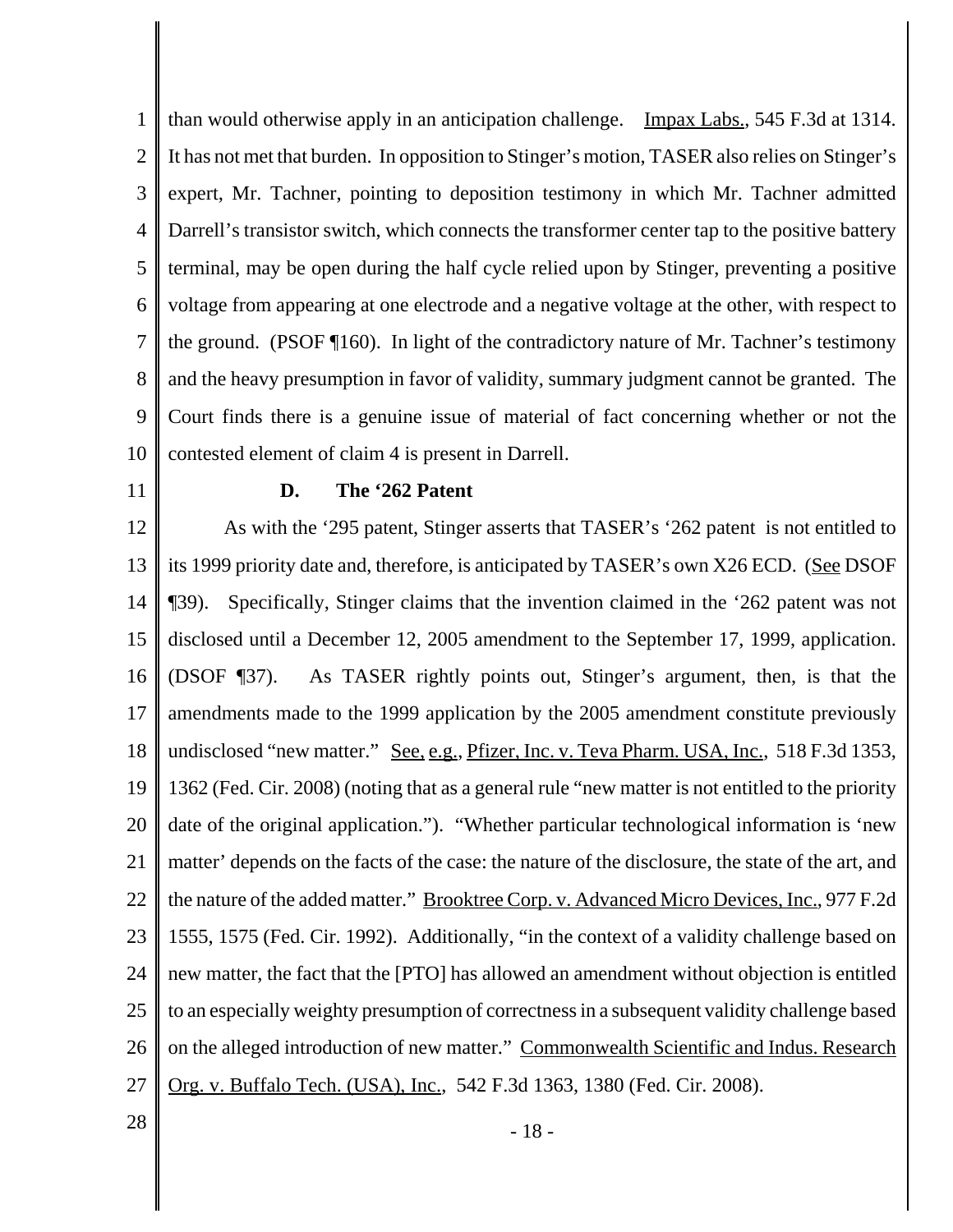1 2 3 4 5 6 7 8 9 10 11 12 13 14 15 The 262 patent appears to warrant a heavy presumption of validity. TASER has cited this Court to the Notice of Allowability, dated March 7, 2006, in which the patent examiner concluded the 2005 application was entitled to a September 1999 priority date. (PSOF ¶169). In attempting to satisfy its very heavy burden, Stinger argues that the 2005 amendment is new matter because it includes, for the first time, references to a "circuit," "signal generator," "disabling the signal generator," apparatus that "keeps track of current time of day, keeps track of current date," or "keeping track of a period of time." (See DSOF ¶39). TASER concedes that the 1999 application does not contain these exact phrases, but argues instead that Stinger cannot invalidate its patent merely by pointing out that certain terms and phrases do not appear verbatim in the 1999 application. TASER's position is accurate, "as the prior application need not describe the claimed subject matter in exactly the same terms as used in the claims; it must simply indicate to persons skilled in the art that as of the earlier date the applicant had invented what is now claimed." Eiselstein v. Frank, 52 F.3d 1035, 1039 (Fed. Cir. 1995). Accordingly, the Court must consider what was disclosed in the 1999 patent application.

16 17 18 19 20 21 22 23 24 25 26 27 It appears that the 1999 application discloses an ECD controlled by a microprocessor that, among other things, "retains a record of the date and time the weapon was fired." TASER argues that '262 merely claims a method to accomplish this task. Stinger makes much of the fact that the '262 patent does not detail the specific operation of the microprocessor, such as how the microprocessor is programmed to keep track of date and time. Stinger has not put forth evidence, however, explaining how this lack of information does not disclose to a person reasonably skilled in the art what TASER had invented. On the contrary, in another part of its brief, Stinger cites to the Declaration of Rodriguez, in which Dr. Rodriguez stated that "[o]ne of ordinary skill in the art would know there are many ways to track date and time" and explained many viable methods to accomplish that task (DSOF ¶40). Accordingly, the Court finds that Stinger has not overcome the presumption of validity to which the '262 patent is entitled, and a material issue of fact exists concerning whether the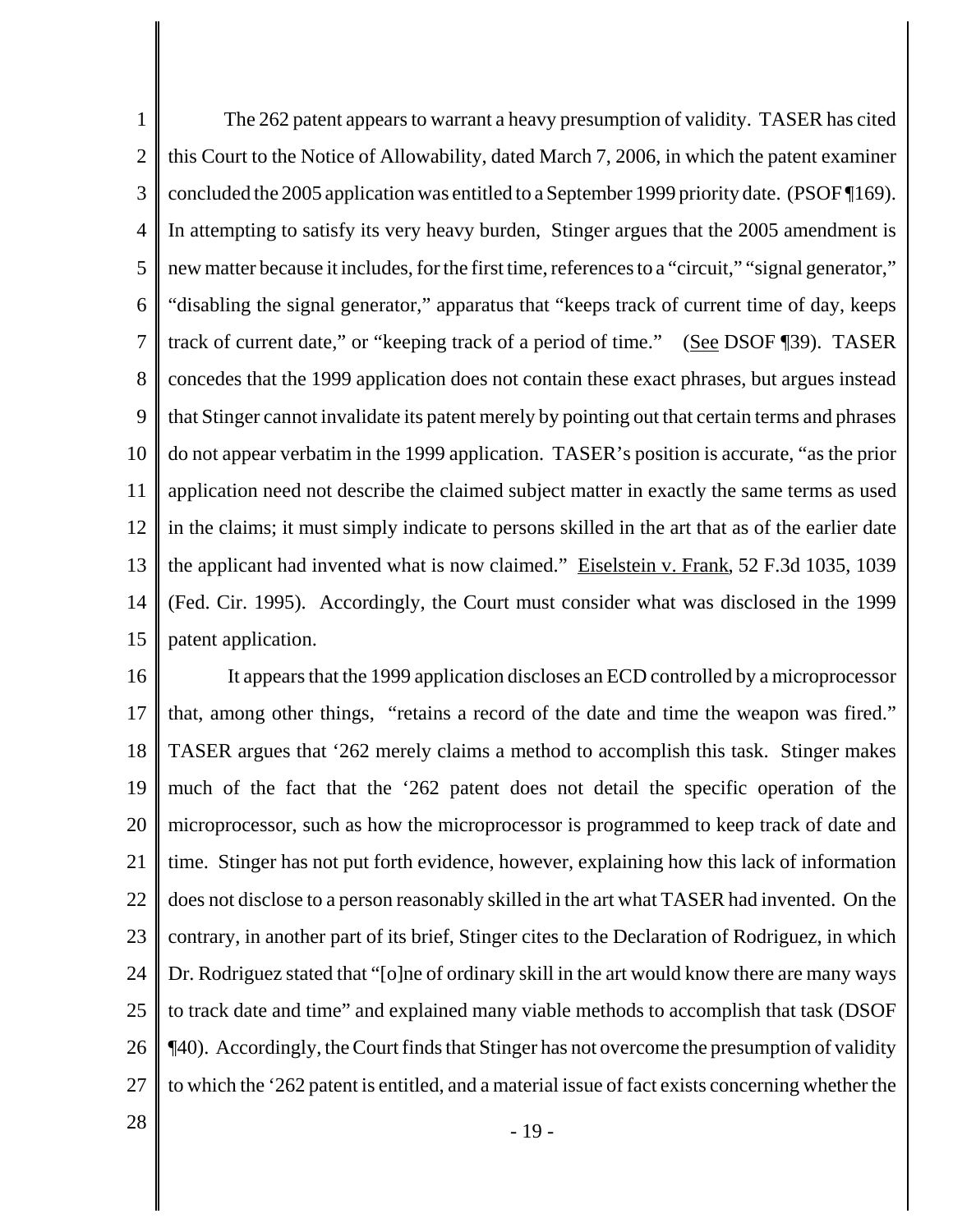1 2 disclosures made in the 2005 application are new matter and not, therefore, entitled to the 1999 priority date.

# **2. Obviousness**

3

4

5

#### **A. Legal Standard**

6 7 8 9 10 11 12 13 14 15 16 17 As this Court has already explained, a party seeking to establish that patent claims are invalid must overcome statutory presumption of validity set forth in 35 U.S.C. § 282 by clear and convincing evidence. Impax Labs., Inc. v. Aventis Pharms., Inc., 545 F.3d 1312, 1314 (Fed. Cir. 2008). This presumption of validity exists at every stage of the litigation. Cannon Computer Sys., Inc. v. Nu-Kote Int'l, Inc., 134 F.3d 1985, 1088 (Fed. Cir. 1998), and "is never annihilated, destroyed or even weakened regardless of what facts are of record." ACS Hosp. Sys., Inc. v. Montefiore Hosp., 732 F.2d 1472, 1574-75 (Fed. Cir. 1984). Where the Patent and Trademark Office ("PTO") considered the prior art that is the basis of the validity challenge during patent prosecution, defendant's burden to prove invalidity is particularly heavy. Glaxo Group Ltd. v. Apotex, Inc., 376 F.3d 1339, 1348 (Fed. Cir. 2004) ("This burden is 'especially difficult' when, as is the present case, the infringer attempts to rely on prior art that was before the patent examiner during prosecution.").

18 19 20 21 22 23 24 25 26 27 A patent claim is invalid for obviousness if the invention recited in the claim would have been obvious to a person of ordinary skill in the field of the invention at the time it was made. Innova/Pure Water, Inc. v. Safari Water Filtration Sys., Inc., 381 F.3d 1111, 1116 (Fed Cir. 2004). In this case, the Parties have agreed that a person of ordinary skill in the art is a university educated electronics engineer with a bachelor's degree in electronic engineering. To determine obviousness, the Court must examine: (1) the scope and content of the prior art; (2) the differences between the prior art and the claims at issue; (3) the level of ordinary skill in the pertinent art; and (4) the objective evidence of nonobviousness. Iron Grip Barbell Co., Inc. v. USA Sports, Inc., 392 F.3d 1317, 1320 (Fed Cir. 2004) (citing Graham v. John Deere Co., 383 U.S. 1 (1966)). Obviousness is a question of law predicated

 $28$   $-20$  -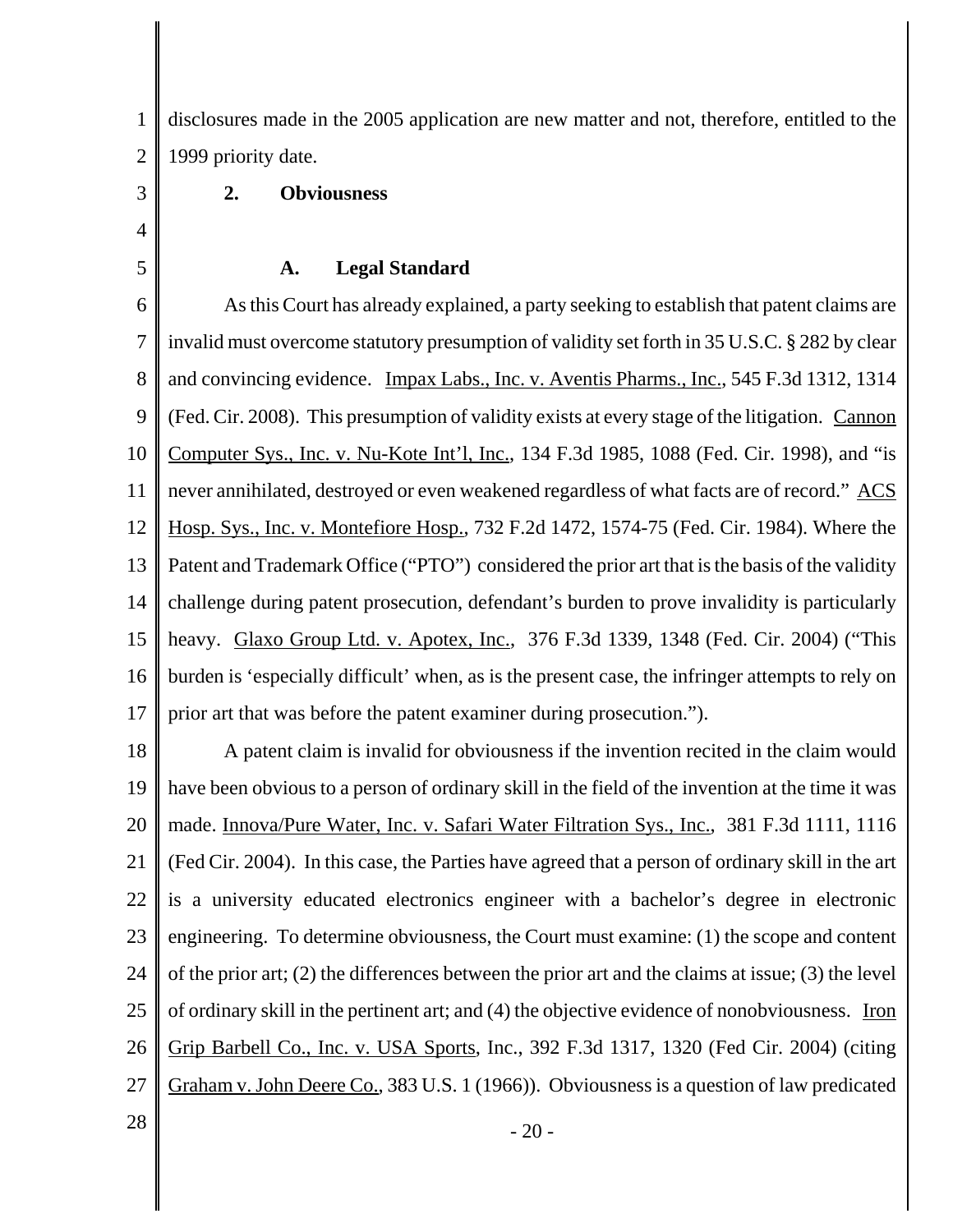1 2 3 4 5 6 on underlying facts. McGinley v. Franklin Sports, Inc., 262 F.3d 1339, 1349 (Fed. Cir. 2001). And, as with anticipation, a defendant must show invalidity due to obviousness by clear and convincing evidence. Id. Ultimately, where "the content of the prior art, the scope of the patent claim, and the level of ordinary skill in the art are not in material dispute, and the obviousness of the claim is apparent in light of these factors, summary judgment is appropriate." KSR International. Co. v. Teleflex Inc., 550 U.S. 398, 427 (2007)

7 8 9 10 11 12 13 14 15 16 17 18 19 20 21 22 23 24 25 26 27 In its papers, Stinger argues that the Supreme Court's decision in KSR radically altered the obviousness standard. This Court, however, disagrees. Contrary to Stinger's assertions, the KSR Court did not overturn the Federal Circuit's teaching, suggestion, or motivation ("TSM") test, "under which a patent claim is only proved obvious if the prior art, the problem's nature, or the knowledge of a person having ordinary skill in the art reveals some motivation or suggestion to combine the prior art teachings." Id. at 407. To the contrary, the Court specifically noted that "[t]here is no necessary inconsistency between the [TSM] test and the Graham analysis." Id. at 419. Instead, it merely held that the TSM test should not be rigidly applied; instead courts should utilize a more "expansive and flexible approach." Id. at 415. Accordingly, "[i]n determining whether the subject matter of a patent claim is obvious, neither the particular motivation nor the avowed purpose of the patentee controls. What matters is the objective reach of the claim." <u>Id.</u> at 419. Additionally, KSR, did not, however, alter courts' duty to consider secondary factors which mitigate against a finding of obviousness. These include: (1) the commercial success of a product due to the merits of the claimed invention; (2) a long felt need for the solution provided by the claimed invention; (3) unsuccessful attempts by others to find the solution provided by the claimed invention; (4) copying of the claimed invention by others; (5) unexpected and superior results from the claimed invention; (6) acceptance by others of the claimed invention as shown by praise from others in the field or from the licensing of the claimed invention; (7) other evidence tending to show nonobviousness; (8) independent invention of the claimed invention by others before or at about the same time as the named inventor thought of it; and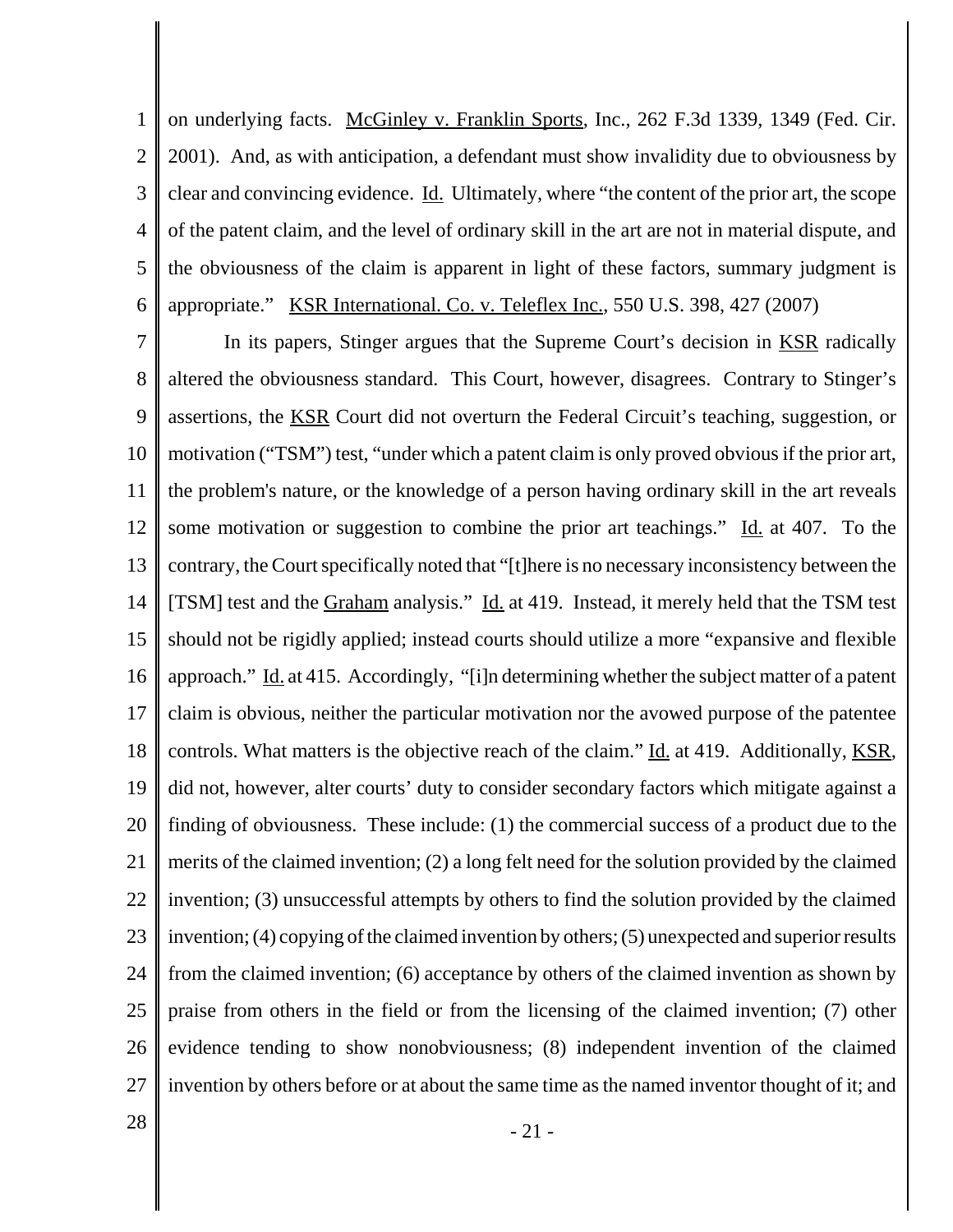1 2 (9) other evidence tending to show obviousness. Id. at 406 (citing Graham, 383 U.S. at 17- 18).

3 4 5 6 7 8 9 10 11 12 13 14 15 16 17 18 19 20 Predicated on its beliefs concerning the transformative nature of <u>KSR</u>, Stinger argues this Court should not apply the presumption of validity to TASER's patents, as the PTO awarded TASER's patents under the pre-KSR standard for obviousness. This argument, however, is not supported by <u>KSR</u>. As part of its analysis the Supreme Court specifically noted that it did not doubt the Federal Circuit, in many case, had conducted the obviousness inquiry pursuant to the standard it articulated in KSR Id. at 419 ("In the years since the Court of Customs and Patent Appeals set forth the essence of the TSM test, the Court of Appeals no doubt has applied the test in accord with these principles in many cases."). Likewise, this Court does not doubt that patent examiners have likewise conducted many of their patent examinations in accord with KSR. Accordingly, it does not accept Stinger's position, that in light of KSR, this Court must not give TASER's patents the statutory presumption of validity to which they are otherwise entitled. In so doing, this Court notes that its holding comports with the majority of other district courts that have addressed this question. See, e.g., Church & Dwight Co., Inc. v. Abbott Labs., 2008 WL 2566193, at \*6 (D.N.J., June 24, 2008) ("KSR does not appear to have altered the statutory presumption of validity."); Power Integrations, Inc. v. Fairchild Semiconductor Int'l, 2007 WL 2893391, at \*1 (D. Del. Sept. 20, 2007) (concluding that KSR "does not alter the statutory presumption of validity").

21

22

# **B. The 295' Patent**

**i. Claims 2 & 40**

23 24 25 26 27 Stinger makes three arguments concerning the obviousness of claims 2 and 40 of TASER's '295 patent: (1) claims 2 and 40 impermissibly patent a law of nature; (2) claims 2 and 40 are obvious in light of the prior art patent Gowan, U.S. Patent No. 5,471,362 (filed February 26, 1993) ("Gowan"); and (3) the prior art Taser Public Defender ECD uses a two capacitor.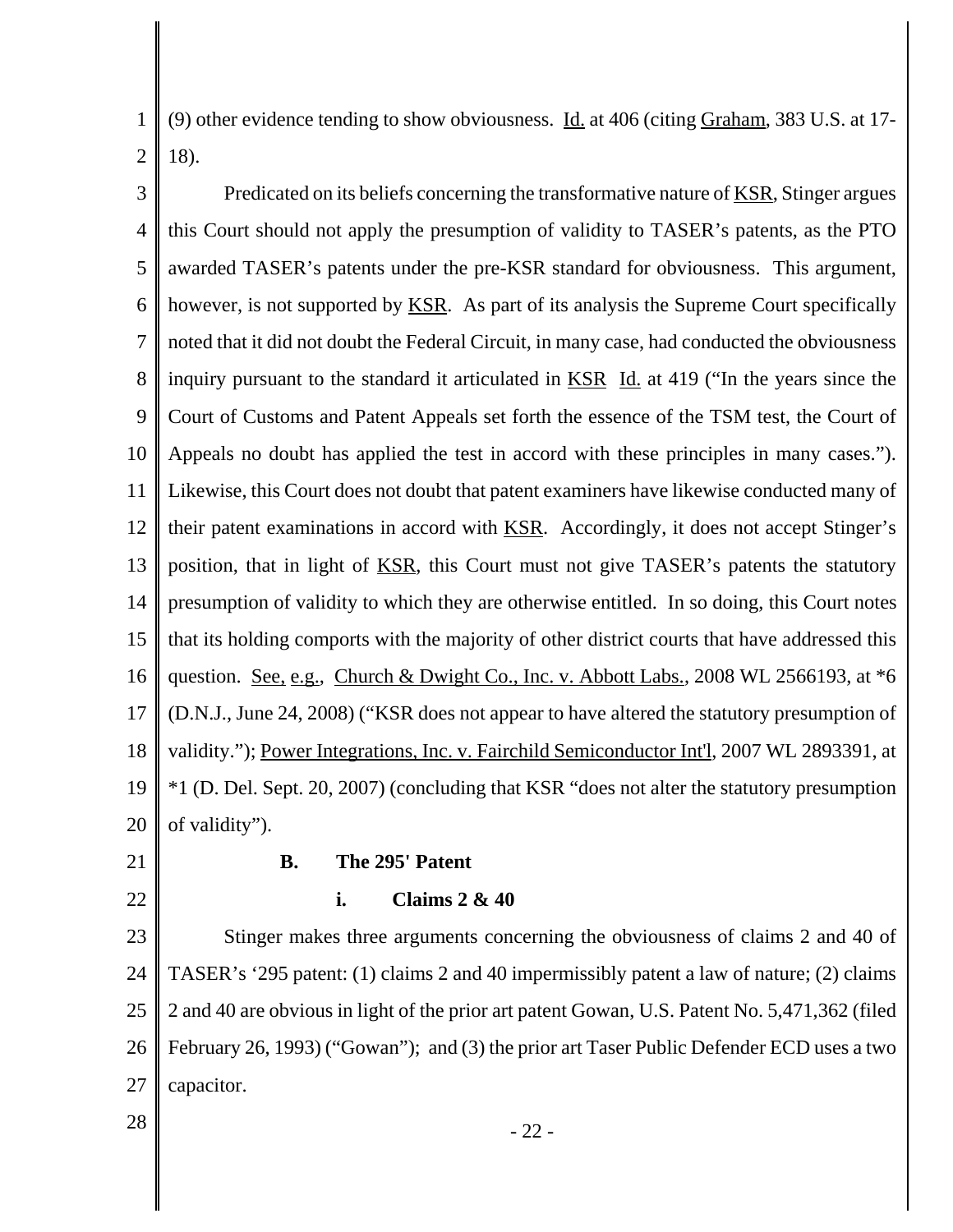# **a. TASER has not patented a law of nature.**

2 3 4 5 6 7 8 9 10 Stinger argues that claims 2 and 40 of the '295 patent should be invalidated because they patent a law of nature.<sup>4</sup> The Court agrees with Stinger that patent protection does not extend to "laws of nature, natural phenomena, and abstract ideas." Diamond v. Diehr, 450 U.S. 175, 185 (1981). Stinger, however, presents an incomplete picture of the law, failing to recognize that "an *application* of a law of nature or mathematical formula to a known structure or process may well be deserving of patent protection." Id. at 187 (emphasis in original). The question this Court must answer is whether Claims 2 and 40 impermissibly patent a law of nature, as opposed to permissibly patenting a process that applies a law of nature. Stinger argues the former, TASER the latter.

11 12 13 14 15 16 17 18 19 20 In support of its argument, Stinger points out that TASER's expert admitted that in prior art ECDs—i.e. ECD's employing a single operating mode—ionization of the air gap will naturally cause the voltage output to decrease, while, at the same time, causing an increase in the output of current, and that this phenomenon is a law of nature. (DSOF ¶3). According to Stinger, this testimony proves that TASER has patented a law of nature, arguing that the natural drop in voltage and commensurate increase in current flow after ionization of the air gap is, in essence, the second operating mode found in claims 2 and 40. TASER, on the other hand, denies that claims 2 and 40 patent a law of nature, explaining that the '295 patent acknowledges how single mode ECD's operate, and that claims 2 and 40 teach a process—the dual-operating mode—that utilizes this law of nature.

- 21 22 23 24 TASER's description of the dual operating mode comports with its description of claims 2 and 40 as having patented a process, not a law of nature. The alleged novelty of the dual-operating mode patented by claims 2 and 40 is that it allows production of an ECD that uses far less battery power than is used in single-operating mode ECDs. As TASER
- 25

1

<sup>26</sup> 27 <sup>4</sup>The Court agrees with TASER that Stinger's law of nature argument is not properly considered under an obviousness analysis. It will consider the argument in this section of the Order for organizational purposes.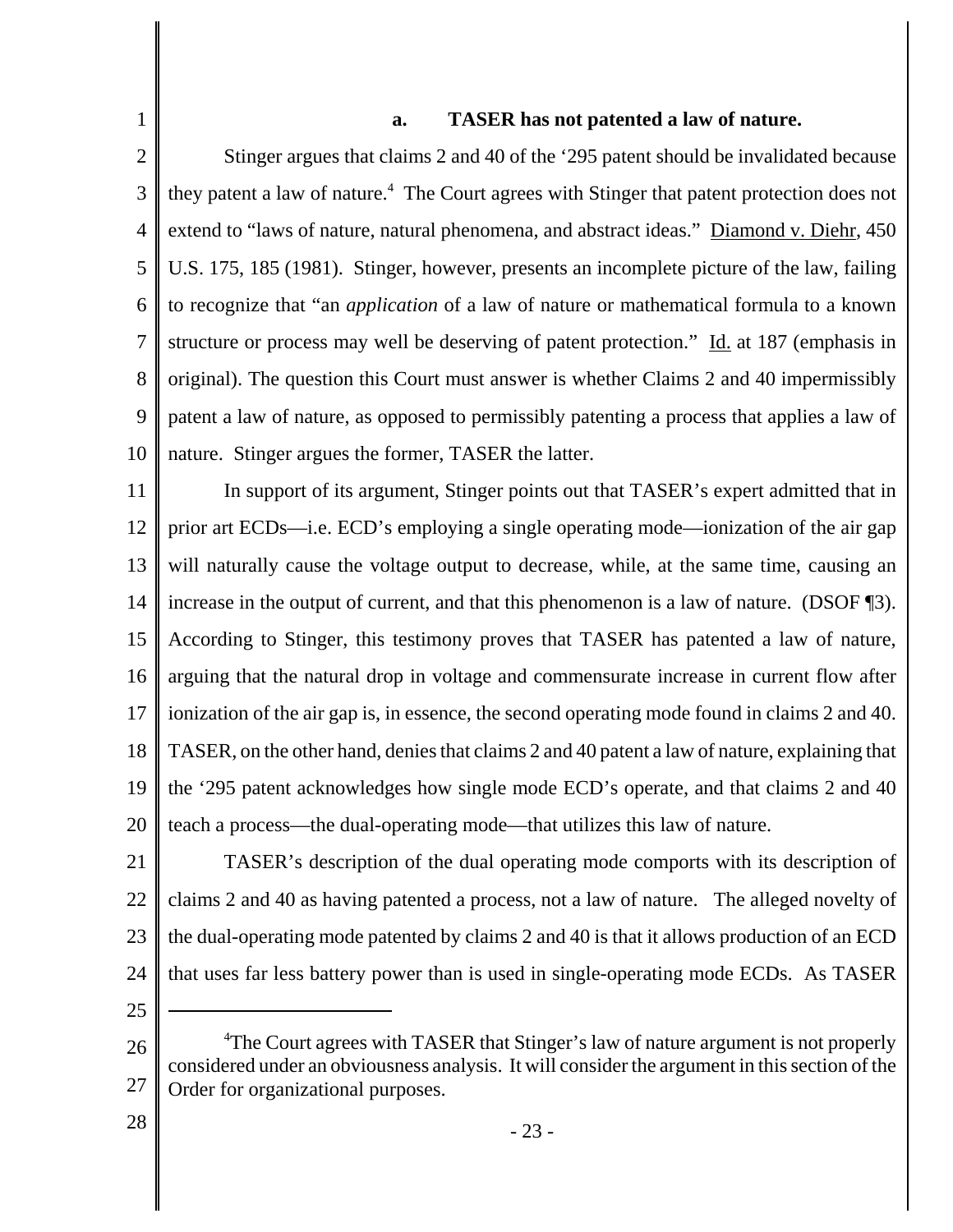1 2 3 4 5 6 7 8 9 10 11 explained in the '295 patent application , after ionization of the air gap, a single-mode ECD must "continue operating in the same mode while delivering current flow or charge across the skin of a now very low impedance target. The resulting high power, high voltage stun gun circuit operates relatively inefficiently yielding low electro-muscular efficiency and with high battery power requirements." U.S. Patent 6,999,295 (filed Feb. 5, 2005). To address this problem, claims 2 and 40 teach the use of a power supply which operates in a second mode to generate a more efficient low voltage, high current output. (See PSOF ¶89–91). Because the second-mode's voltage output is not merely the result of the law of nature described by Dr. Rodriguez, TASER denies it has patented a law of nature. Instead, TASER argues it has patented a process that takes advantage of that law of nature to send high amounts of current over the ionized air-gap using very little voltage.

12 13 14 15 16 In determining whether the moving party has met its burden, the Court views the evidence in the light most favorable to the nonmovant. Allen v. City of Los Angeles, 66 F.3d 1052, 1056 (9th Cir. 1995). If the ECD patented by claims 2 and 40 operates as TASER has described, than a reasonable juror could conclude that TASER has patented a process, not a law of nature. Accordingly, summary judgement on this issue is denied.

17

#### **b. Gowan does not render claims 2 and 40 obvious**

18 19 20 21 22 23 24 25 26 27 Stinger argues that the dual operating mode taught by claims 2 and 40 apply well understood electrical principles and, as a result, are obvious in light of the Gowan, U.S. Patent No. 5,471,362 (filed February 26, 1993) ("Gowan"). TASER, on the other hand, maintains that the dual-operating mode was not obvious in light of Gowan. At the outset, the Court notes that the patent examiner considered Gowan when evaluating TASER's application for the '295 patent. As this Court has already explained, KSR did not alter the presumption of validity or burden that a party challenging a patent must carry. Accordingly, Stinger bares a particularly heavy burden to demonstrate claims 2 and 40's invalidity. Glaxo Group Ltd. v. Apotex, Inc., 376 F.3d 1339, 1348 (Fed. Cir. 2004). In its motion, Stinger has not attacked the substance of the patent examiner's reasons for allowance, other than to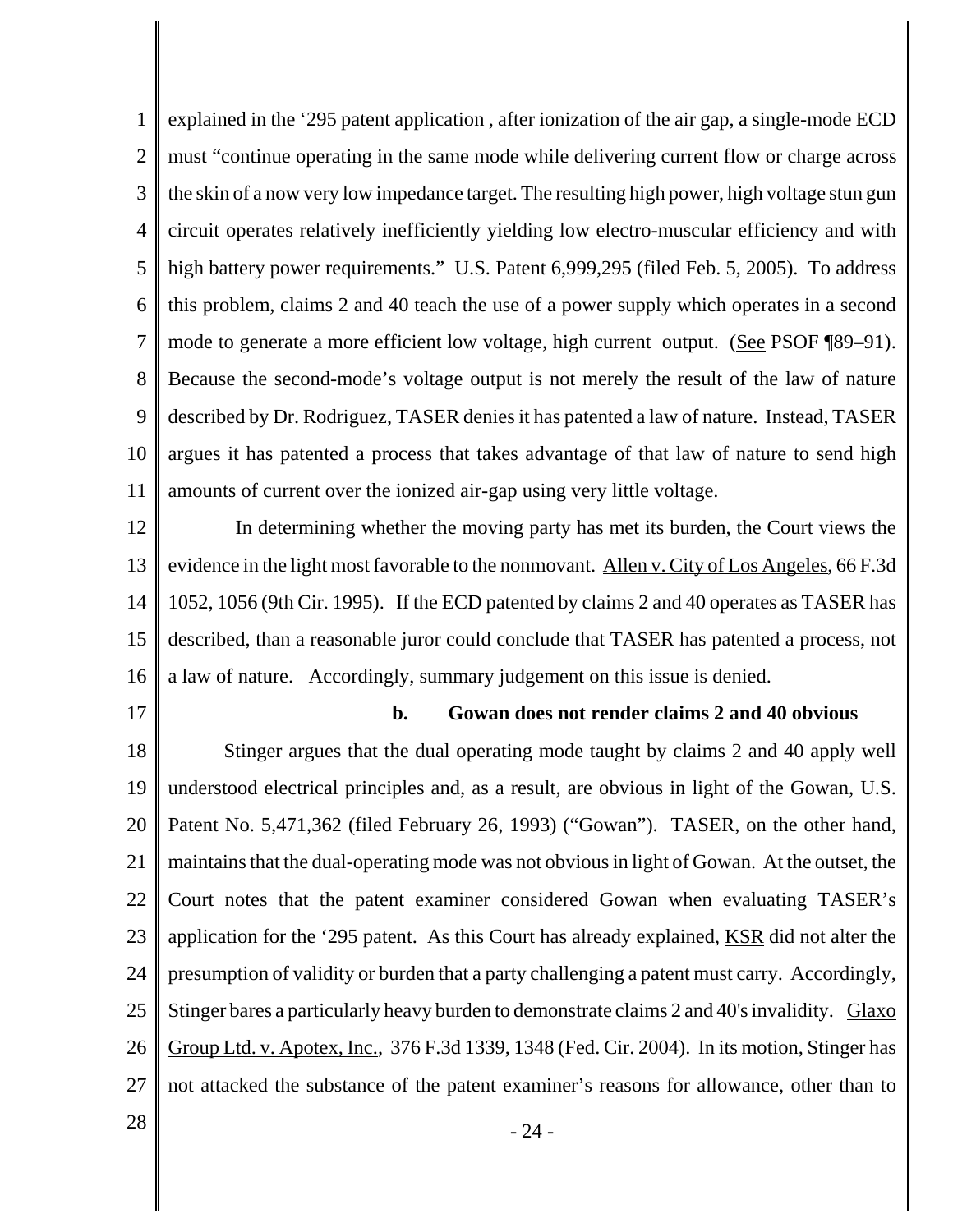1 2 3 4 5 6 7 8 9 10 11 12 13 14 15 16 17 18 19 20 21 22 23 24 25 26 27  $28 \parallel$  - 25 suggest it is wrong in light of <u>KSR</u>. Because Stinger does not argue that the examiner's decision was incorrect under the pre-KSR standard, this Court need only determine whether Stinger has proven by clear and convincing evidence that KSR dictates a different conclusion than the one reached by the patent examiner. In considering TASER's patent application, "Gowan . . . teaches an arc generating circuit that has a first transformer 1 to create an arc and a second transformer 21 with a different output voltage to flow current across the arc." (DSOF, ¶4). In deciding that claims 2 and 40 were not obvious, the patent examiner distinguished Gowan, stating: The teachings of Gowan differ from the claims by not using the current flow across the arc to disable a subject (person or other living being). The arc in the Gowan teaching is used to fire a spark plug in an automotive internal combustion engine. The prior art record in this application (which includes Gowan) fails to teach or fairly suggest the use of a stun gun type device that uses a second transformer with a lower output voltage to flow current across an arc to disable a subject. (Id). Because the patent examiner distinguished Gowan from claims 2 and 40 by noting the dissimilarity between the arts, Stinger's argument for obviousness based on KSR is presumably grounded in <u>KSR's</u> teaching that "if a technique has been used to improve one device, and a person of ordinary skill in the art would recognize that it would improve similar devices in the same way, using the technique is obvious." 550 U.S. at 417. TASER does not appear to dispute that claims 2 and 40 use the same or, at least, a similar technique to the one utilized in Gowan. KSR suggests, however, that the mere fact a technique exists in the prior art does not render any subsequent use of that technique obvious. Instead, KSR teaches that the prior art device that employed the technique and the device currently utilizing the technique must be "similar devices." Id. In awarding claims 2 and 40 of the '295 patent, the examiner noted that "an arc . . . used to fire a spark plug for an automotive engine . . . is highly unrelated to the stun gun art." (emphasis added). Additionally, TASER's expert, Dr. Rodriguez, has testified to other major differences in design, operation, and purpose between Gowan. (See PSOF 131–32). Because Stinger has relied solely on **KSR** as a reason to contravene the patent examiner's findings concerning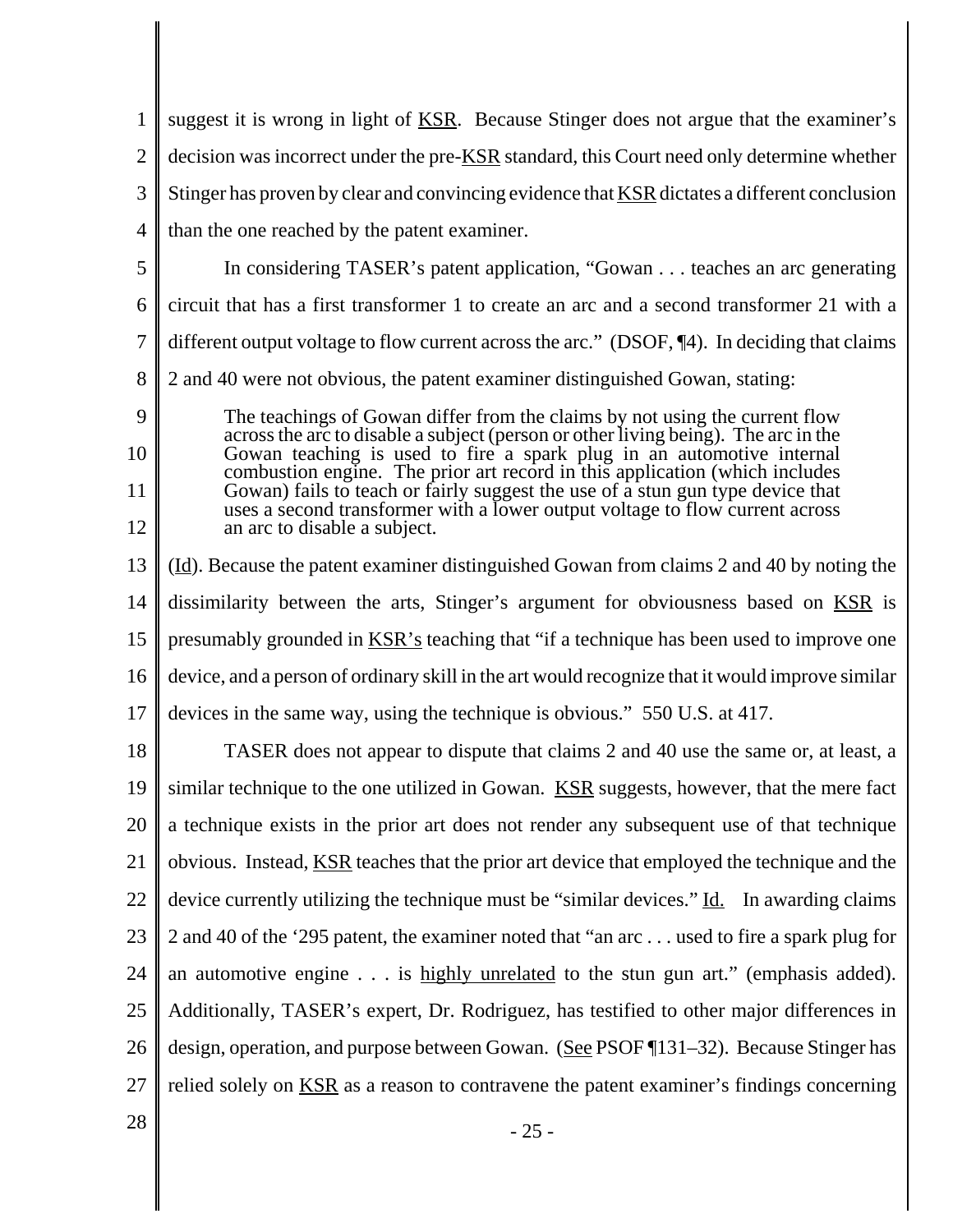1 2 3 4 Gowan with respect to claims 2 and 40, and KSR does not appear to mandate a finding of obviousness in this situation, the Court cannot conclude that Stinger has met its very heavy burden. Whether there is sufficient similarity between the Gowan device and the ECD claimed in the '295 patent will be for a jury to decide.

5

6

27

# **c. Police Model Taser does not render claims 2 and 40 obvious**

7 8  $\mathbf Q$ 10 11 12 Stinger also contends that an ECD called the Police Model Taser ("PMT"), which was manufactured by Tasertron, Inc. prior to its purchase by TASER in 2003, renders the '295 patent obvious. According to Stinger, the PMT employed two capacitors in parallel to discharge an arching shock, with one capacitor discharging after the other, the later of the two at a lower energy level and voltage than the first. (DSOF ¶ 5). Stinger appears, then, to argue the PMT's two capacitor system makes obvious the dual-mode operating system taught in the '295 patent.

13 14 15 16 17 18 19 20 21 22 23 24 25 26 As an initial matter, Stinger's claims concerning the workings of the PMT are supported by the uncorroborated declaration of Stinger's lawyer, Mr. McNulty. (See Id.). Uncorroborated testimony is insufficient to invalidate a patent. Finnigan Corp. v. Int'l Trade Comm'n, 180 F.3d 1354, 1369 (Fed Cir. 1999) ("[C]orroboration is required of any witness whose testimony alone is asserted to invalidate a patent, regardless of his or her level of interest."). Additionally, TASER has produced evidence contradicting Stinger's characterization of the prior art PMT's operation. TASER cites to the deposition of Stinger's expert, Mr. Tachner, who testified that when two capacitors are connected in parallel, they do not operate separately, but work in tandem as a single larger capacitor, discharging simultaneously. (PSOF ¶ 136). In his deposition, Mr. Tachner also admitted that a circuit using two parallel capacitors could be identical to the prior art circuit shown in Figure 1 of the '295 patent. (Id.). In light of the lack of corroboration, the presumption of validity, and the dispute concerning the workings of a parallel circuit—i.e. the scope of the prior art

 $28 \text{ }$  - 26 -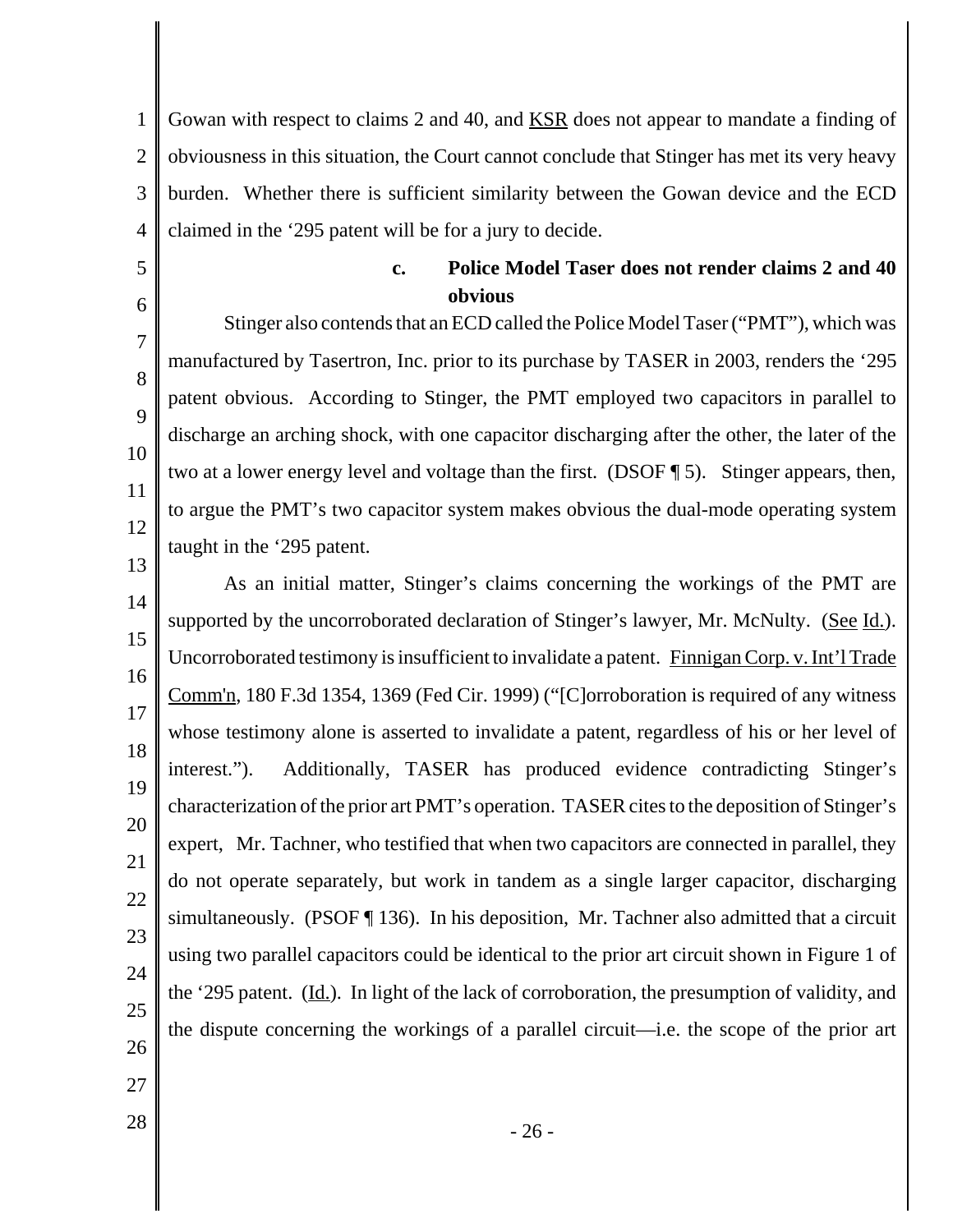1 2 PMT—this Court finds that Stinger has not demonstrated obviousness by clear and convincing evidence.

# 3

4

# **C. The '870 Patent**

# **i. Claim 1**

5 6 7 8 9 10 11 12 13 14 15 16 17 18 19 20 21 Claim 1 of the '870 patent teaches (1) two separate electrodes that allow for two contact points on the target; (2) a high voltage power supply capable of delivering a series of electrical pulses to the target, a battery system including a battery; (3) a digital memory device for storing battery capacity data indicating the amount of battery capacity consumed or remaining, and a data interface that allows the battery system and the digital memory device to communicate; (4) and a display for indicating the battery capacity. In arguing that Claim 1 is obvious, Stinger cites this Court to four prior art patents (Kaufman; Poole, U.S. Patent No. 6,237,461 (filed May 28, 1999); Harthcock, U.S. Patent No. 5,303,495 (filed Dec. 9, 1992); and Horne, 5,005,307 (filed Dec. 29, 1989)) and two prior art devices (the M26 and the U34000). (DSOF ¶15). Stinger asserts that all elements of claim 1 are present in the prior art devices, except the digital memory device and data interface. As for the fourth element of claim 1—a display for indicating battery capacity—Stinger notes that it accepted TASER's construction that "a display with any indication of battery capacity is sufficient," then directs the Court to Kaufman and Poole, each of which teach a low-battery indicator light. (Id.). Finally, Stinger cites to Harthcock and Horne, as teaching the use of a microprocessor to control a firearm, which, presumably, covers claim 1's digital memory device and data interface limitation.

22 23 24 25 26 27 Stinger has set forth prior-art patents and devices that are relevant to an obviousness inquiry. What it has not done, however, is explain to this Court why this prior art render's claim 1 obvious. In the section of its brief pertaining to the alleged obviousness of claim 1—which weighs in at a mere seven sentences—Stinger makes only one argumentative statement: "The use of the microprocessor's memory instead of a separate circuit to monitor the battery is obvious." Given that it must overcome the presumption of validity and prove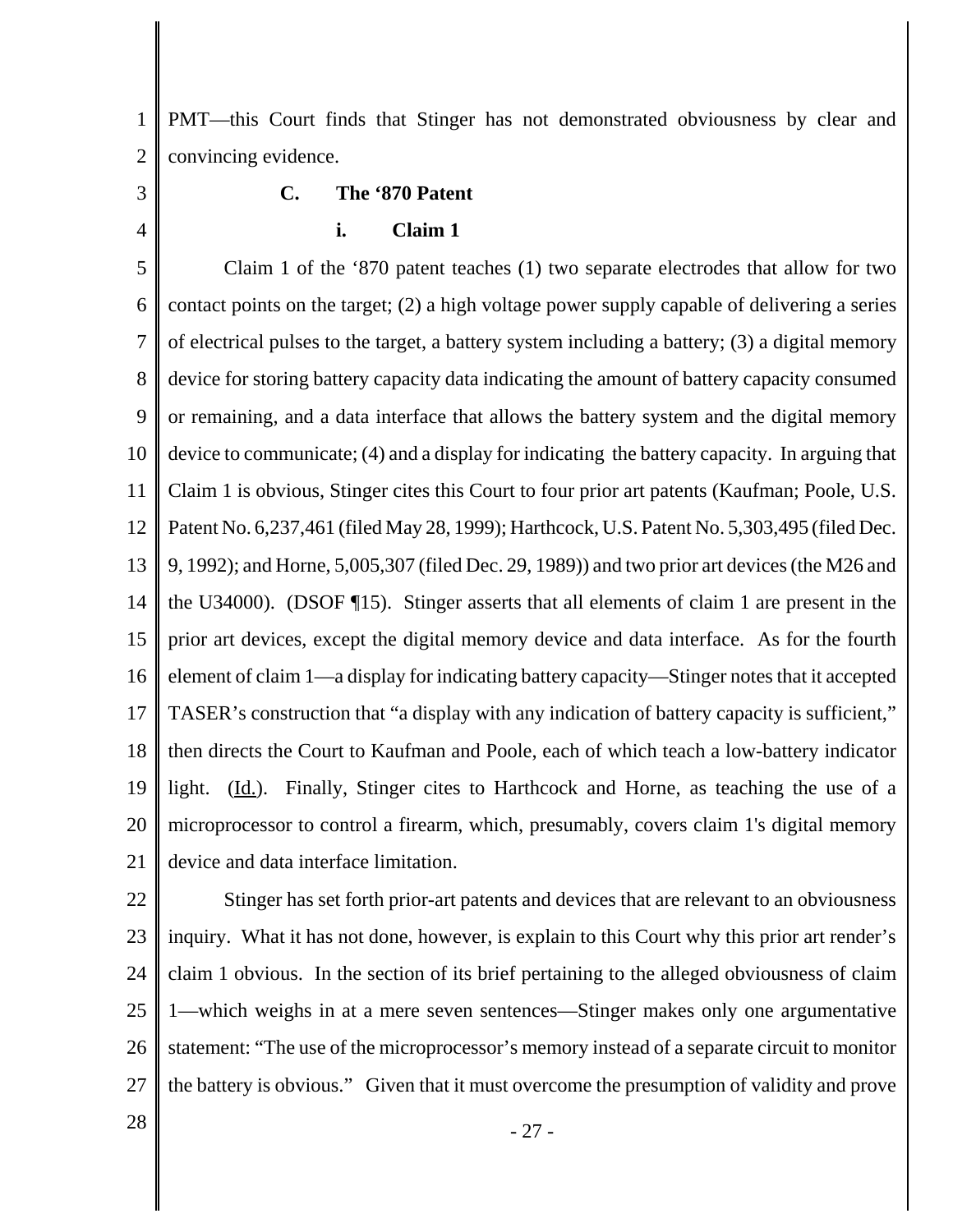1 2 3 4 5 6 7 8 9 obviousness by clear and convincing evidence, Stinger's lack of application of facts to law is puzzling. As the Supreme Court has explained, "a patent composed of several elements is not proved obvious merely by demonstrating that each of its elements was, independently, known in the prior art." KSR, 550 U.S. at 418. Rather, the question is really whether "a person of ordinary skill can implement a predictable variation." Id. at 417. Stinger clearly believes a college educated engineer could have implemented claim 1, but does not bother to explain why, let alone support its claim with expert testimony or other evidence. $5$  In essence, Stinger merely asserts that its obviousness claim is obvious. In so doing, Stinger has not met its burden, and this Court will not invalidate claim 1.

10

#### **ii. Claim 3**

11 12 13 14 15 16 17 18 Stinger's obviousness argument as to claim 3 of the '870 patent focuses on a single limitation of that claim; "a mechanism for allowing the user to extend the duration of the pre-timed series of electrical pulses."<sup>6</sup> The parties do no dispute that the "mechanism" is a trigger. Stinger contends that the use of a trigger in this manner is obvious, citing the deposition admission by claim 3's inventor, Mr. Nerheim, that both prior art automatic weapons and the prior art M26 ECD will continue to fire if their trigger is held down. (DSOF ¶26). Similarly, Stinger cites to Kaufman and Dunning, U.S. Patent No. 4,872,084 (filed Sept. 6, 1988). Kaufman teaches an activator switch used for firing an ECD that when

19

<sup>20</sup> 21 22 23 <sup>5</sup>Indeed, the Court notes that Stinger only explained the type of knowledge and skill it believes a college educated engineer possesses in its reply brief. By completely neglecting this important step in its motion, Stinger deprived TASER of a chance to respond and has failed to adequately guide this Court's consideration of the issue, making it difficult to grant summary judgment.

<sup>24</sup> 25 26 27 6 The Court understands that "the determination of obviousness is made with respect to the subject matter as a whole, not separate pieces of the claim." Sanofi-Synthelabo v. Apotex, Inc., 550 F.3d 1075, 1086 (Fed. Cir. 2008). The disputed element, however, fairly captures the whole of claim 3's subject matter as the other parts of the claim merely teach essential elements of the ECD device to which the purported invention, the trigger mechanism for extending a pre-timed series of electrical pulses, is attached.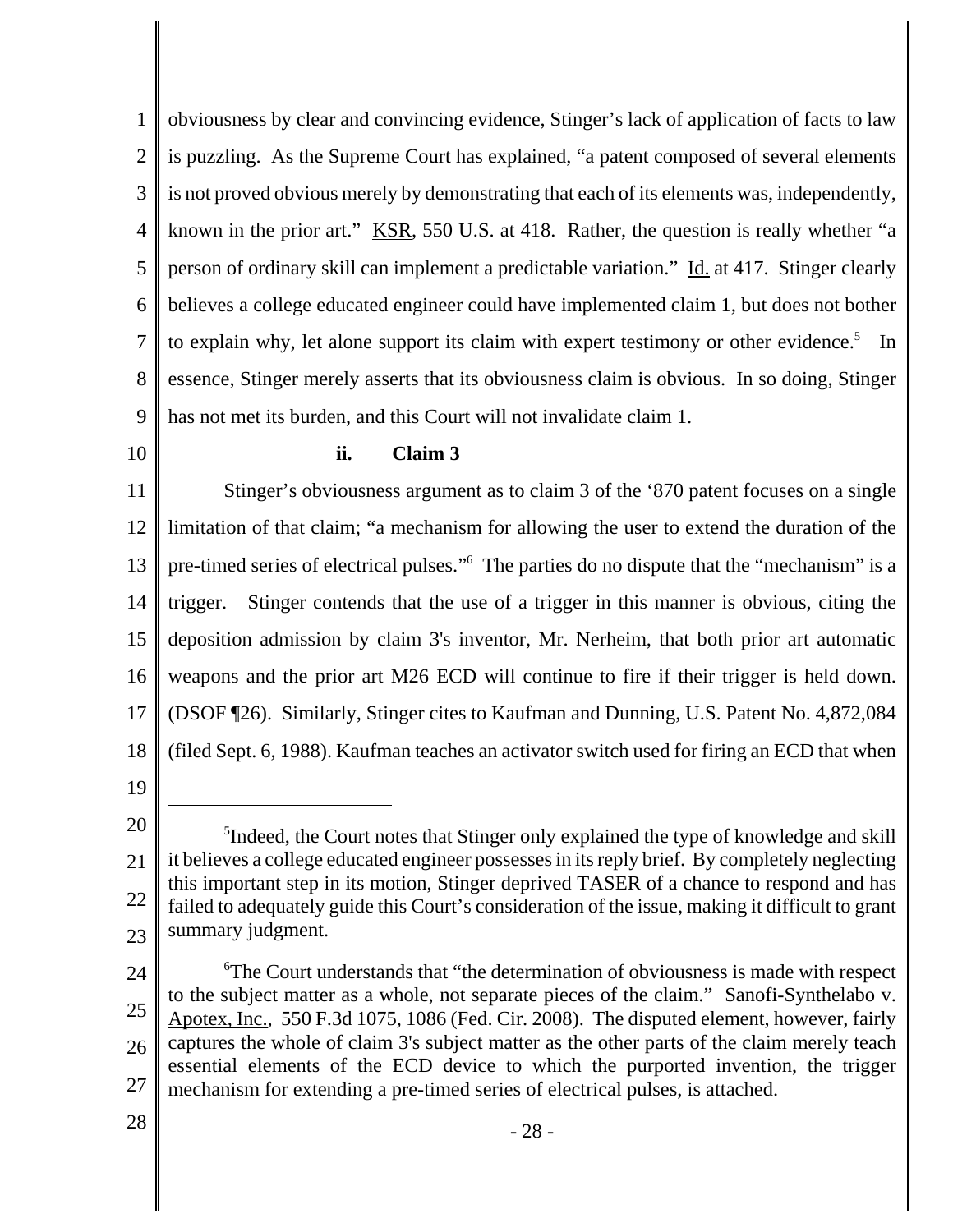1 2 3 "pressed continually for 15 seconds . . .automatically disable [the ECD] for a predetermined time," while Dunning teaches an ECD that fires as long as its trigger switch is operated. (DSOF ¶26).

4 5 6 7 8 9 10 11 12 13 14 In response, TASER notes that both Kaufman and Dunning were before the patent examiner. TASER also argues that Kaufman teaches away from the concept of using a trigger to extend a devices' output, as the ECD taught in Kaufman stops firing after 15 seconds, no matter how long its activator switch is held. See McGinley v. Franklin Sports, Inc. 262 F.3d 1339, 1354 (Fed Cir. 2001)("[R]eferences that teach away cannot serve to create a prima facie case of obviousness."). TASER, however, primarily combats Stinger's allegation of obviousness by distinguishing the prior art devices and weaponsrelied upon by Stinger, arguing that their firing output continues as long as the trigger is held down, not for a pre-defined period of time. In other words, TASER argues that no one had ever before used a trigger to extend a pre-timed series of electrical pulses. This fact, however, is not determinative under KSR.

15 16 17 18 19 20 21 22 23 24 25 26 As this Court has already explained, "if a technique has been used to improve one device, and a person of ordinary skill in the art would recognize that it would improve similar devices in the same way, using the technique is obvious unless its actual application is beyond his or her skill." KSR, 550 U.S. at 417. There is no question that an ECD that fires a pre-timed series of pulses is similar art to an ECD that fires non-pre-timed pulses. Additionally, TASER does not dispute that the M26 and the device taught in Dunning both use triggers to extend their firing duration. Accordingly, Stinger's evidence shows that a trigger is a well known option for extending the firing duration of ECDs. The question, then becomes, would a reasonably skilled engineer have recognized that a trigger could be used to extend a pre-timed series of electrical pulses? Without relying on Kaufman, which teaches away from using extending a pre-timed series of electrical pulses with a trigger, this Court answers this question in the affirmative.

- 27
-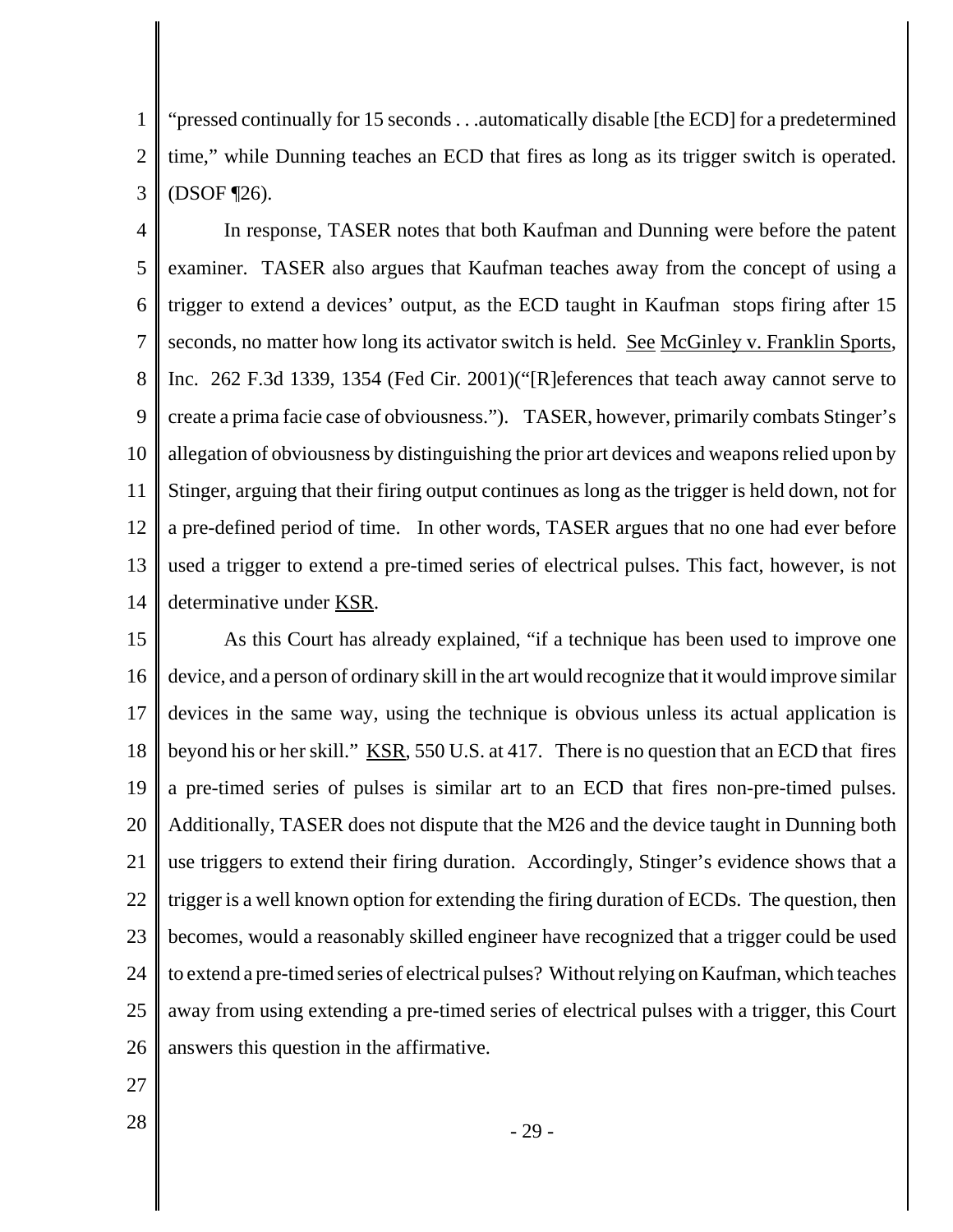| $\mathbf{1}$   | "When there is a design need or market pressure to solve a problem and there are a                                                                                     |
|----------------|------------------------------------------------------------------------------------------------------------------------------------------------------------------------|
| $\overline{2}$ | finite number of identified, predictable solutions, a person of ordinary skill has good reason                                                                         |
| 3              | to pursue the known options within his or her technical grasp." $\underline{Id}$ at 421. The use of a                                                                  |
| $\overline{4}$ | trigger to extend the firing duration of an ECD was clearly a known option at the time of                                                                              |
| 5              | claim 3's invention. Given this fact, the Court finds that applying the same technique to an                                                                           |
| 6              | ECD using pre-timed electrical pulses appears to be a predictable solution that a reasonably                                                                           |
| 7              | skilled college educated engineer would have had good reason to pursue. Accordingly, the                                                                               |
| 8              | Court finds that Stinger has met its heavy burden, overcoming the presumption of validity,                                                                             |
| 9              | and summary judgment should be granted as to the invalidity of claim 3 of the '870 patent.                                                                             |
| 10             | The Court will not consider secondary factors that might mitigate against a finding of                                                                                 |
| 11             | obviousness, as TASER has not argued that they are applicable concerning claim 3.                                                                                      |
| 12             | iii.<br>Claim 4                                                                                                                                                        |
| 13             | Stinger argues that it was obvious to combine the transformer configuration taught in                                                                                  |
| 14             | claim 4 of the '870 patent with an ECD. In pertinent part, Claim 4 recites:                                                                                            |
| 15             | a high voltage power supply for generating an output voltage delivered across                                                                                          |
| 16             | the first and second contact points on the target to generate a positive voltage<br>potential at one electrode and a negative voltage potential at the other electrode |
| 17             | thereby increasing the total voltage drop across a target while deceasing the                                                                                          |
| 18             |                                                                                                                                                                        |
|                | maximum voltage potential between either electrode and a grounded user of                                                                                              |
| 19             | the weapon                                                                                                                                                             |
|                | In support of its argument, Stinger cites this Court to the Parker, U.S. Patent 5,892,646 (filed                                                                       |
|                | May 5, 1995) ("Parker"). Parker teaches the use of transformers with grounded secondary                                                                                |
| 20<br>21<br>22 | wire center taps ("GSWCT") in gas-discharge display lamps (i.e. neon signs), the purpose                                                                               |
| 23             | of which is to reduce the severity of shock to users of electronic devices that contact the                                                                            |
| 24             | ground and a lead of the secondary transformer. (DSOF 131). Stinger claims that the ECD                                                                                |
| 25             | described in claim 4 utilizes the transformer with grounded secondary wire center taps found                                                                           |
| 26             | in Parker, installs it in the same fashion, and uses it for the same purpose. TASER does not                                                                           |
| 27             | appear to contest Stinger's factual contentions concerning Parker and its relationship to claim                                                                        |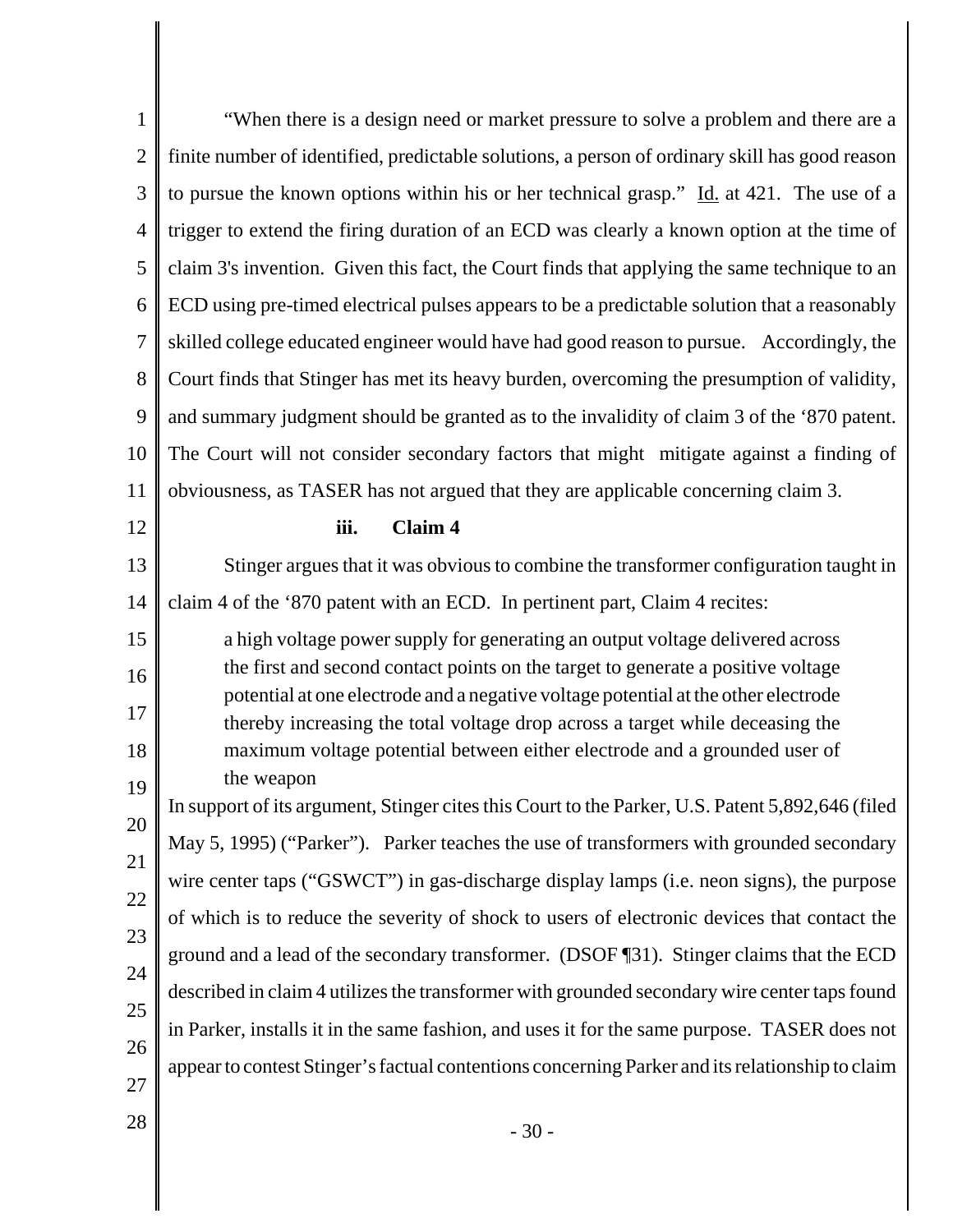1 2 3 4 4. In lieu of challenging the factual underpinnings of Stinger's obviousness argument, TASER asserts legal defenses, arguing that only analogous prior art is relevant to a question of obviousness and that claim 4 cannot be invalidated as obvious without engaging in impermissible hindsight-based analysis.

5 6 7 8 9 10 11 12 13 14 15 16 17 18 19 20 21 22 23 The Federal Circuit has held that non-analogous art has no bearing on an obviousness claim. See Jurgens v. McKasy, 927 F.2d 1552, 1559 (Fed. Cir. 1991) ("And if we presume that the Dacian windsock is not analogous art, it has no bearing on the obviousness of the patent claim."). As this Court has already explained, KSR does not appear to have completely destroyed this principle. Instead, it appears to have expanded the range of prior art that is relevant to an obviousness inquiry, substituting the word analogous for similar. KSR, 550 U.S. at 417 ( "[I]f a technique has been used to improve one device, and a person of ordinary skill in the art would recognize that it would improve similar devices in the same way, using the technique is obvious." (emphasis added)). KSR also points out, however, that "[w]hen there is a design need or market pressure to solve a problem and there are a finite number of identified, predictable solutions, a person of ordinary skill has good reason to pursue the known options within his or her technical grasp." Id. at 421. It stands to reason, then, that identified and predictable solutions are those which have been employed in similar or analogous arts. Were it otherwise, a reasonably skilled inventor would be responsible for techniques and invention he would have no reason about which to know. Courts, in turn, would be forced to engage in the type of hind-sight based analysis which KSR confirmed is forbidden when evaluating obviousness. Id. ("A factfinder should be aware, of course, of the distortion caused by hindsight bias and must be cautious of arguments reliant upon ex post reasoning.").

24 25 26 27 The question, then, is whether Parker and the claim 4 can be said to practice similar arts or are similar devices. If the answer is yes, then claim 4 is likely invalid as obvious. Id. at 421 (noting that "if [pursuing known options] leads to the anticipated success, it is likely the product not of innovation but of ordinary skill and common sense."). On the one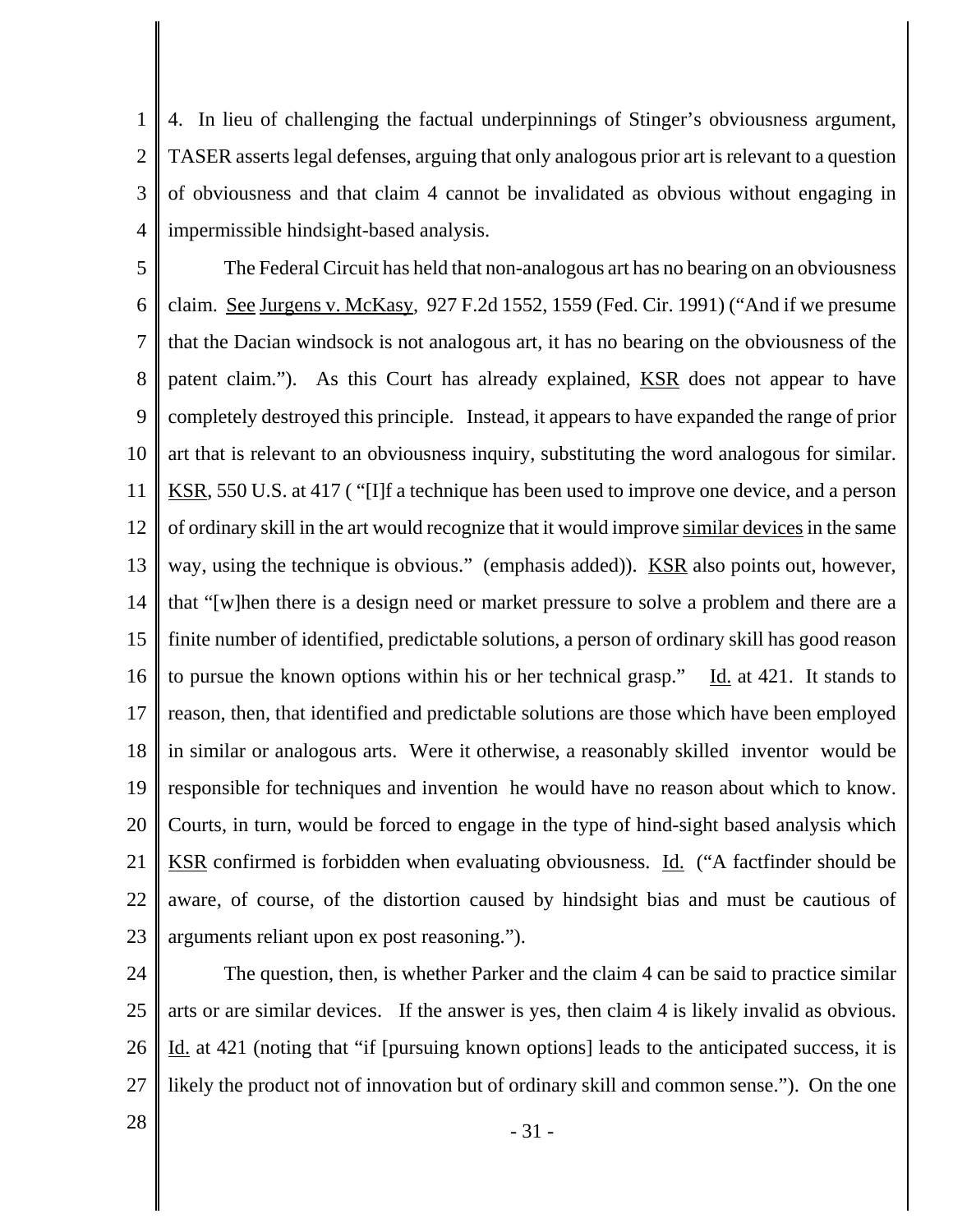1 2 3 4 5 hand, neon signs and stun guns are very different devices. On the other hand, both are within the more general art of electronics and might therefore be considered similar under KSR. Given this ambiguity, the Court finds that there is a material issue of fact concerning whether Parker is sufficiently similar to claim 4 and, therefore, applicable to an obviousness analysis. Therefore, summary judgment on this claim is no appropriate.

6 7

# **D. The '262 Patent**

# **i. Independent claims 1,6,9, and 13**

8 9 10 11 12 13 14 15 16 17 18 In its brief Stinger makes a generalized attack on independent claims 1,6,9, and 13 of the '262 patent, arguing these claims are obvious because all of their individual claim elements are found in the prior art and are well known applications of microprocessor technoloy. In other words, Stinger claims that it was obvious to combine a dart weapon with technology taught in three prior art patents—Morris, U.S. Patent No. 4,541,191 (filed April 6, 1984); O'Dwyer, U.S. Patent No. 6,477,801(filed Dec. 03, 1999); and Poole., (DSOF ¶32)— because doing so was nothing more than combining familiar elements using known methods. See KSR, 550 U.S. at 416. ("The combination of familiar elements according to known methods is likely to be obvious when it does no more than yield predictable results."). As an initial matter, all three of the prior art patents relied on by Stinger were before the patent examiner when it considered the '262 patent. Stinger, therefore, again enjoys an

19 20 21 22 23 24 25 26 27 especially heavy burden in proving invalidity. Glaxo Group Ltd. v. Apotex, Inc., 376 F.3d 1339, 1348 (Fed. Cir. 2004) ("This burden is 'especially difficult' when, as is the present case, the infringer attempts to rely on prior art that was before the patent examiner during prosecution."). Once again, Stinger has not attempted to explain why the patent examiner's decision to allow the claim it challenges was incorrect. Instead, it relies exclusively on the Supreme Court's decision in <u>KSR</u>, seemingly believing that it so changed the applicable patent law that invalidation is mandatory. As this Court has already explained, Stinger's reading of the KSR decision is over broad and tends to exaggerate KSR's impact on the obviousness standard.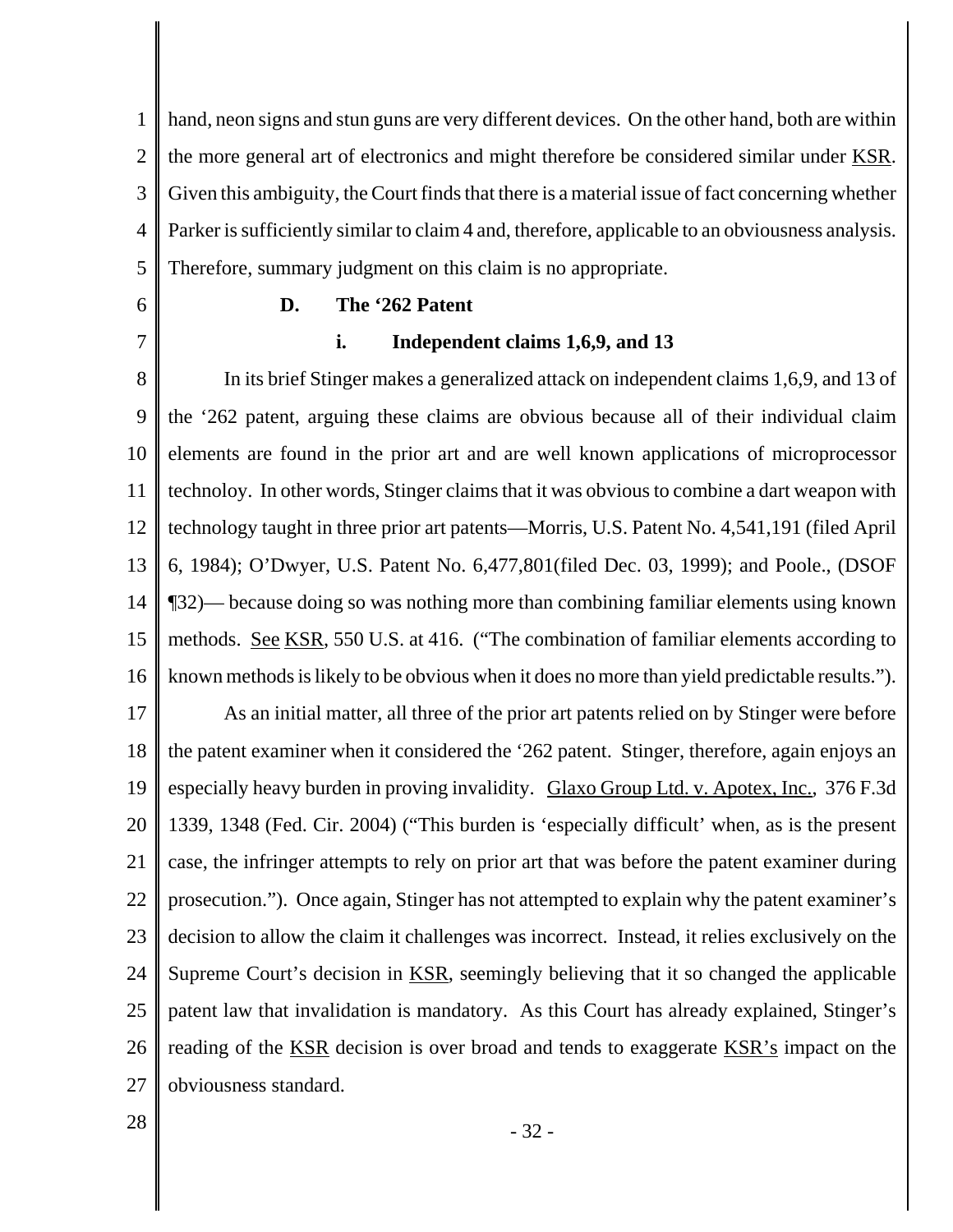1 2 3 4 5 6 7 8 9 10 11 12 13 14 15 16 17 18 19 Having said that, Stinger contends that all four independent claims are obvious because [1]all elements are present in the prior art and [2] are well known applications of microprocessor technology. As to the former claim, assuming, without deciding, that it is true, the fact that all elements of claims 1,6,9, and 13 are present in the prior art is not determinative. KSR, 550 U.S. at 418 ("[A] patent composed of several elements is not proved obvious merely by demonstrating that each of its elements was, independently, known in the prior art."). Regarding the latter claim, Stinger has not supported its assertion that all elements of the independent claims are well known applications of microprocessor technology with any evidence directed towards specific claim elements. Additionally, this assertion seems to run contrary to Stinger's own suggestion that accommodating prior art mechanical devices to electronics would be reasonably obvious to a college educated engineer. See Leapfrog Enters., Inc. v. Fisher-Price, Inc., 485 F.3d 1157, 1161 (Fed Cir. 2007) ("Accommodating a prior art mechanical device that accomplishes that goal to modern electronics would have been reasonably obvious to one of ordinary skill in designing children's learning devices."). Either claims 1,6,9,13 apply well know applications of microprocessor technology, or they merely accommodated prior mechanical inventions to an electrical device. This ambiguity concerning the nature of the independent claims does not weigh in Stinger's favor and is indicative of the lack of clarity and over generalized nature of Stinger's assertions throughout its motion.

20 21 22 23 24 25 26 27 Stinger also asserts that the independent claims of the '262 patent are common sense inventions in light of the prior art its identified. Mere common sense inventions are obvious. Leapfrog Enters., Inc. v. Fisher-Price, Inc., 485 F.3d 1157, 1161 (Fed Cir. 2007) ("[T]he common sense of those skilled in the art demonstrates why some combinations would have been obvious where others would not." (citing KSR, 550 U.S. 416 ("The combination of familiar elements according to known methods is likely to be obvious when it does no more than yield predictable results."))). To determine if the combination of the prior art identified by Stinger was obvious, the Court must first examine that art, which the Court notes, Stinger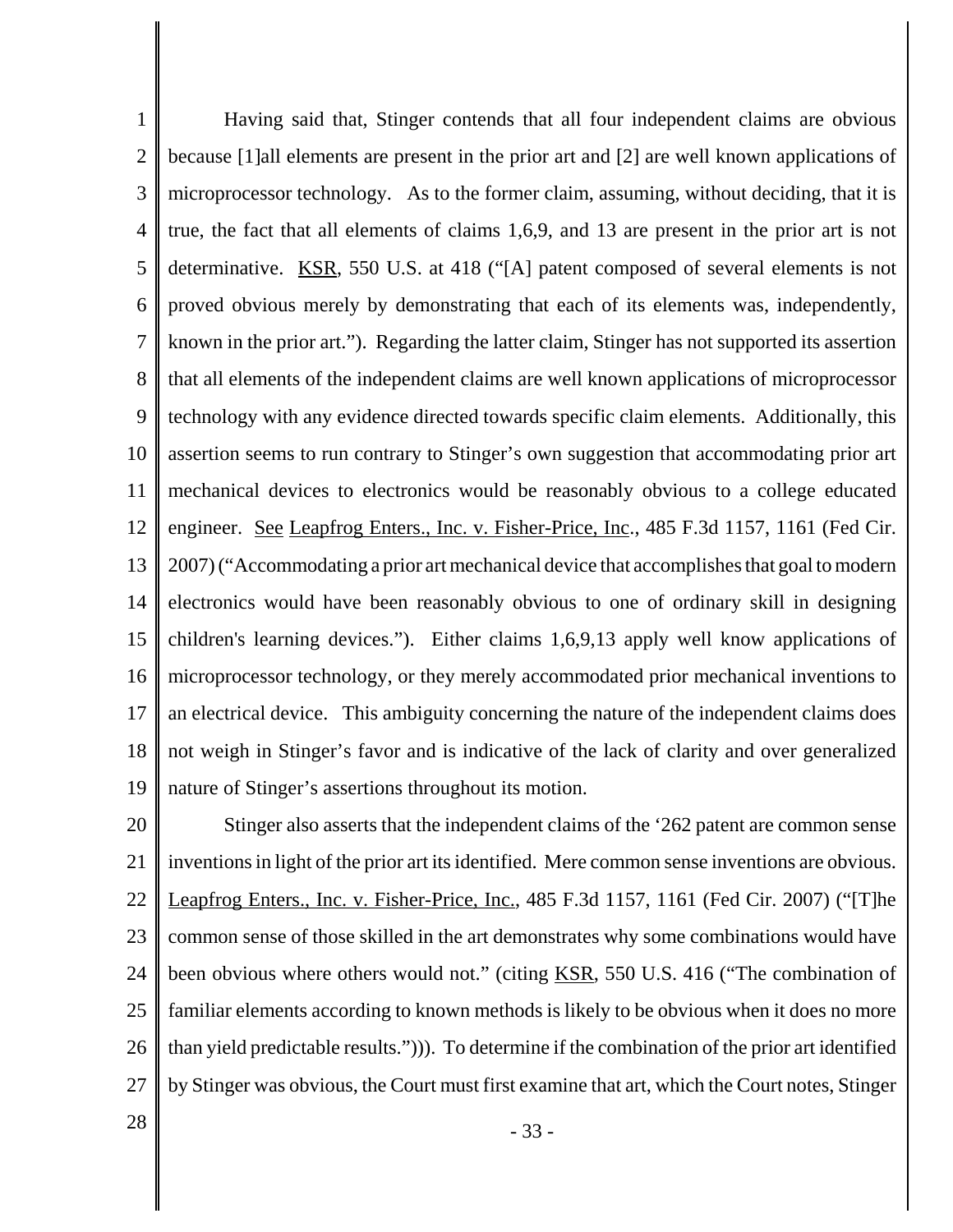1 2 3 4 5 6 7 8 9 10 11 has barely explained. Morris teaches a weapon capable of recording the time it is fired, as well as measuring the elapsed time of the firing sequence. (See DSOF 132). Similarly, O'Dwyer teaches a security device which may be installed on weapons so that the weapon can only be activated by the use of a code. More pertinent to the instant case, the device taught in O'Dwyer contains a memory which can record the time, place, date, and direction of a firing of the weapon. (Id.) Finally, Poole teaches a non-lethal personal defense device that can be equipped with a wireless communication system capable of transmitting date and time to a monitoring station. (Id.) Of these devices, only Poole involves the use of a microprocessor, but the microprocessor does not appear to be used to either track or store information pertaining to date and time. Additionally, Stinger notes that dart weapons were known in the prior art; TASER does not dispute this claim.

12 13 14 15 16 17 18 19 20 21 22 23 24 25 26 27 Generally speaking, the Court agrees with Stinger that the prior art in questions teaches similar inventions to the ones found in claims 1,6,9,and 13; methods for tracking when and where a weapon is fired. What distinguishes TASER's claims from the prior art, however, appears to be the manner in which date and time are tracked; namely, the use of a microprocessor and a circuit. The question, then, is whether it was obvious to combine the date-tracking prior art with the use of a microprocessor or circuit. There is clearly disagreement between the parties concerning the answer to this question. The burden, however, is on Stinger to explain why the patented invention is invalid and it simply has not done so. Stinger has not stated in its papers, let alone cited this Court to expert testimony or other evidence, why the specific inventions set forth in claims 1,6,9, and 13 should have been obvious to a person of reasonable skill. Nor has it explained the scope of the prior art in any sort of detail, such that this Court might more accurately compare it to the challenged claims. Accordingly, this Court is left without guidance concerning whether or not the challenged claims would be obvious to a college educated engineer. In light of the deficiencies in Stinger's papers, this Court will not overturn the decision of the only expert that considered the contested claims in light of prior art; the patent examiner. Having so decided, the Court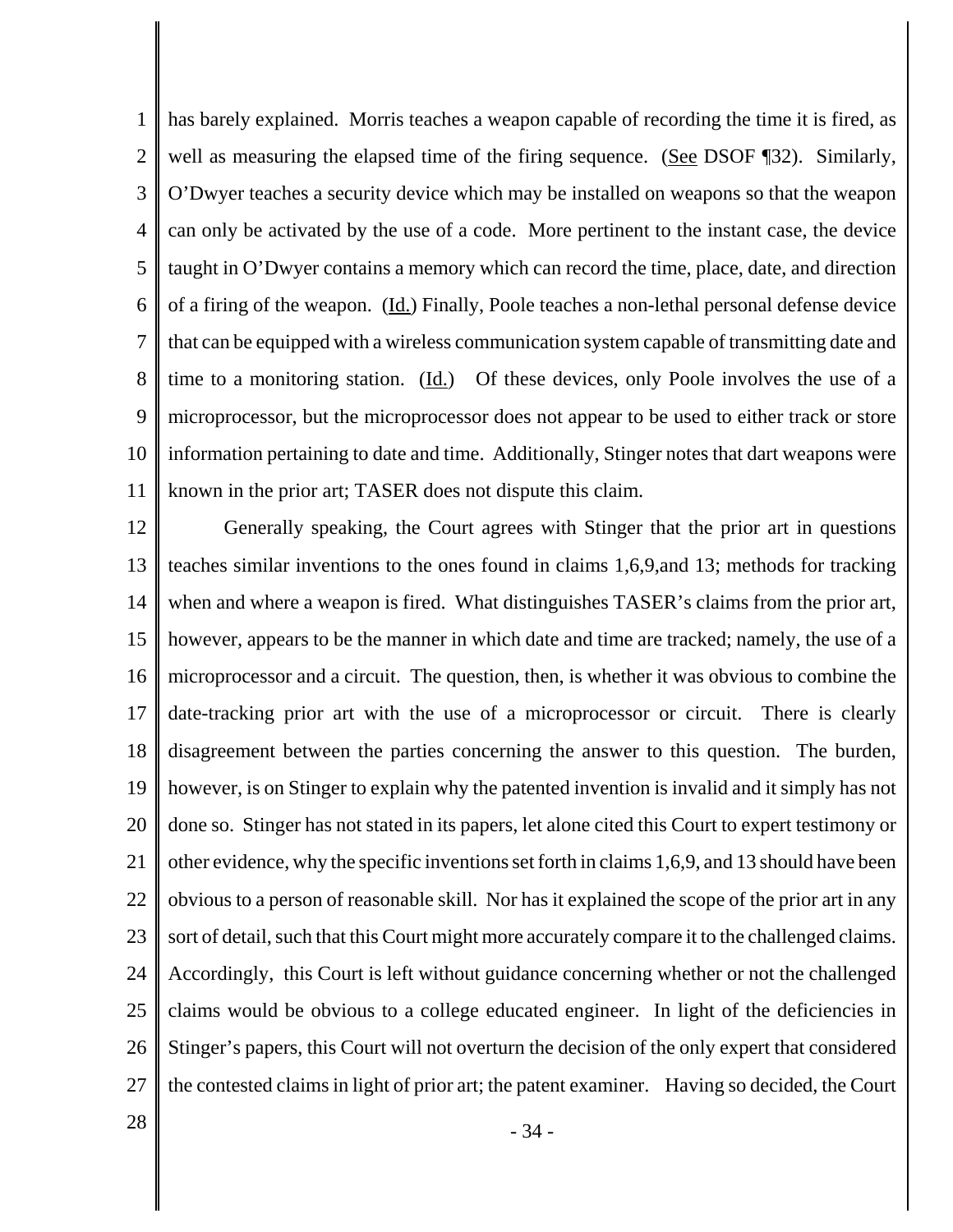1 2 3 need not consider Stinger's arguments regarding the dependent claims of the '262 patent. See In re Fine, 837 F.2d 1071, 1076 (Fed. Cir. 1988) ("Dependent claims are nonobvious under section 103 if the independent claims from which they depend are nonobvious.").

4

# **3. Non-Infringement**

5 6 7 8 9 10 11 12 13 14 15 16 17 18 19 20 21 22 In addition to their invalidity arguments, Stinger also argues that its S-200 ECD does not infringe many of the claims upon which TASER has rested its lawsuit. Specifically, Stinger asks this Court to grant summary judgment on claims1,2, and 4 of the '870 patent and claims 1,6,9, and 13 of the '262 patent.<sup>7</sup> Infringement is a question of fact. Kemo Sales, Inc. v. Control Papers Co., Inc., 208 F.3d 1352, 1359-60 (Fed. Cir. 2000). "Literal infringement requires that each and every claim limitation be present in the accused product." Abraxis Bioscience, Inc. v. Mayne Pharma (USA) Inc., 467 F.3d 1370, 1378 (Fed Cir. 2006). Similarly, "[i]n order to literally infringe a method claim, the accused device must literally meet each and every one of the claim limitations." Desper Products, Inc. v. QSound Labs, Inc., 157 F.3d 1325, 1337 (Fed. Cir. 1998). In considering Stinger's request, the Court applies same legal standard it does to all motions for summary judgement. CollegeNet, Inc. v. ApplyYourself, Inc., 418 F.3d 1225, 1230 (Fed Cir. 2005). "Summary judgment is appropriate if, drawing all factual inferences in favor of the non-movant, there is no genuine issue of material fact and the movant is entitled to judgment as a matter of law." Combined Sys., Inc. v. Def. Tech. Corp., 350 F.3d 1207, 1209 (Fed. Cir.2003). Accordingly, Stinger must demonstrate the absence of a disputed issue of material fact as to the non-presence in the S-200 of at least one element in any of the patent claims of which TASER has alleged infringement.

23

<sup>24</sup> 25 26 27 <sup>7</sup>Stinger argues that the S-200 does not infringe the '295 patent because it merely practices the prior art. The Court need not consider this argument, however, as practicing the prior art is not a defense to literal infringement. Tate Access Floors, Inc. v. Interface Architectural Res., Inc., 279 F.3d 1357, 1366 (Fed Cir. 2002) ("This court [has] made unequivocally clear . . . that there is no practicing the prior art defense to literal infringement.").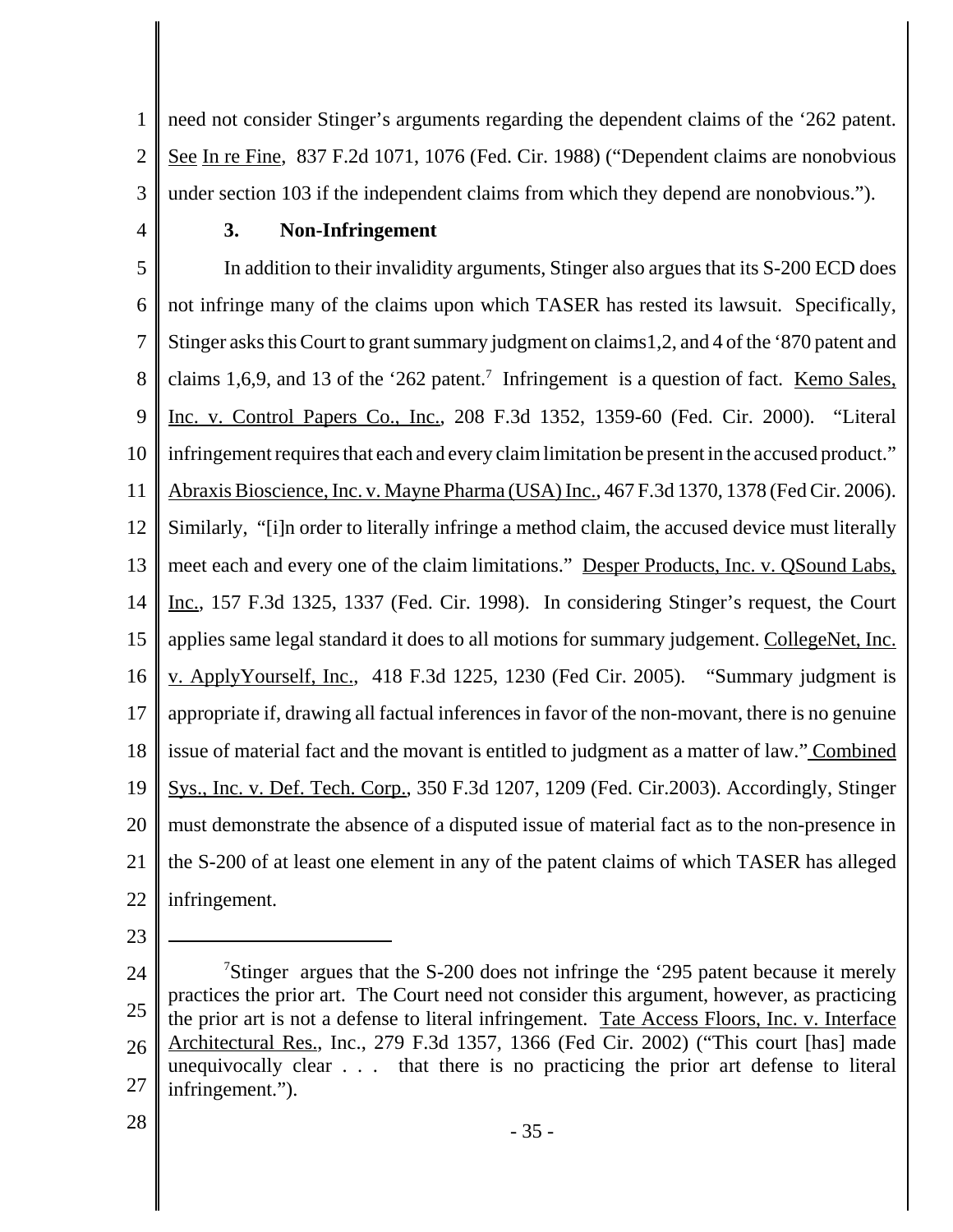#### **A. The '870 Patent**

# **i. Claim 1**

3 4 5 6 7 8 9 10 11 12 13 14 15 Claim 1 of the '870 patent teaches (1) two separate electrodes that allow for two contact points on the target; (2) a high voltage power supply capable of delivering a series of electrical pulses to the target, a battery system including a battery; (3) a digital memory device for storing battery capacity data indicating the amount of battery capacity consumed or remaining, and a data interface that allows the battery system and the digital memory device to communicate; (4) and a display for indicating the battery capacity. Stinger argues that the S-200 does not literally infringe claim 1 because it lacks a "display for indicating to a user the battery capacity." TASER counters that Stinger agreed during the Markman phase of this lawsuit that "a display with any indication of battery capacity is sufficient" to satisfy the display limitation. This citation would be determinative were Stinger disputing that the S-200 lacks a display which gives users information about battery health; it is not. Stinger instead claims that the battery display on its ECD indicates momentary battery voltage, which it distinguishes from battery capacity.

16 17 18 19 20 21 22 23 24 25 26 In support of its position, Stinger cites the Court to the Deposition of Robert Gruder, who testified that the S-200 does not store battery capacity, but relies instead on a voltage reading. (DSOF ¶14). It also draws the Court attention to the Statement of its expert, Mr. Tachner, who asserts that the S-200's monitors battery status using an "integration technique" in a fashion similar to the prior art described in the '870 patent. (Id.) Finally, Stinger references the deposition testimony of Saliga, in which he describes the battery status display on the S-200 as corresponding to levels of battery voltage. (Id). TASER, on the other hand, cites to the Dr. Rodriguez expert report in support its contention that the S-200 both measures and displays battery capacity data. (PSOF ¶148). In the cited section of the report, however, Dr. Rodriguez describes the S-200 as measuring battery capacity by measuring remaining battery voltage.

27

1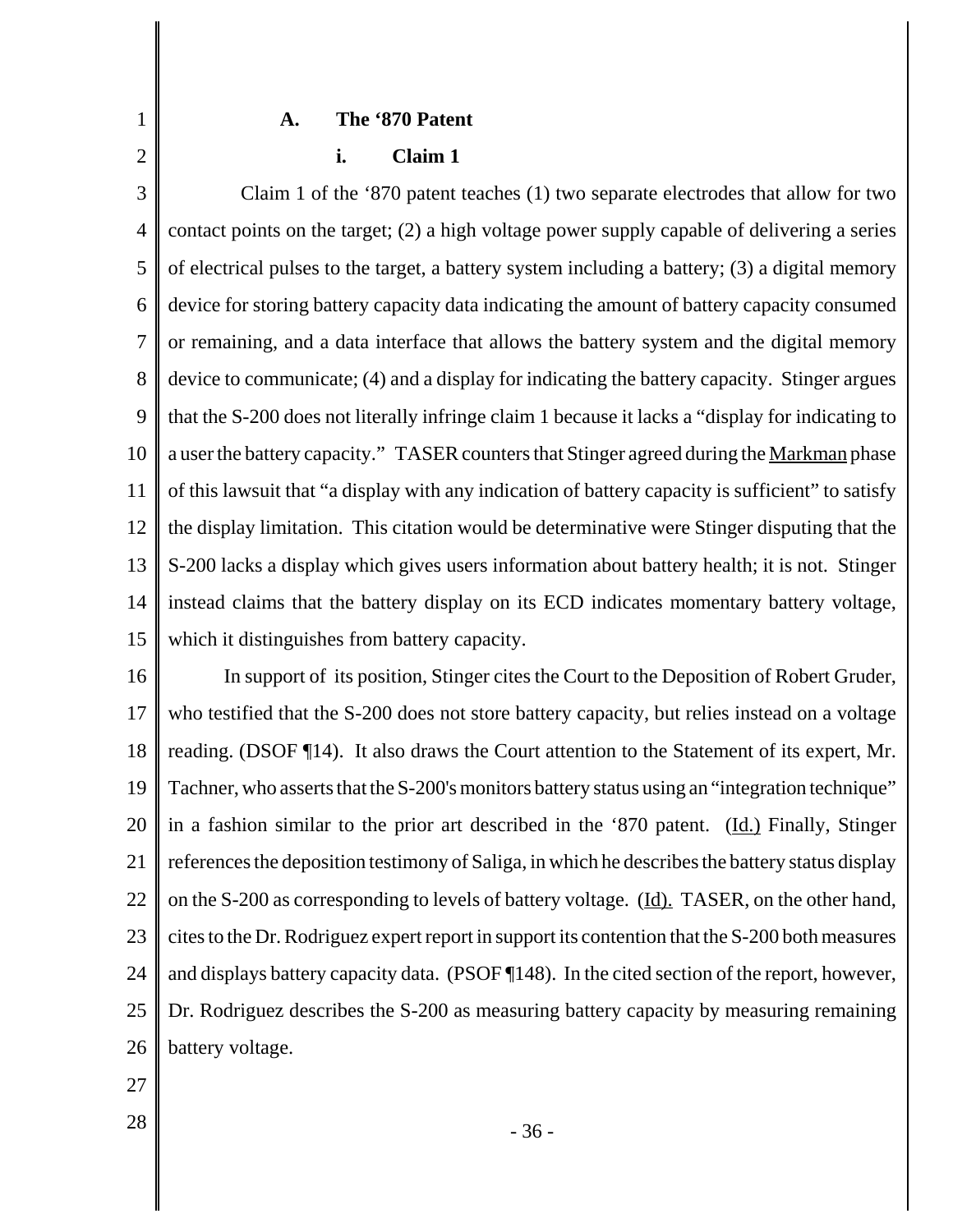1 2 3 4 5 6 7 8 9 10 11 12 13 14 Accordingly, it is clear that S-200 display battery voltage. It is less clear whether the phrase battery capacity encompasses a measure of battery life based on voltage. In concluding that the S-200 infringes claim 1 of the '870 patent, Dr. Rodriguez's report clearly treats "battery capacity" as encompassing a measure of battery voltage. On the other, hand, Gruder seems to distinguish between a measure of capacity and a measure of voltage, asserting: "[W]e do not store battery capacity in our gun. We just take a voltage reading to indicate that." (DSOF ¶14). Still, a reasonable juror could plausibly understand Gruder's statement as drawing an equivalence between battery capacity and battery voltage, as it suggests that the S-200 measuring voltage is equivalent to measuring battery capacity, a finding which would comport with Dr. Rodriguez's expert report. And, at oral argument, Stinger's counsel seemed to concede that battery voltage is a method by which to measure battery capacity. In light of this ambiguity, the Court concludes that there is a disputed issue of material fact concerning whether the S-200's display measures battery capacity which must be decided at trial.

15 16 17 18 19 20 21 22 23 24 25 26 27 Additionally, Stinger appears to argue the S-200 does not infringe because its display is not connected to a memory system which stores battery capacity data. In other words, Stinger argues that the words "battery capacity" found in the "display" element must be read as referring to the battery capacity stored in the "memory" and "data interface" element. First, the Court notes that Stinger agreed to TASER's construction of "a display with any indication of battery capacity is sufficient." Yet, Stinger now appears to be extending this construction to read "a display with any indication of battery capacity stored in the memory described in the third claim ." The Court cannot, however, consider Stinger's proposed construction. At this stage in the proceedings the Court's task is to determine if any element, as construed during the claim construction phase, is not present in the S-200. See TechSearch, L.L.C. v. Intel Corp., 286 F.3d 1360, 1371 (Fed. Cir. 2002) ("To establish literal infringement, all elements of the claim, as correctly construed, must be present in the accused system."). Because the Court has already determined that a disputed issue of material fact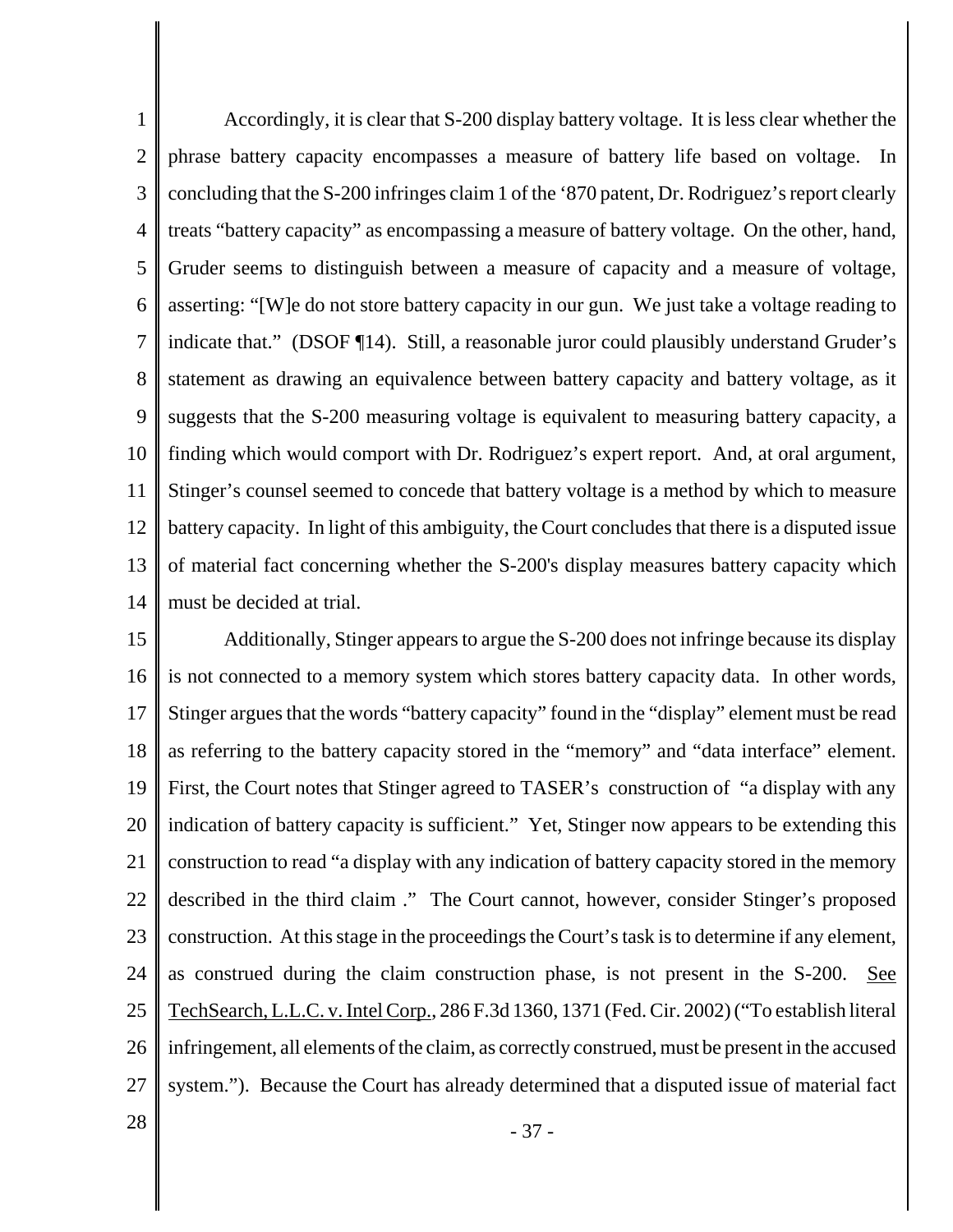1 2 3 4 5 exists as to the S-200's infringement of the "display" element as defined by the Parties agreed upon construction, there is nothing else left to decide. Having so decided, the Court notes that even if it were to accept Stinger's construction, Stinger's motion does not cite to any evidence supporting its assertion that the S-200's battery display is not connected to its memory.

6

# **ii. Claim 2**

7 8 9 10 11 12 13 14 15 16 17 Stinger argues that summary judgment is appropriate as to claim 2 of the '870 patent because the S-200 does not contain the claim element: "a display for indicating to the user the amount of time remaining in each pulse sequence." Instead, Stinger asserts that the S-200 utilizes four LED lamps which light in sequence as 25% increments of the pulse charge are consumed during operation of the ECD. (DSOF ¶21). In other words, the LED display on the S-200 indicates the amount of charge delivered to the target, not the time remaining in the pulse sequence. TASER, on the other hand, cites to Dr. Rodriguez's expert report, which concludes that the four LED lights represent one second each of the S-200's four second pulse sequence and, therefore, indicate the amount of time remaining in the pulse sequence. TASER also cites to the S-200's training manual, which describes the LED Lights as measuring time remaining in the pulse sequence. (PSOF ¶155)

18 19 20 21 22 23 24 25 26 27 In support of its position, Stinger points to Mr. Tachner's expert statement, in which he explains that the discharge rate of the S-200 is not fixed, but varies depending on a number of factors, including "internal body resistance, possible skin resistance, and/or atmospheric impedance." (DSOF ¶ 14). Stinger also directs this Court to Dr. Rodriguez's expert report, noting Dr. Rodriguez concludes that the pulse sequence of the S-200 is "approximately" four seconds, that there are several steps of the firing loop (i.e. the entire pulse sequence), and the duration of each step is only "approximately fixed." (Id.). Based on Dr. Rodriguez's description of the S-200 pulse sequence as being variable in time, Stinger contends that the LED display does not actually track time remaining in the pulse sequence. It reasons that because different quarters of the sequence vary in time, even if only slightly,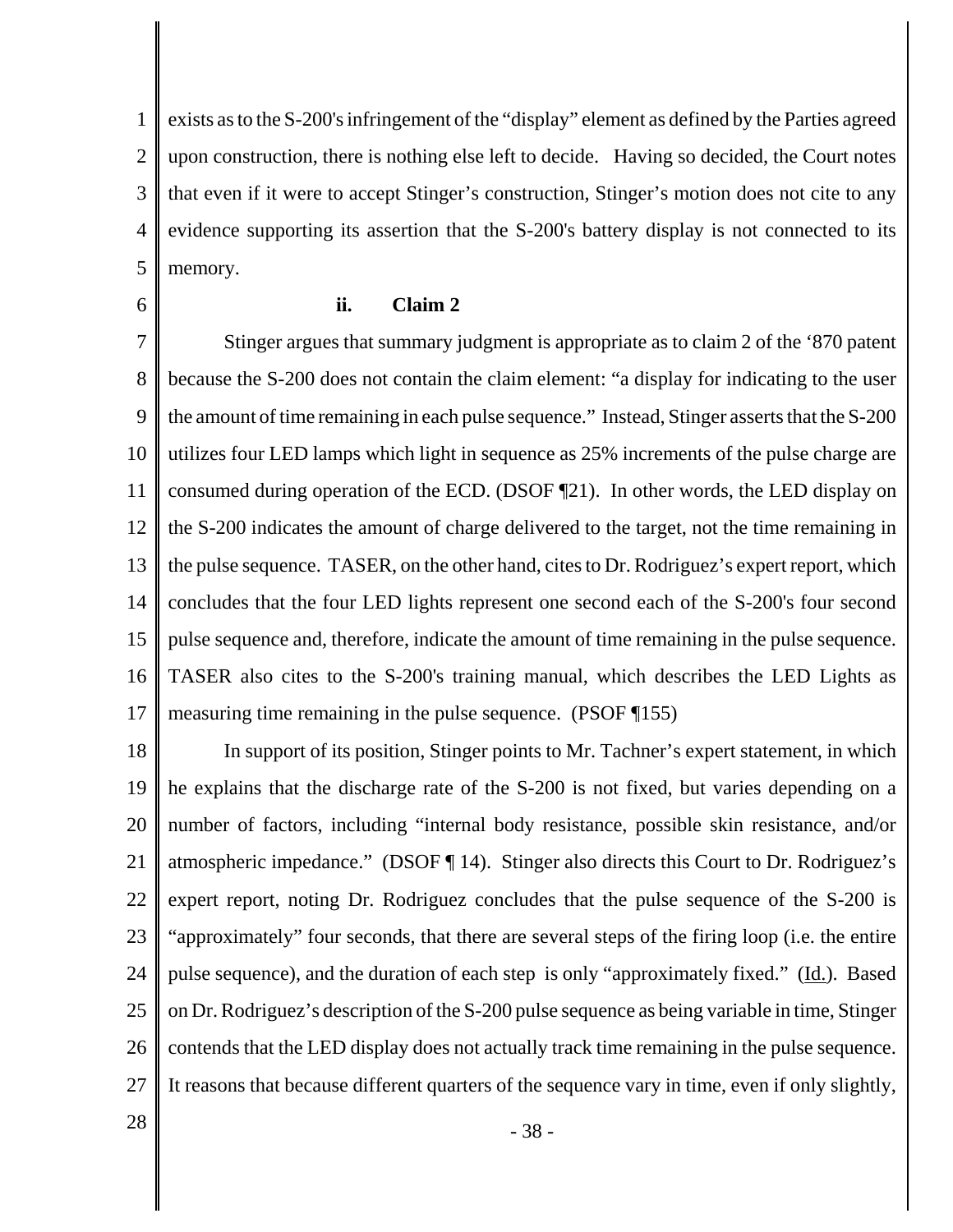1 2 the LCD light display cannot be used to measure time, just the percentage of the firing sequence completed.

3 4 5 6 7 8 9 10 11 12 13 Stinger's characterization of the S-200, however, is disputed by the S-200's training manual, which characterizes the device's display as a "four red lamp bar-graph display [that] indicates seconds [sic] trigger is pulled." (PSOF ¶156). At oral argument, Stinger stated that the training manual is incorrect. Still, the court finds that a reasonable juror might conclude such an explanation is self-serving, giving it little weight. In sum, given the stated purpose of the LED display and the differing conclusions that parties draw from the Rodriguez Report, this Court cannot conclude as a matter of law that the S-200 does not, in fact, indicate to a user the amount of time remaining in the pulse sequence. While it may be true that the LED display only offers an approximation of the time remaining, the Court finds that a reasonable juror could include that the display does give an indication of the amount of time remaining, even if that indication is not exact down to the microsecond.

14

#### **iii. Claim 4**

15 16 17 18 19 20 Stinger's non-infringement argument focuses on claim 4's element requiring "a high voltage power supply for generating an output voltage delivered across the first and second contact points on the target to generate a positive voltage potential at one electrode and a negative voltage potential at the other electrode." Stinger claims that the S-200 does not produce the required negative voltage at one electrode and positive voltage at the other. TASER disputes this claim.

21 22 23 24 25 26 27 Before beginning its analysis, the Court notes that only certain early version of the S-200 are accused of infringing claim 4, and both Parties concede that those versions utilize center-tapped transformers. In its papers, Stinger also concedes that the center-tapped transformers in the accused version of the S-200 produced a positive voltage at one winding and a negative voltage at the other. (DSOF 127) In support of its non-infringement argument, however, Stinger points to evidence showing that the center-tapped transformer windings are not connected directly to the electrodes, but coupled to them through rectifying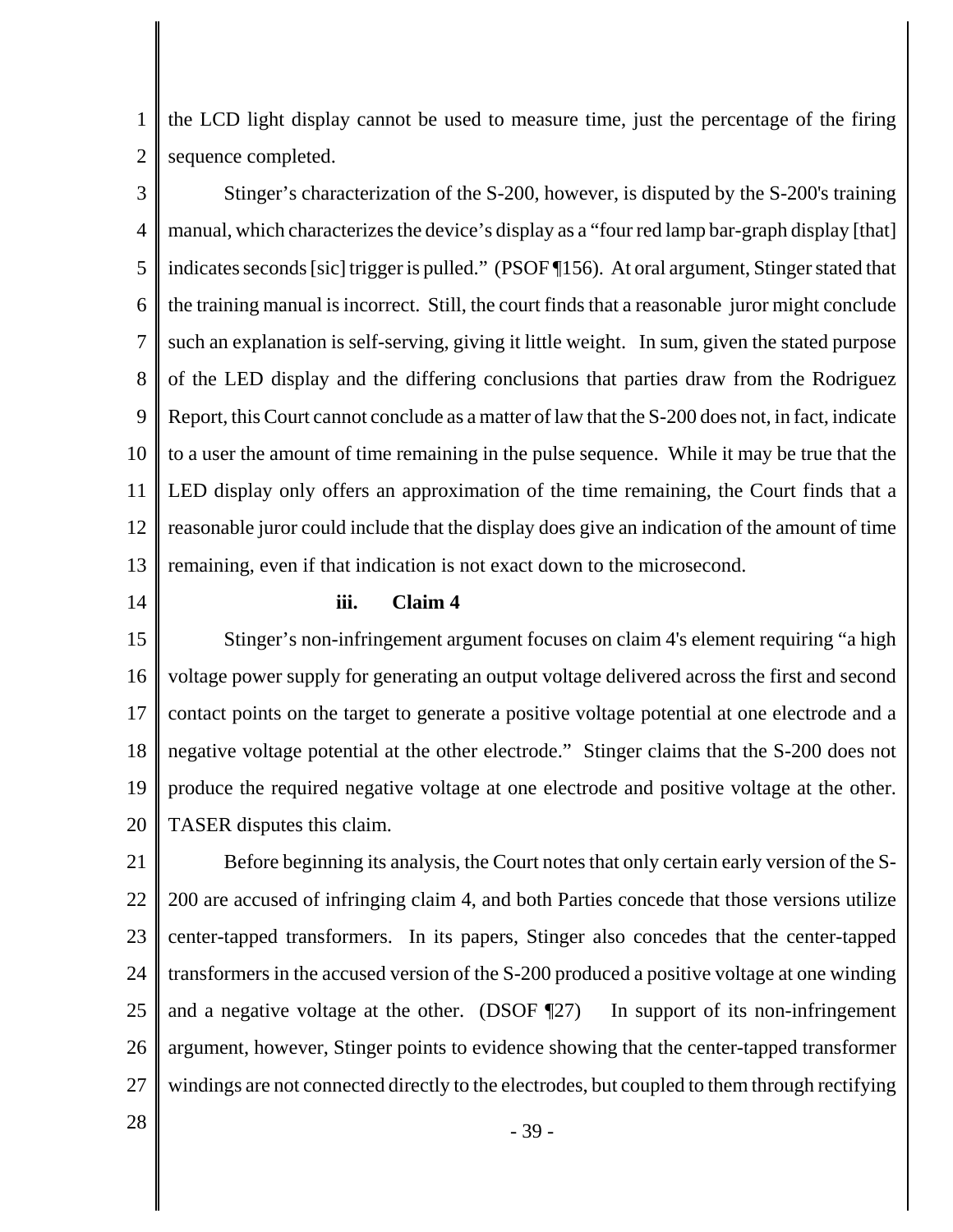1 2 3 4 5 6 7 diodes. In its motion, however, Stinger does not explain to the Court the significance of the rectifying diodes; it merely notes their presence. Instead, Stinger argues only that Dr. Rodriguez's expert report concluded that the S-200 utilizes a bridge rectifier circuit, which reverses any negative polarity for the transistor windings, causing polarity at the electrodes to remain positive. (Id.  $\llbracket 30 \rrbracket$ ). In support of its position, Stinger also points to Exhibit C of the Rodriguez Report, which demonstrates output wave form tracings from an S-200 showing only positive polarity flowing from the S-200's electrodes. (Id.).

8 9 10 11 12 13 14 15 16 17 TASER responds by noting that the accused versions of the S-200 did not utilize bridge rectifier or coupling diode bridge. (PSOF ¶162). Additionally, TASER claims that Exhibit C is irrelevant, because (1) the data was procured using a newer version of the S-200 which is not alleged of infringing claim 4, and (2) the data only shows polarity between two electrodes without any reference to a primary weapon ground, which is significant because claim 4's reference to negative and positive voltages refers to the relationship between an electrode and the ground. (Id. ¶164). Finally, TASER also argues that in his deposition, Mr. Tachner admitted that the configuration of the diodes used in the accused verison of the S-200 produced a positive voltage at one electrode and a negative voltage at the other. (Id. ¶163).

18 19 20 21 22 23 24 25 26 27 In its reply, Stinger did not challenge or deny TASER's assertions concerning the relevance of exhibit C or the non-presence of a bridge rectifier circuit in the accused S-200 ECDs. Instead, it pivots, electing to emphasize the role of previously unexplained rectifying diodes, arguing that a center-tapped transformer was never installed in an S-200 without rectifying diodes and that the use of rectifying diodes would necessarily generate only positive voltage potential at the electrons. In making this argument, Stinger cites the Court to the Declaration of Saliga which it attached only as part of its reply brief. By changing its argument and relying on new evidence, Stinger has deprived TASER of an opportunity to properly respond. Accordingly, the Court will not consider Stinger's arguments concerning the significance of the rectifier diodes. See Eberle v. City of Anaheim, 901 F.2d 814, 818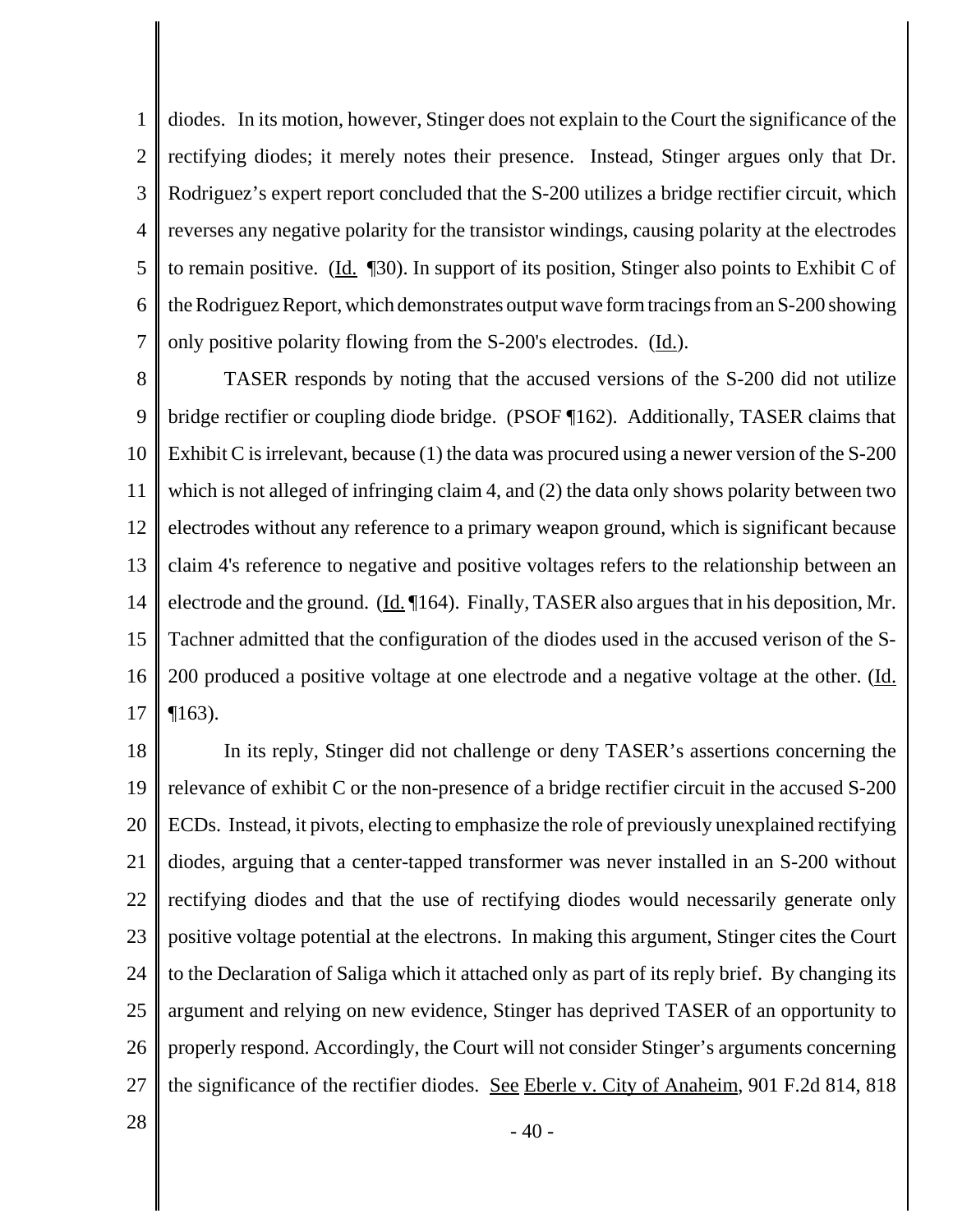1 2 3 4 5 6 7 (9th Cir. 1990) (noting that legal arguments raised for the first time in the reply brief are deemed waived). Having so decided, this Court cannot find that Stinger has met its burden of establishing the absence of a genuine issue of material fact concerning claim 4. Celotex Corp. v. Catrett, 477 U.S. 317, 323 (1986) (holding that the moving party bears the initial burden of establishing the absence of any genuine issue of material fact). TASER completely refuted Stinger's original argument, leaving a disputed issue of material fact concerning the polarity of the electrodes on the accused version of the Stinger S-200.

8

9

# **B. The '262 Patent**

### **i. Claims 1 and 13**

10 11 12 13 14 15 16 17 18 19 20 21 In pertinent parts, claims 1 and 13 of the '262 patent both teach a dart weapon comprising a microprocessor programmed to track date and time of the dart weapon's firing. Based on the Court's construction of "track date and time," Stinger argues that the S-200's microprocessor is not programmed to track date and time. In its Markman order, this Court construed "track date and time" to mean "the tracking of date and time in a program in a microprocessor through whatever means available to a person of skill in the art at the time of the invention." (Dkt. #146, p. 25). In reaching its conclusion, this Court also noted that it agreed with TASER's expert that "tracking date and time means that you, through one way or another, have the ability to keep track of the date of the time. And that could be done directly or indirectly." (Id. at 22–23). Finally, the Markman order also stated, that "the process necessary to 'track date and time' must be internal to the microprocessor." (Id. at 23).

22 23 24 25 26 27 Stinger admits that the S-200's microprocessor utilizes a seconds counter, which tracks how many seconds the S-200 has been activated, and that this data can be used to derive date and time, but only by using a separate external computer containing a separate tracking program. (DSOF ¶41). Stinger asserts it is entitled to summary judgement because the S-200's microprocessor is not itself programmed to derive a date and time. In other words, Stinger argues that claims 1 and 13 require the microprocessor to operate like a clock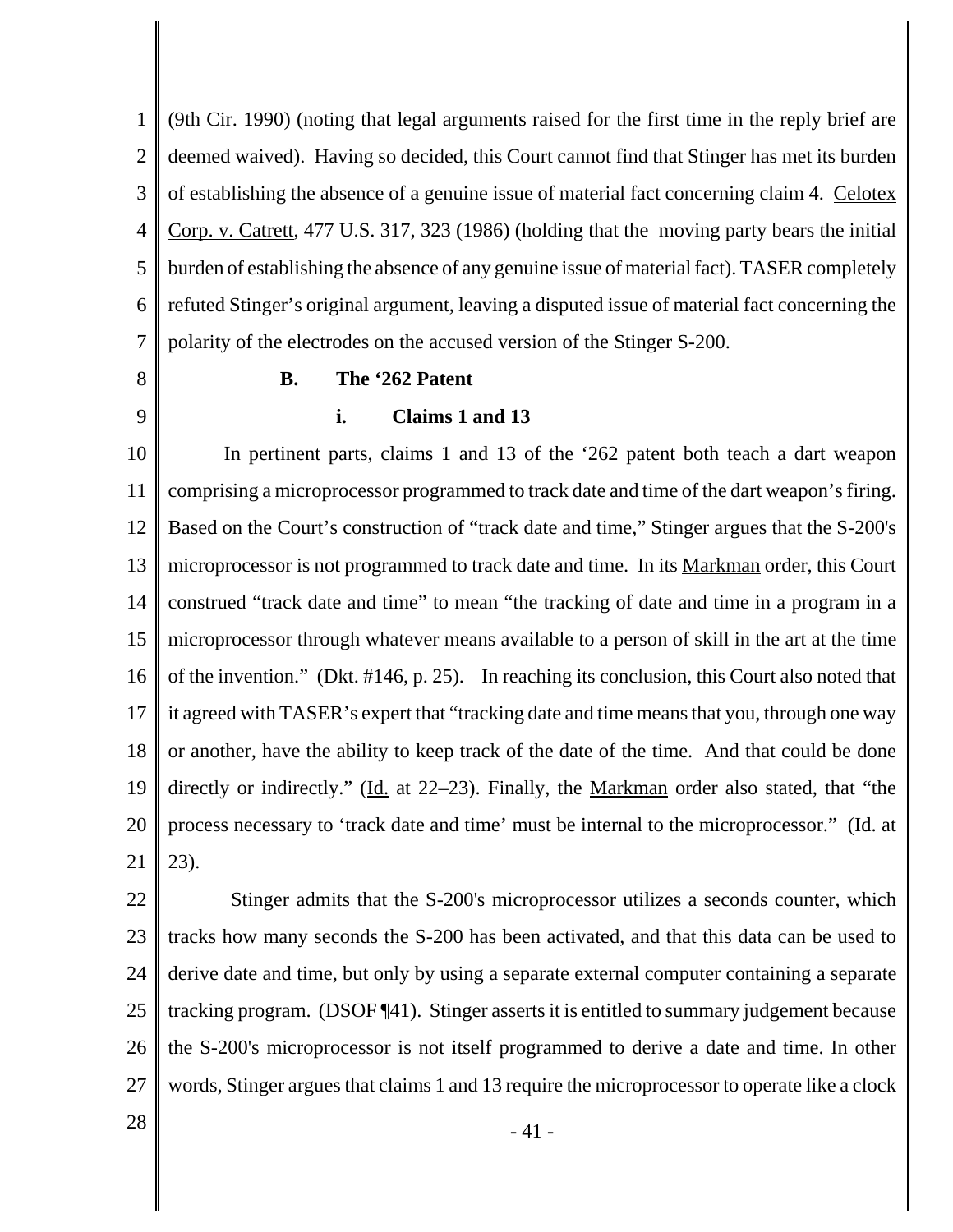1 2 3 4 5 or calendar, i.e. contain a calendar program or program for tracking to a specific date or day. (Id.). TASER's disputes this characterization, noting that the claim construction states that date and time can be tracked utilizing "whatever means available to a person of skill in the art at the time of the invention." (Dkt. #146, p. 25). It also emphasizes this Court's Markman Order finding that time and date could be tracked directly or indirectly. (Id. at 22–23).

6 7 8 9 10 11 12 13 14 15 16 17 18 19 It is clear that data from the S-200's microprocessor can be utilized to determine the date and time of its activation. By arguing "track date and time" means that the microprocessor must utilize "a calendar or program for tracking a specific date or time of a specific day," Stinger appears to disregard the Court decision not to place any such limitation on its construction of "track date and time". In the Markman Order the Court explained that "[a]lthough there are many ways to track date and time in a microprocessor-based circuit, one of which is to independently track current absolute date and time . . . there is nothing in the claims or specification of the '262 patent that lead the Court to impose limitations on the disputed phrase." (Dkt. #146, p. 22). Stinger has not explained how its current argument concerning "specific" date and time is different than the "absolute" date and time construction already rejected by this Court. (Id.) ("[The Court finds no reason to adopt Stinger's proposed construction and impose the limitations "absolute" or "current" on the phrase "track date and time," as used in Claims 1 and 13.")). At a bare minimum, then, there is a disputed issue of material fact concerning whether the S-200 tracks date and time.<sup>8</sup>

<sup>21</sup> 22 23 24 <sup>8</sup>At oral argument, Stinger, for the first time, drew the Court's attention to the PTO's examination of the '262 patent. (Dkt. #175, exb. 22). Stinger argued that this document makes clear that "tracks date and time" should have been more narrowly constructed to require that the microprocessor track date and time as, for lack of a better phrase, date and time, not as a form of data—like seconds counter data—that can later be converted to date and time through external means.

<sup>25</sup> 26 27 First, the Court notes that this argument is extremely untimely. Second,, the Court does not agree with Stinger's analysis of the patent examiner's report. In the passage in question, the patent examiner stated that "[o]ne having ordinary skill in the art, or even a layperson with no skill in the art, would have interpreted the concept of recording date and time as presented in the '770 and '412 Patents as recording a "current" date and time. Any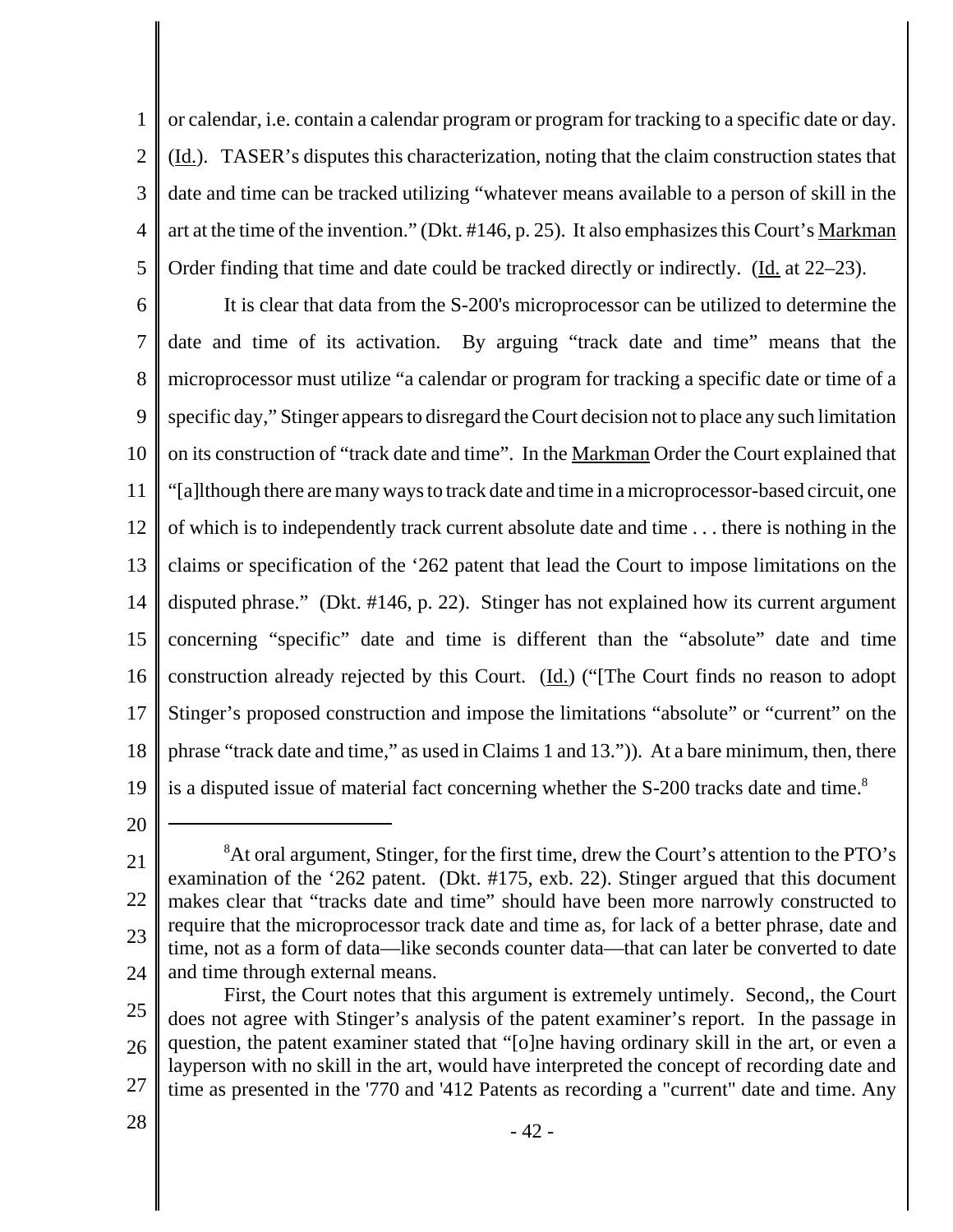1 2 3 4 5 6 7 8 9 Additionally, the Parties clearly disagree whether the S-200's date tracking capability, assuming one exists, is a process that is internal to the microprocessor. Stinger believes that it is not, arguing that the necessity of using external means to determine date and time necessarily precludes a finding that the process is purely internal to the microprocessor. Conversely, TASER responds that because all the data necessary to track date and time is contained in the microprocessor, the process is purely internal, even if external means are necessary to interpret the information. The Court finds that both explanations are plausible, and a reasonable juror could reach either conclusion. Accordingly, Stinger has not demonstrated the absence of material issues of fact as to claims 1 and 13.

10

# **ii. Claim 6**

11 12 13 14 15 16 17 18 19 Claims 6 teaches a circuit, comprising of a memory, that keeps track of the current time of day and current date, and "record[s] current date and current time of day" when the dart weapon is operated. Claims 6' reference to the tracking of date and time varies from that found in claims 1 and 13 by use of the modifier "current." In its brief, Stinger resorts, once again, to the Merriam Webster dictionary to interpret claim language. After considering the meaning and usage of the words "current," "day," "keep," "specify," and "track," Stinger explains that keep track of current time and date means "maintain a record of a specified day or date. It then concludes that S-200 does not preform that function. In support of its position, Stinger cites only to evidence explaining the S-200's use of a seconds timer, which

20

21

<sup>22</sup> 23 24 25 26 27 other interpretation would yield an irrelevant recording as the resultant stored values would not have any relative reference point for comparison." Stinger's argument confuses the emphasis of the examiner statement, which is focused on the word "current." He is merely saying that "track date and time" necessarily means "current" date and time, otherwise there would be no reference point from which to convert the stored "values"—the data — to date and time Accordingly, the patent examiner was not saying that the tracked date and time data needed to be in a specific form, merely that it must be pegged to current date and time as a reference point, otherwise it would be useless. The Court, therefore, does not find Stinger's argument persuasive.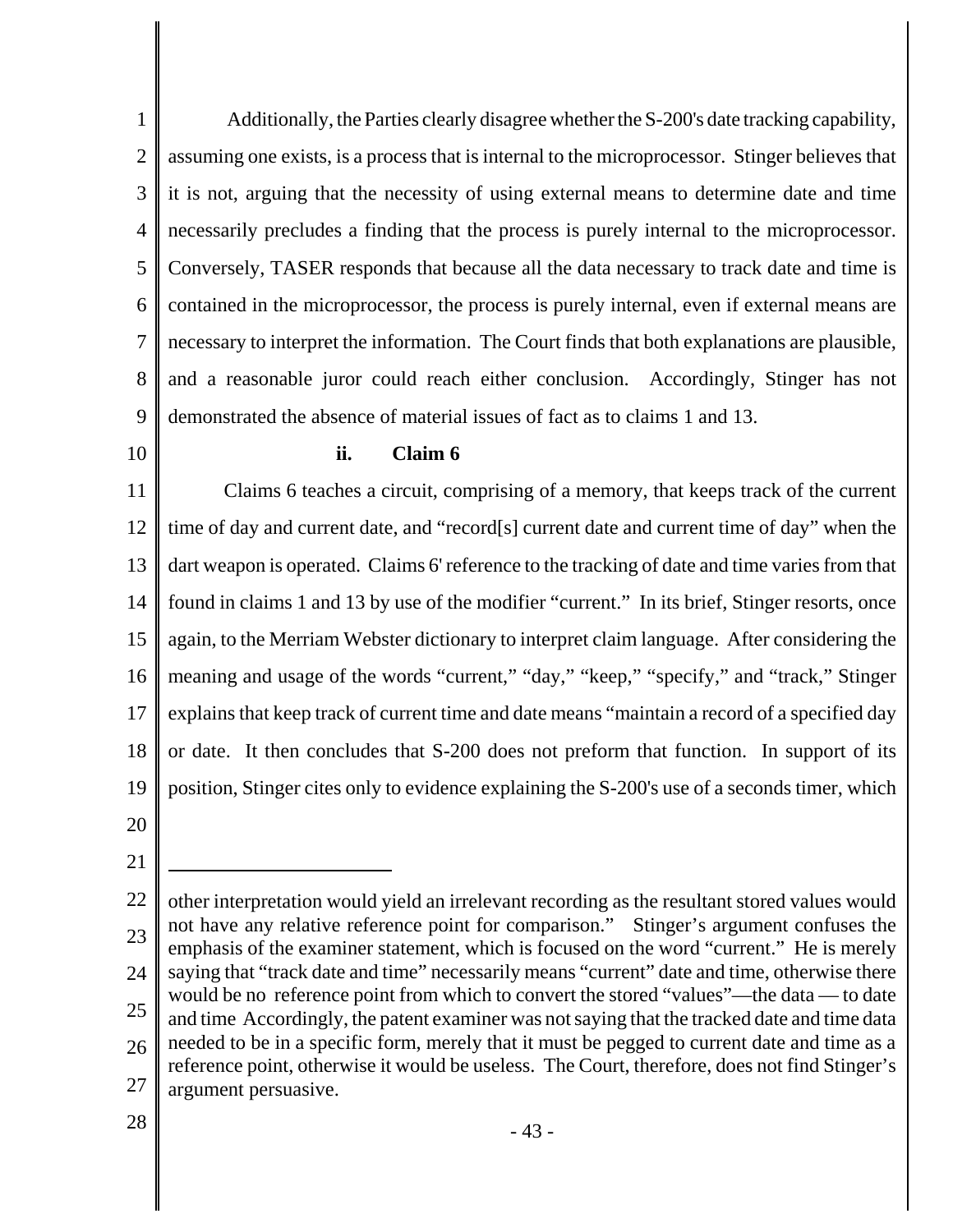1 2 activates upon the activation of the weapon, and from which date and time can only be determined by reference to an external source. (DSOF ¶41).

3 4 5 6 7 8 9 10 The evidence to which Stinger cites does not specifically address whether the S-200, in any manner, keeps track of current day and time prior to its activation by a user. One might be able to infer from the evidence Stinger adduced that time and date are only tracked after the S-200 is activated. Stinger has not, however, cited to any evidence specifically drawing such a conclusion. And, a reasonable juror might infer that the S-200 must track current date and time in some form or fashion, or else it would have no way to track date and time after activation. Accordingly, to the extent Stinger argues that the S-200 does not track current date and time prior to its activation, it has not met its burden.

11 12 13 14 15 16 17 18 19 20 21 22 23 The Court turns next to the claim limitation that teaches an ECD which "record[s] current date and current time of day" after its activation. Stinger does not dispute that the S-200 records data which can be used, by means of an external computer, to ascertain the date and time the weapon it fired. Accordingly, there does appear to be a dispute concerning the "records" part of the claim limitation. In discussing claims 1 and 13, the Court has already stated that there is a disputed issue of material fact concerning whether the S-200 records date and time upon its activation by a user. In its motion, Stinger has not explained how the word "current" alters the meaning of "track date and time," other than to offer a definition— "maintain a record of a specified day or date,"— that seems to rehash its argument concerning the meaning of "tracks date and time" made in service of its non-infringement arguments concerning claims 1 and 13; arguments this Court already found insufficient. Accordingly, Stinger has not met its burden and this Court will not grant Stinger summary judgment as to claim 6 on non-infringement grounds.

24

### **iii. Claim 9**

25 26 27 Claim 9 teaches a "means for recording date and time of day for each occasion that the weapon was operated to provide the current." The Parties agree that the "means" in question are a microprocessor and memory, and there is no dispute that the S-200 contains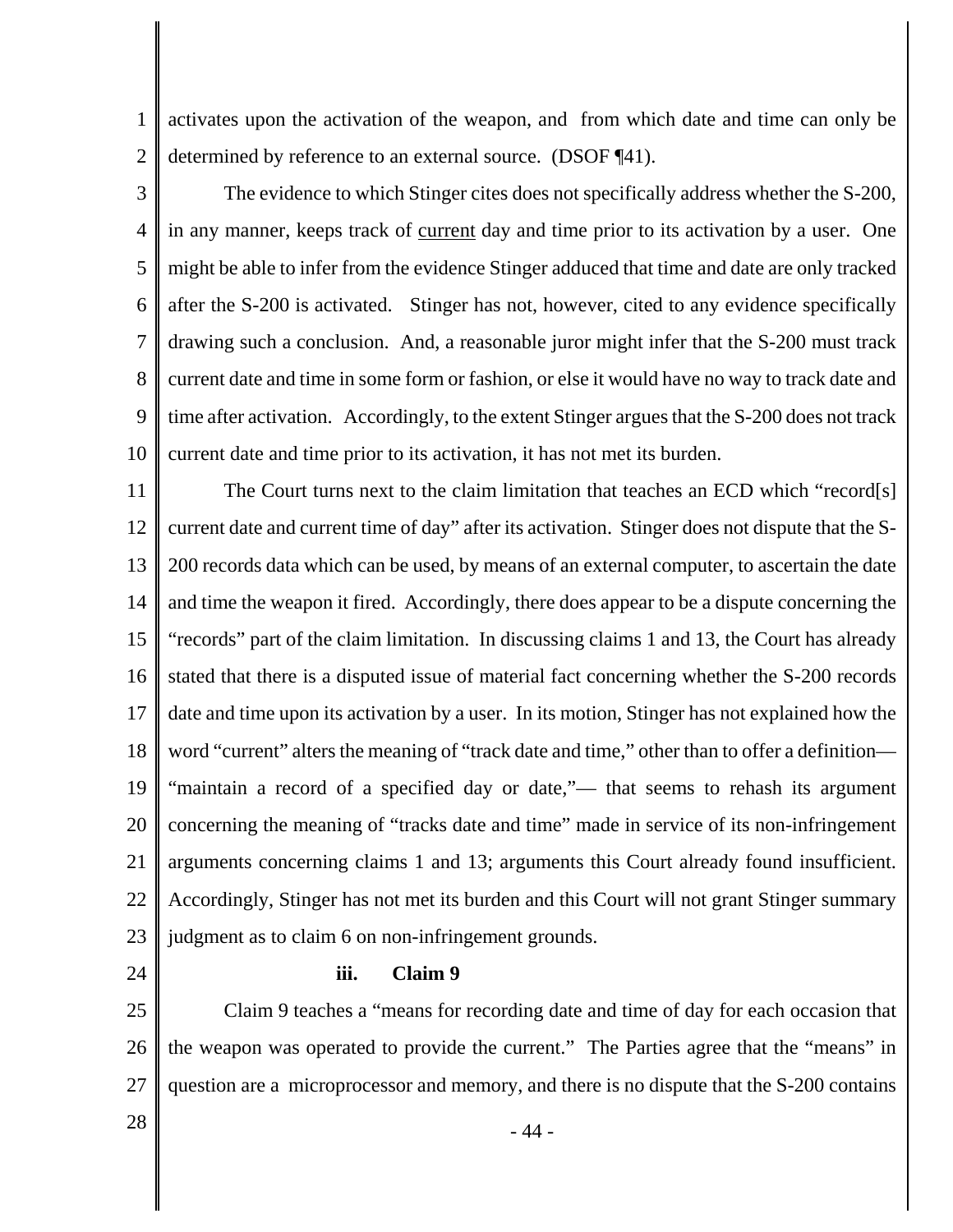1 2 3 4 5 6 a microprocessor and memory for maintaining a record of operation. Stinger argues the S-200 does not infringe because the "means" do not include a second computer and program, something both parties agree is necessary to convert the data recorded by the S-200 into date and time. The question, then, is whether the necessity of utilizing an external computer and program to convert the S-200's data into date and time format means that the S-200 does not have the necessary means for recording the date and time described in claim 9.

7 8 9 10 11 12 13 14 15 This Court finds that Stinger's argument is nothing more than a variation on the other arguments it has made concerning the meaning of track date and time. This Court has already concluded that Stinger has not sufficiently shown that the S-200 does not on its own track date and time through the use of a process internal to the microprocessor. In so doing, the Court found that there is also a disputed issue of material fact concerning whether data in non-date-and-time format constitutes the tracking of date and time. Assuming, without deciding that it does, a juror could reasonably conclude that the microprocessor and memory are the means for tracking date and time, even though an external computer and program are necessary to convert that data into a recognizable form.

16 17 18 19 20 21 22 23 24 25 Additionally, Stinger also argues that it should prevail because the parties have agreed, which TASER does not dispute, that the means for providing a high pulse current requires two transformers. (DSOF ¶43). In support of this claim, Stinger cites to the Statement of Tachner, in which Mr. Tachner asserts that the S-200 uses only one transformer. (Id.). TASER contests Mr. Tachner's conclusion, citing to Mr. Tachner's deposition, in which he appears to testify that the S-200 uses two transformers. (PSOF ¶177). The Court will not attempt to resolve the discrepancy between Mr. Tachner's statement and his deposition; the jury will. The Court, therefore, finds there is a disputed issue of material fact concerning whether or not the S-200 satisfies the disputed limitations of claim 9.

- 26
	-

27

# **iv. Doctrine of Equivalents**

 $28 \parallel$  - 45 -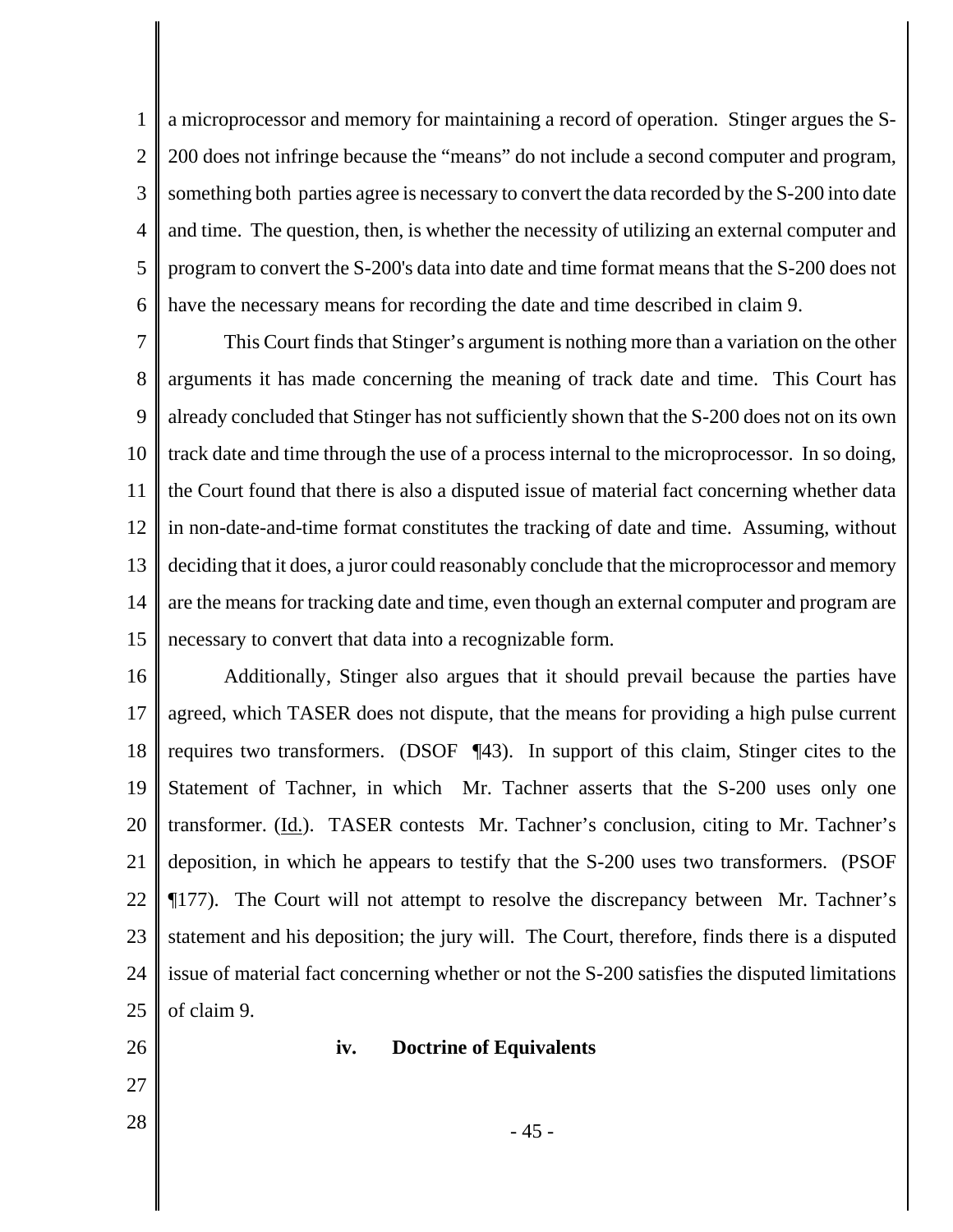1 2 3 4 5 6 Having determined that Stinger has not met its burden concerning literal infringement as to any of TASER's patent claims, the Court need not consider Stinger's arguments concerning infringement via the doctrine of equivalents. See Cybor Corp. v. FAS Techs., Inc., 138 F.3d 1448, 1460 (Fed Cir. 1998)("An accused device that does not literally infringe a claim may still infringe under the doctrine of equivalents if each limitation of the claim is met in the accused device either literally or equivalently.").

7

# **4. Enablement Defense**

8 9 10 11 12 13 14 15 16 17 18 19 20 21 22 23 Stinger argues that the '262 is invalid because it is not enabled. Section 112 of the patent code requires that a patent specification: "shall contain a written description of the invention, and of the manner and process of making and using it, in such full, clear, concise, and exact terms as to enable any person skilled in the art to which it pertains, or with which it is most nearly connected, to make and use the same, and shall set forth the best mode contemplated by the inventor of carrying out his invention." 35 U.S.C. § 112. "In order to enable the claims of a patent pursuant to § 112, the patent specification must teach those of ordinary skill in the art how to make and use the full scope of the claimed invention without undue experimentation." Liquid Dynamics Corp. v. Vaughan Co., Inc. 449 F.3d 1209, 1224 (Fed Cir. 2006) (internal quotations omitted). "Some experimentation is permissible although it cannot be unduly excessive." Id. Invalidity predicated on enablement is a question of law supported by questions of fact and must be proven by clear and convincing evidence. N. Telecom, Inc. v. Datapoint Corp., 908 F.2d 931 (Fed. Cir. 1990). Finally, "the grant of the patent by the PTO carries with it the presumption of validity including compliance with § 112." Id. According to Stinger, the '262 patent does not enable the disclosed invention because it fails to disclose any mode that would enable another inventor to carry out an invention that

24 25 tracks date and time. More specifically, Stinger claims '262 disclosure is invalid because it does not cite to an internal clock or any other means of "keeping" or "tracking" time. In

26 support of these assertions, Stinger points to the testimony of Dr. Rodriguez, who stated:

- 27
-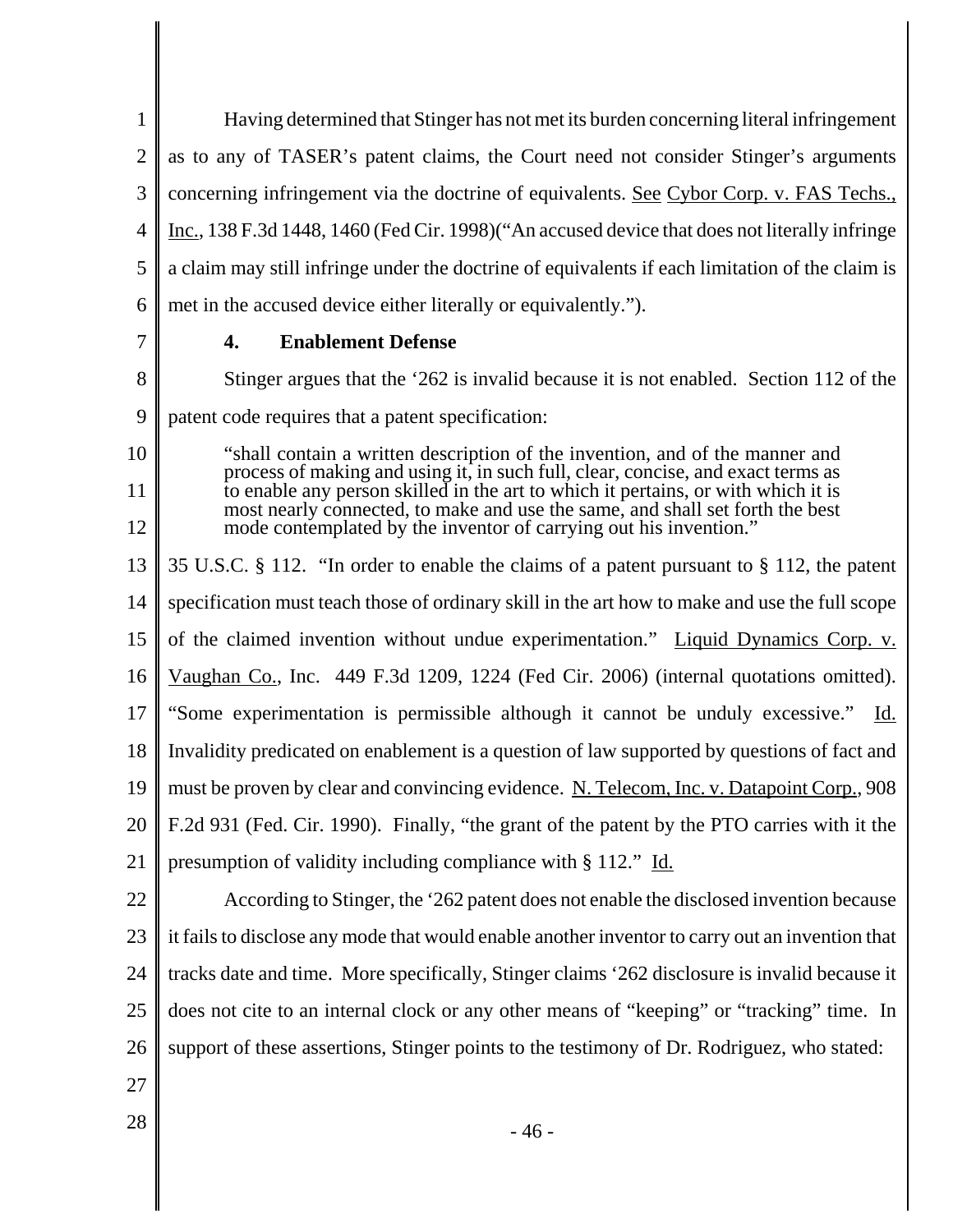One of ordinary skill in the art would know that there are many ways to track date and time. Examples include, but are not limited to, a real time clock, a counter, a timer circuit, or even a circuit using capacitive relays. Date and time may be measured and tracked as absolute quantities or, alternatively, they may be measured and tracked relative to a reference date and time. In addition, the date and time can be determined from a running count of seconds instead of tracking date and time separately or independently from one another.

5 6 7 (DSOF ¶40). Stinger then goes on to cite Dr. Rodriguez's admission that "the '262 patent never mentions using 'absolute' date and time, never mentions a 'real time clock,' and never discusses the use of a specific time system such as GMT." (Id.).

8 9 10 11 12 13 14 15 16 TASER does not dispute any of the testimony on which Stinger relies. Instead it asserts a contrary interpretation, arguing Dr. Rodriguez's statement that "[o]ne of ordinary skill in the art would know that there are many ways to track date and time" proves that an inventor of ordinary skill could implement the invention of '262 without undue experimentation. In other words, Stinger claims that because '262 does not require the use of absolute date and time, but merely any method to track date and time, Dr. Rodriguez's testimony actually weighs towards a finding of enablement. Viewing the facts in the light most favorable to TASER, as it must, the Court finds that a reasonable juror could reach the same conclusion as TASER. Accordingly, summary judgment on enablement is denied.

17

1

2

3

4

# **5. Best Mode Defense**

18 19 20 21 22 23 24 25 26 27 Stinger also argues that TASER did not disclose the required best mode of the '262 patent. A patent specification must layout the best mode known to the inventor for the implementation of the claimed invention. High Concrete Structures, Inc. v. New Enter. Stone And Lime Co., Inc., 377 F.3d 1379, 1382 (Fed. Cir. 2004). "Invalidation for failure to set forth the best mode requires (1) the inventor knew of a better mode than was disclosed, and (2) the inventor concealed that better mode." Id. The Court agrees with TASER that Stinger has not provided sufficient evidence demonstrating that Patrick Smith, the inventor of the '262 patent, either knew of or concealed a better mode than the one disclosed on the '262 patent. Stinger's entire best mode defense motion is predicated on a single reference to a different TASER patent application, U.S. Patent No. 09/398,388 (filed Sep. 17, 1999),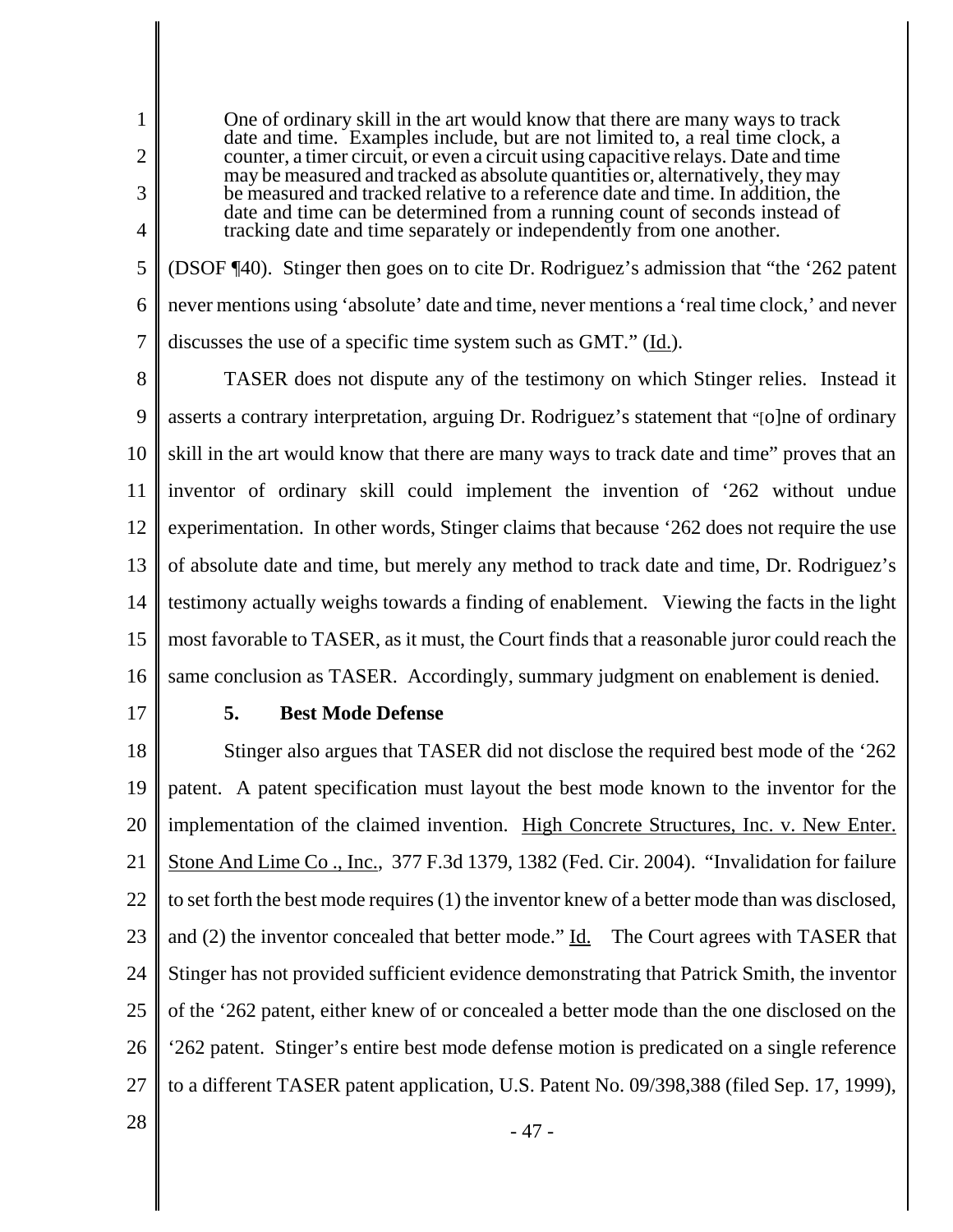1 2 3 which it alleges also uses an internal clock. Stinger has not, however asserted that Patrick Smith knew of this patent or concealed the allegedly better mode contained therein. Accordingly, summary judgment is denied.

4

5

# **6. Inequitable Conduct**.

# **A. Legal Standard**

6 7 8 9 10 11 12 13 14 15 16 17 Stated generally, patent applicants and their patent attorneys have a duty of candor, good faith and honesty in their dealings with the PTO. 37 C.F.R. § 1.56(a) (1989). The duty of candor, good faith and honesty includes the duty to submit truthful information and the duty to disclose to the PTO information known to the patent applicants or their attorneys which is material to the examination of the patent application. Elk Corp. of Dallas v. GAF Bldg. Materials Corp., 168 F.3d 28, 30 (Fed. Cir. 1999); 37 C.F.R. § 1.56(a) (1989). The duty of candor extends throughout the patent's entire prosecution history. Fox Indus. v. Structural Preservation Sys., Inc., 922 F.2d 801, 803 (Fed. Cir. 1991). Breach of the duty of candor, good faith and honesty may constitute inequitable conduct. Id. If it is established that a patent applicant engaged in inequitable conduct before the PTO, the entire patent application so procured is rendered unenforceable. Kingsdown Med. Consultants, Ltd. v. Hollister Inc., 863 F.2d 867, 877 (Fed. Cir. 1988).

18 19 20 21 22 23 24 25 26 27 "To prove that a patent is unenforceable due to inequitable conduct, the [] infringer must provide clear and convincing evidence of (1) affirmative misrepresentations of a material fact, failure to disclose material information, or submission of false material information, and (2) and intent to deceive." Impax Labs., Inc. v. Aventis Pharms., Inc., 468 F.3d 1366, 1374 (Fed. Cir. 2006). Information is deemed material if there is a substantial likelihood that a reasonable examiner would have considered the material important in deciding whether to issue the application as a patent. See Elk Corp., 168 F.3d at 31; 37 C.F.R. § 1.56(a). Accordingly, a reference does not have to be prior art to be material information that must be disclosed to the PTO. See 37 C.F.R. § 1.56(a) (1989). "The [information] need only be within a reasonable examiner's realm of consideration." Merck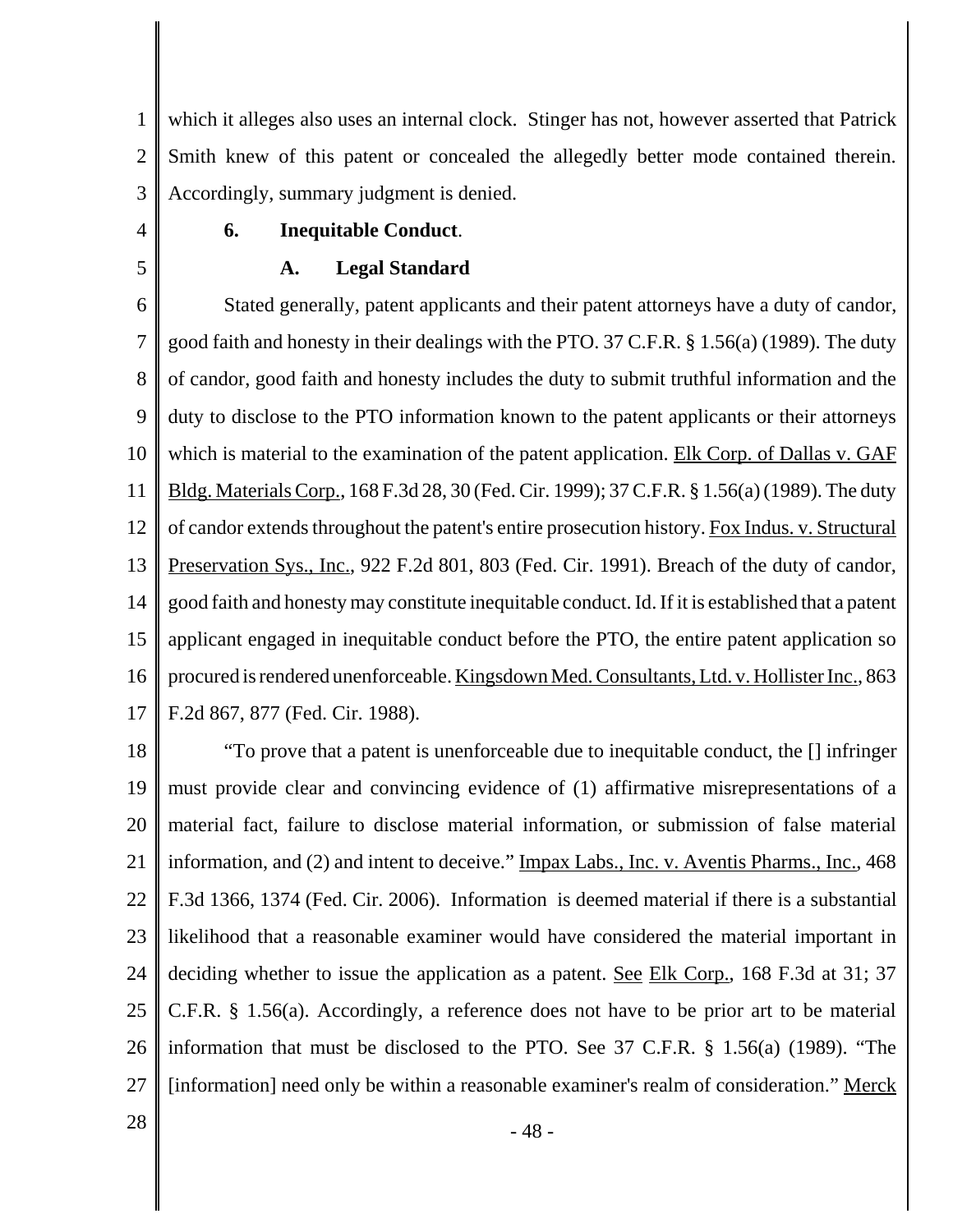1 2 3 & Co., Inc. v. Danbury Pharmacal, Inc., 873 F.2d 1418, 1421 (Fed. Cir. 1989). "An otherwise material reference need not be disclosed if it is merely cumulative of or less material than other references already disclosed." Elk Corp., 168 F.3d at 31.

4 5 6 7 8 9 10 11 12 13 14 15 16 17 While "[m]ateriality does not presume intent, which is a separate and essential component of inequitable conduct," Allen Eng'g Corp. v. Bartell Indus., Inc., 299 F.3d 1336, 1352 (Fed. Cir. 2002) (internal quotes and citation omitted), the materiality of a reference may lead to an inference of intent. Bruno Indep. Living Aids, Inc. v. Acorn Mobility Servs., 394 F.3d 1348 (Fed. Cir. 2005) ("in the absence of a credible explanation, intent to deceive is generally inferred from the facts and circumstances surrounding a knowing failure to disclose material information"). Intent to deceive is rarely established by direct evidence, and therefore, may be inferred from the facts and circumstances surrounding the applicant's overall conduct. Molins PLC v. Textron, Inc., 48 F.3d 1172, 1180 (Fed. Cir. 1995) (intent to deceive is most often proven "by a showing of acts, the most natural consequence of which are presumably intended by the actor"). For example, "intent may be inferred where a patent applicant knew, or should have known, that withheld information would be material to the PTO's consideration of the patent application." Critikon, Inc. v. Becton Dickinson Vascular Access, Inc., 120 F.3d 1253, 1256 (Fed. Cir. 1997).

18 19 20 21 22 23 24 25 26 27 "Intent to deceive, however, cannot be 'inferred solely from the fact that information was not disclosed;' there must be a factual basis for a finding of deceptive intent." Purdue Pharma L.P. v. Endo Pharms., 438 F.3d 1123, 1133-34 (Fed. Cir .2006). Moreover, if the failure to disclose or misrepresentation occurred due to "[s]imple negligence, oversight, or an erroneous judgment made in good faith," the intent element is not satisfied. Specialty Composites v. Cabot Corp., 845 F.2d 981, 982 (Fed. Cir. 1988). A finding of "gross negligence," likewise, "does not itself justify an inference of intent to deceive." <u>Kingsdown</u>, 863 F.2d at 876. However, a patent applicant cannot "cultivate ignorance, or disregard numerous warnings that material information or prior art may exist, merely to avoid actual knowledge of that information or prior art." FMC Corp. v. Hennessy Indus., Inc., 836 F.2d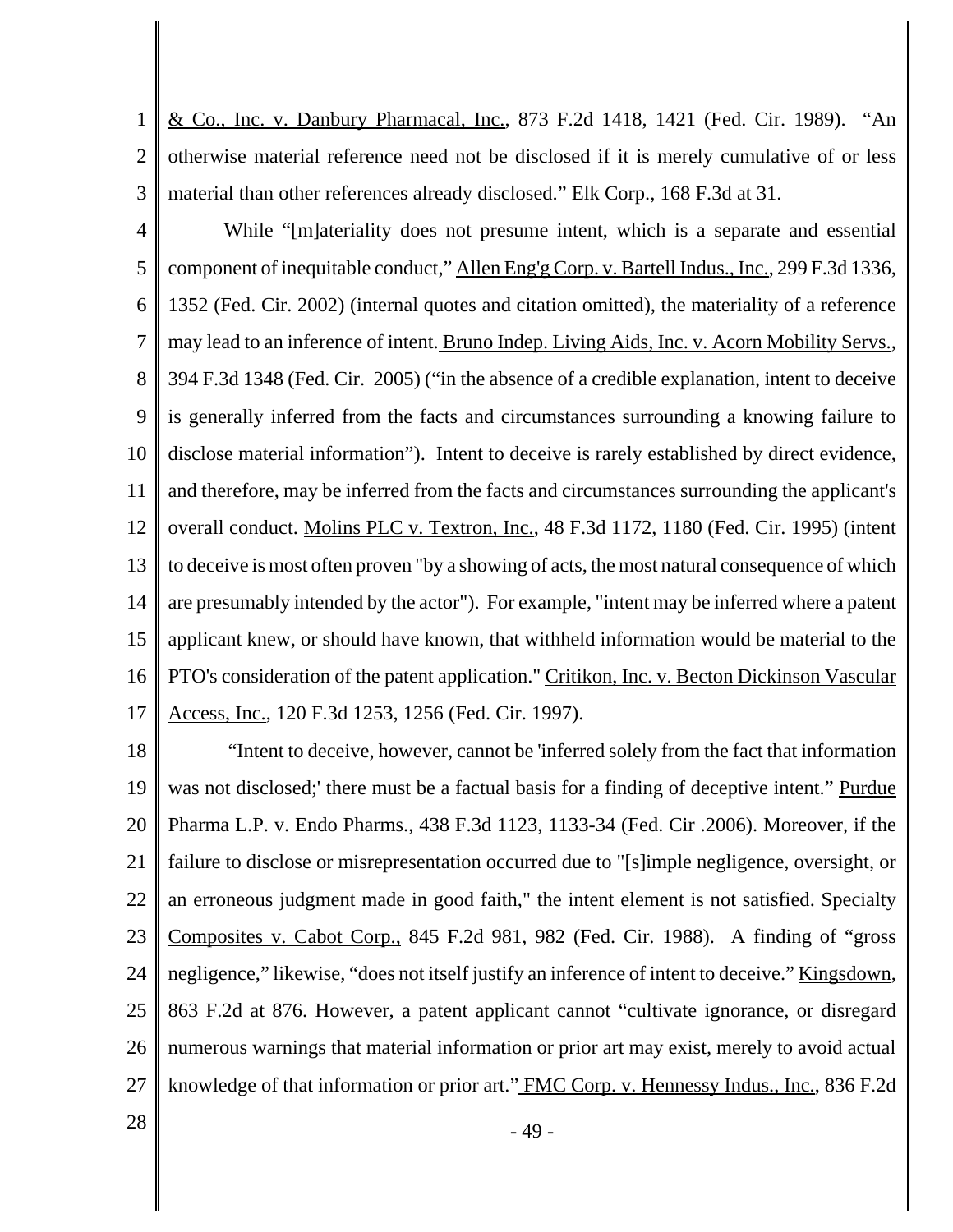1 2 3 4 5 6 521, 526 n.6 (Fed. Cir. 1987). In determining whether the applicant's overall conduct evidences an intent to deceive the PTO, the Federal Circuit has emphasized that "the involved conduct, viewed in light of all the evidence, including evidence indicative of good faith, must indicate sufficient culpability to require a finding of intent to deceive." Paragon Podiatry Lab, Inc. v. KLM Labs, Inc., 984 F.2d 1182, 1189 (Fed. Cir. 1993) (internal quotations and citation omitted).

7 8 9 10 11 12 13 14 15 16 17 18 19 20 Once materiality and intent have been established, the Court must conduct a balancing test to determine "whether the scales tilt to a conclusion that 'inequitable conduct' occurred." Critikon, 120 F.3d at 1256. Generally, "when the misrepresentation or withheld information is highly material, a lesser quantum of proof is needed to establish the requisite intent, … In contrast, the less material the information, the greater the proof must be." Purdue Pharma L.P., 438 F.3d at 1128-29 (internal citations omitted). Ultimately, the question of whether inequitable conduct occurred is equitable in nature. The court must make the "equitable judgment concerning whether the applicant's conduct is so culpable that the patent should not be enforced." Life Techns., Inc. v. Clontech Labs., Inc., 224 F.3d 1320, 1324 (Fed. Cir. 2000). During this step of the analysis, the court determines "whether the material misrepresentations or omissions in question are sufficiently serious in light of the evidence of intent to deceive, under all the circumstances, to warrant the severe sanction of holding the patent unenforceable." Hoffmann-La Roche, Inc. v. Promega Corp., 323 F.3d 1354, 1372 (Fed. Cir. 2003).

21

### **B. Discussion**

22 23 24 25 26 27 Stinger's arguments concerning inequitable conduct are directed towards two of TASER's patents: '870 and '295. As part of its efforts to invalidate these patents, Stinger also attacks TASER's '762 patent—which is not asserted in this case—because it claims priority to the same patent application as the '870 and '295 patents, arguing that inequitable conduct with respect to one patent in a family can infect related applications. See Nilssen v. Osram Sylvania, Inc., 504 F.3d 1223, 1230 (Fed. Cir. 2007) ("[I]nequitable conduct with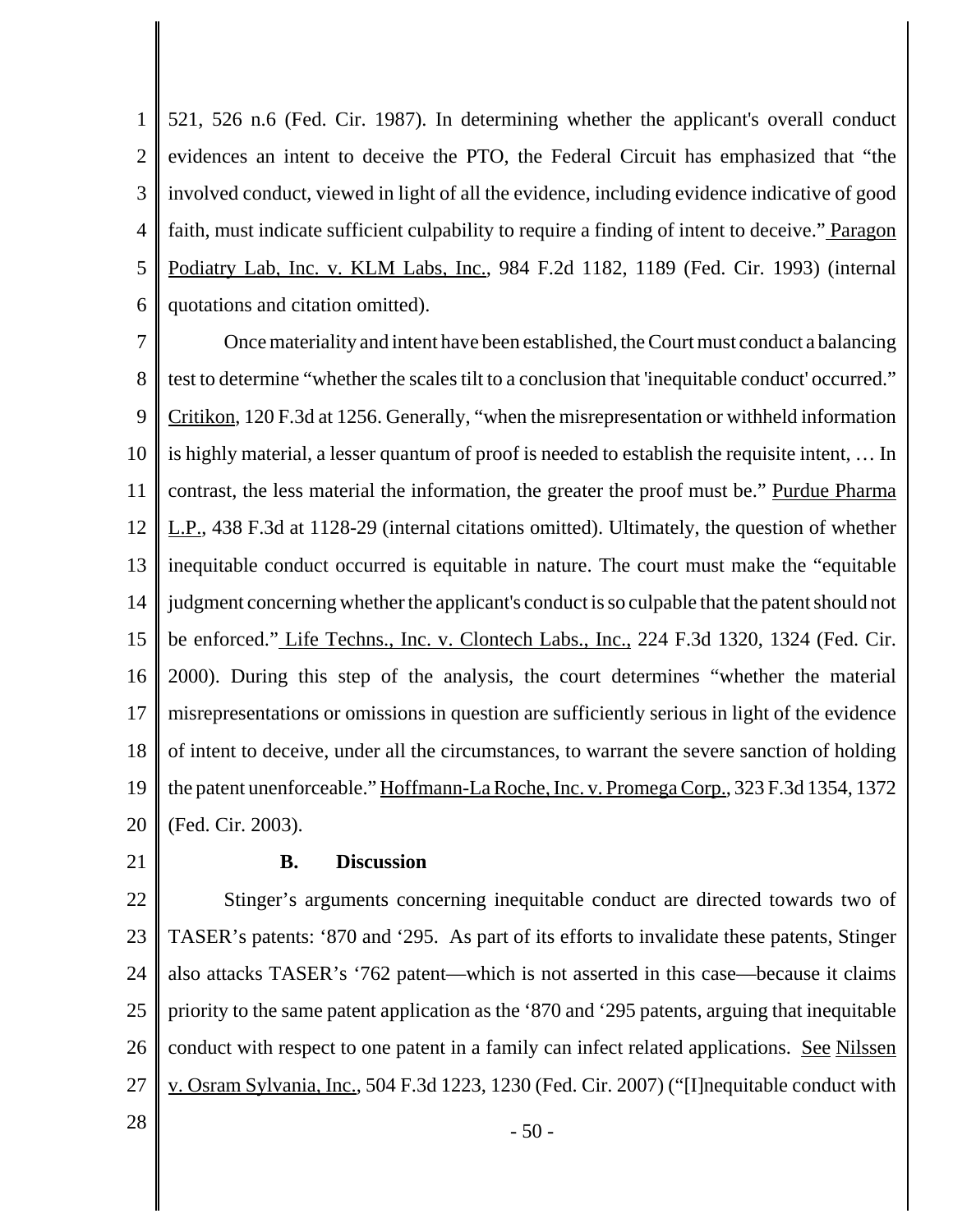1 2 3 respect to one or more patents in a family can infect related applications."). The Court will consider the materiality of the alleged inequitable conduct before moving on to intent, if necessary.

4

# **i. The '762 Patent**

5 6 7 8 9 10 11 12 13 In its '762 patent application, TASER claimed that it had solved a problem not addressed in the prior art: "switching capacitors without interrupting ionization in the air gap." (DSOF ¶6). Stinger claims that TASER acted inequitably when it failed to disclose two prior art devices: the Police Special Model ("PSM")<sup>9</sup> and M26. As for the M26, Stinger does not explain the materiality of TASER's failure to disclose, noting only that TASER did not initially disclose the M26, but did so in a subsequent Response to Office Action, which the PTO received a month before the '762 patent was allowed. (Id. ¶45). Given that the M26 was in the PTO's possession prior to its notification of allowance, the Court cannot find that Stinger has shown substantial likelihood of materiality.

14 15 16 17 18 19 20 21 As for the PSM, Stinger begins by stating that the patent examiner allowed '762 because a "second capacitant . . .discharges to provide energy for the current through the established arc." (Id. ¶6). Stinger also notes that in its response to the PTO's allowance, TASER acknowledged that "the output signal of the present invention is formed by combining the energy from two sources at different voltages." (Id.). From this foundation, Stinger alleges TASER's failure to disclose the PSM was material because the PSM utilized two capacitors in parallel to discharge an arching shock with one of the capacitors operating at a lower voltage.

22 23 24 TASER responds that Stinger's focus on the number of capacitors is misguided, arguing the more pertinent question is the manner in which those capacitors operate. In support of this argument, TASER notes that Stinger has conceded, as was already discussed

25

<sup>26</sup> 27 <sup>9</sup>Although Stinger refers to it as the Police Special Model Taser in this section of its briefing, it appears to the Court and to TASER that the PSM is the same ECD Stinger has previously referred to as the Police Model Taser.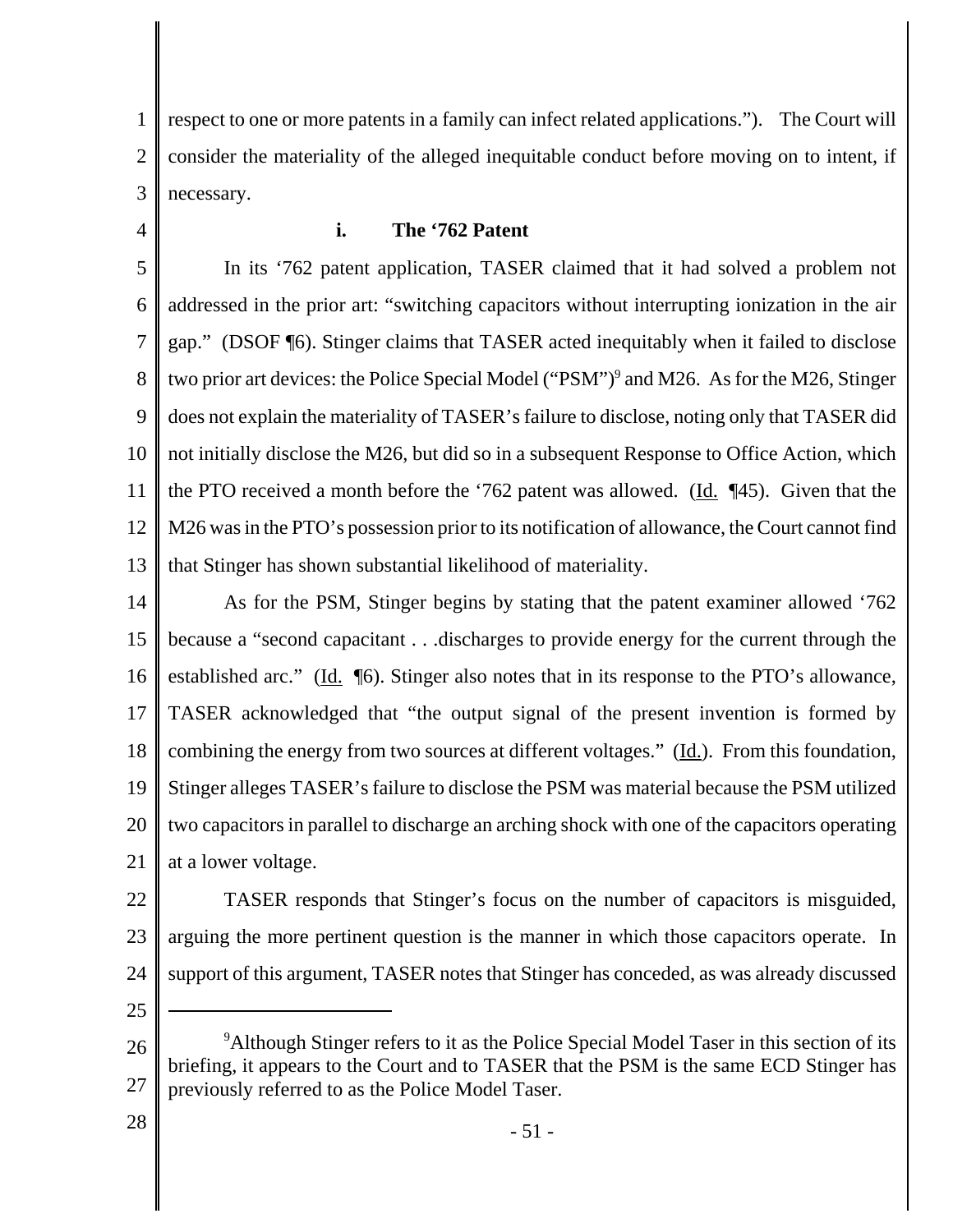1 2 3 4 5 6 7 8 9 in this order, that the PSM capacitors are coupled, causing them to function as a single capacitor. (PSOF ¶47, 179). It then points out that the '762 patent claims non-coupled, individually configured capacitors, each with their own energy-releasing switch. (See PSOF ¶183). This distinction is enough to preclude summary judgement on materiality in this case, as a reasonable juror could conclude that single capacitor prior art, of which the PSM may be viewed as a functional equivalent, is simply not relevant to a patent application claiming two individual capacitors. Accordingly, Stinger has not shown there is a substantial likelihood that a reasonable examiner would have considered the PSM important in deciding whether to issue the application as a patent.

10

#### **ii. The '870 Patent**

11 12 13 14 15 16 17 18 19 20 21 22 23 24 25 Stinger argues that in its application for the '870 patent, TASER claimed to have invented a dual-transformer system—with the first transformer creating an arc, and the second producing a lower voltage to flow current in the arc—but failed to disclose that this invention could be implemented with a single transformer. (DSOF ¶49). This statement is correct; inventor Magne H. Nerheim, admitted in his deposition that the invention claimed in '870 could be implemented with one transformer. (Id.). Stinger, however, has neither explained the significance of this admission regarding materiality, nor has it specifically identified the prior art or other reference TASER failed to produce, except for one reference to the PSM. Instead, it only has noted that the claim of the '870 patent relating to dual transformers was later withdrawn because it was duplicative of a claim in the '295 patent; an assertion TASER does not deny. (DSOF ¶50–51). Stinger cannot expect this Court to find a material non-disclosure without even explaining what material reference was omitted and why it was important. As to the non-disclosure of the PSM, the Court can only assume Stinger brings it up for the same reasons it did concerning the '762 patent; reasons this Court has already deemed insufficient.

26 27 Stinger's second argument is directed towards the patent's claimed battery indicator display. Stinger argues that both the M26 and U34000 should have been disclosed, as they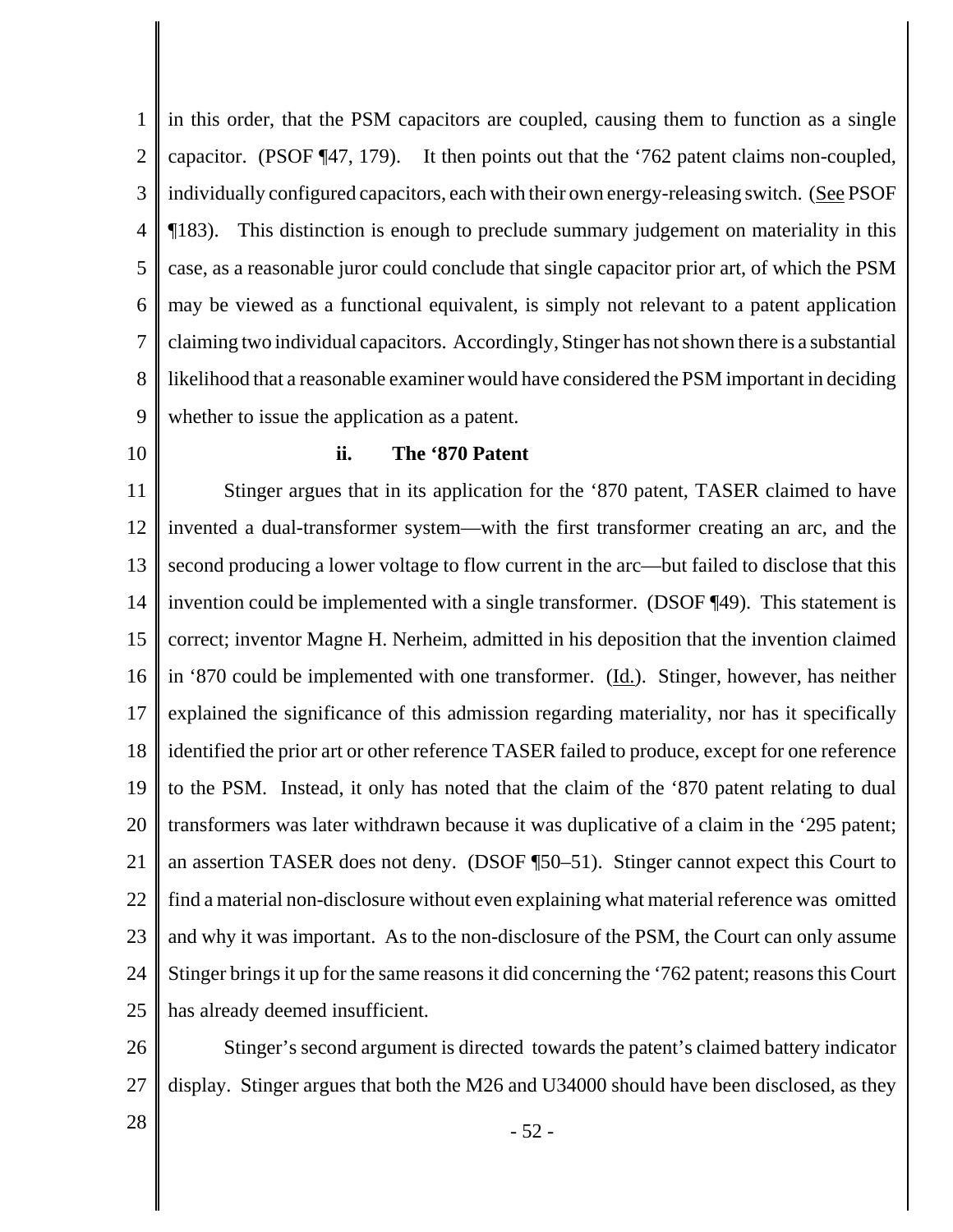1 2 3 4 5 6 7 8 9 10 11 12 13 14 15 each embodied a battery indicator display. (DSOF ¶52). TASER responds by noting that the claim in '870 is "very different" then the battery light indicators found on the M26 and U34000, pointing to evidence showing the M26 and U34000 utilize single lights to indicate when the batteries are low. (PSOF [186–84). Conversely, the '870 patent claimed a digital memory to store battery capacity information and an interface that allowed this information to be digitally displayed. Viewing the facts in the light most favorable to TASER, as it must, the difference between these types of battery displays is enough to preclude summary judgement. The Court need not merely rest on that, however, as TASER also notes that the '870 patent disclosed Kaufman, which taught a battery light indicator similar to the ones found on the M26 and U34000. (DSOF ¶15). In light of Kaufman, it is possible that a jury could conclude that the addition of the M26 and U34000 patents would have been cumulative, and therefore not material omissions. See Larson Mfg. Co. of S.D., Inc. v. Aluminart Prods. Ltd., 559 F.3d 1317, 1327 (Fed Cir. 2009) ("[A] withheld otherwise material reference is not material if it is merely cumulative to, or less relevant than, information already considered by the examiner.").

16

#### **iii. The '295 Patent**

17 18 19 20 21 22 23 24 25 26 27 Finally, Stinger alleges material non-disclosures of the U34000 and M26 during the prosecution of the '295 patent. Stinger argues that these disclosures were material because the '295 patent teaches a two transformer system to create ionization within an air gap and allow current to flow at a lower voltage level, and the U34000 and M26 utilize two transformers to achieve the same effect. TASER's response is two-fold. It first notes that the M26's transformers are connected in a series, whereas the transformers in the '295 patent are not, rendering the M26 irrelevant to the TPO's examination. (PSOF ¶182). Secondly, TASER asserts that including the M26 would have been cumulative, as other prior art reference before the patent examiner utilized the same circuit configuration. As to the latter point, the record shows that TASER disclosed both Cover, U.S. Patent No. 3,803,463 (filed July, 10, 1972), and Kaufman during the prosecution of the '295 patent, and that Stinger's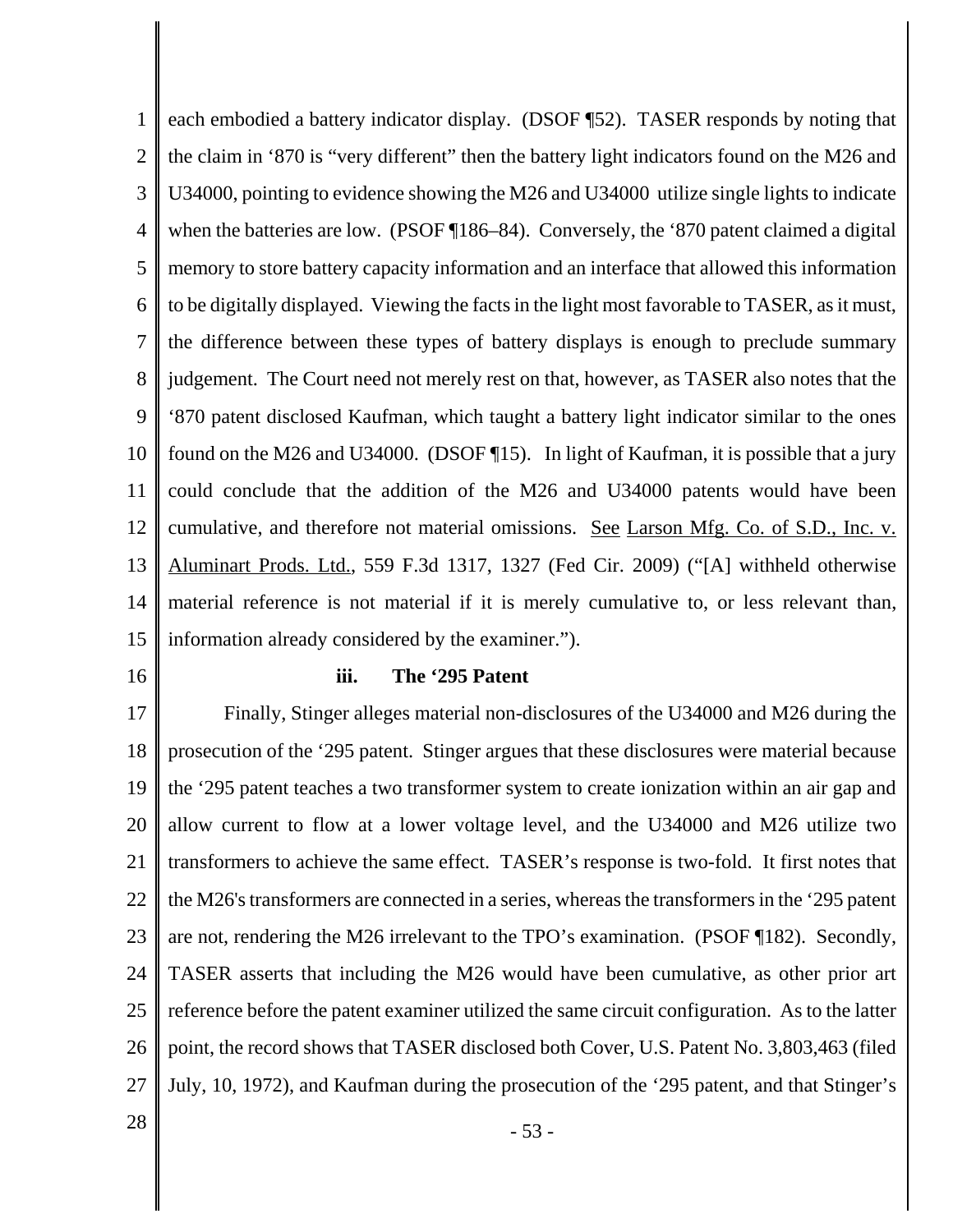1 2 3 4 expert, Mr. Tachner, admits that Cover and Kaufman include two transformers connected in a series, as does Figure 1 of the '295 patent application (PSOF ¶183). Based on this evidence of cumulativeness, this Court cannot find that Stinger has met its burden. See Larson Mfg. Co. of S.D., 559 F.3d at 1327.

5 6 7 Having determined that summary judgment is not appropriate as to materiality, this Court need not consider intent. Stinger's motion for summary judgement concerning inequitable conduct is denied.

8

# **7. Damages**

9 10 11 12 13 14 15 16 17 18 19 Stinger argues that TASER is not eligible to begin recovering damages on the '295, '870, and '262 patents until the day Stinger received actual notice of the alleged infringement, i.e. the day TASER amended its complaint to include the aforementioned patent claims. This argument is only correct, however, if TASER failed to properly label its ECD products with the word "patent" or "pat." and the applicable patent numbers. See 35 U.S.C. §287(a) (noting that actual notice is only required in the event of a party's failure to mark properly mark their products). Stinger has not put forth evidence showing that TASER failed to properly mark its products. TASER, on the other hand, has cited to evidence showing that it promptly added markings to its products as each patent issued. (DSOF ¶191–92). Accordingly, the Court will not at this time limit the period of recovery for damages caused by Stinger's alleged infringement.

#### 20 **IV. TASER's MOTION FOR PARTIAL SUMMARY JUDGEMENT**

21 22 TASER has moved for partial summary judgement as to literal infringement on claims 2 and 40 of the '295 patent.

23

# **A. Legal Standard**

24 25 26 27 The Court once again notes that infringement is a question of fact. <u>Kemo Sales, Inc.</u> v. Control Papers Co., Inc., 208 F.3d 1352, 1359-60 (Fed. Cir. 2000). "Literal infringement requires that each and every claim limitation be present in the accused product." Abraxis Bioscience, Inc. v. Mayne Pharma (USA) Inc., 467 F.3d 1370, 1378 (Fed Cir. 2006). "In

 $28 \parallel -54$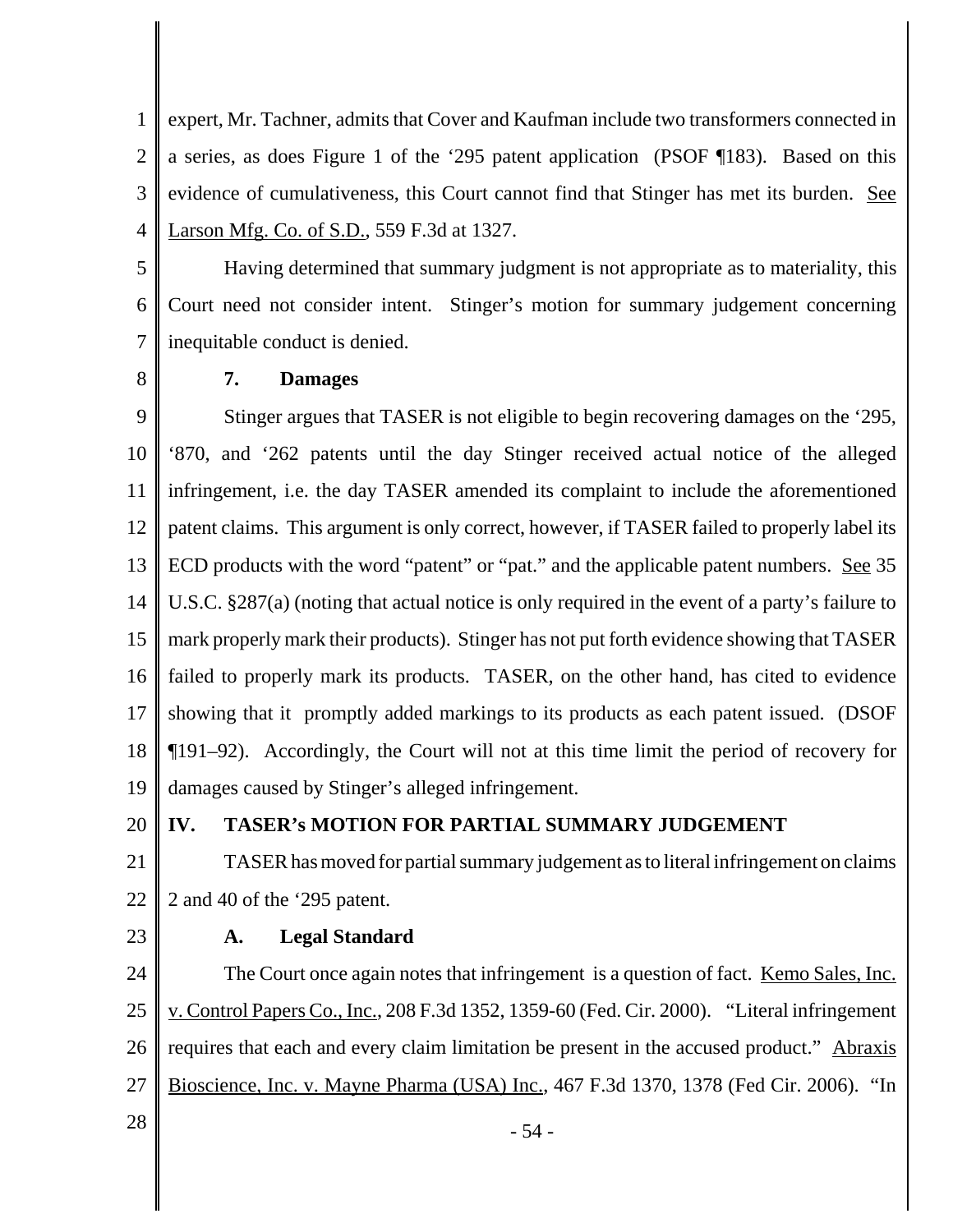1 2 3 4 5 6 7 8 order to literally infringe a method claim, the accused device must literally meet each and every one of the claim limitations." Desper Prods., Inc. v. OSound Labs, Inc., 157 F.3d 1325, 1337 (Fed. Cir. 1998). "Summary judgment is appropriate if, drawing all factual inferences in favor of the non-movant, there is no genuine issue of material fact and the movant is entitled to judgment as a matter of law." Combined Sys., Inc. v. Def. Tech. Corp., 350 F.3d 1207, 1209 (Fed. Cir. 2003). Accordingly, TASER must demonstrate the absence of a disputed issue of material fact concerning its allegation that the S-200 satisfies all of claims 2 and 40's limitations.

9 10 11 12 13 14 15 16 17 18 19 20 21 22 Before beginning its analysis, the Court notes Stinger's argument that claim 40 is a method claim, TASER did not sue for inducing infringement, and, therefore, Stinger is precluded from being held liable for infringing claim 40. Stinger's assertion, however, is factually incorrect. TASER's second amended complaint at ¶35 includes a charge of inducing infringement. (Dkt. #51). A party is liable for inducing infringement on a method claim "if it sells infringing devices to customers who use them in a way that directly infringes the method claim." AquaTex Indus., Inc. v. Techniche Solutions, 419 F.3d 1374, 1380 (Fed Cir. 2005). A finding of inducement is dependent on a finding of direct infringement. Joy Techs., Inc. v. Flakt, Inc., 6 F.3d 770, 774 (Fed. Cir. 1993) ("Liability for either active inducement of infringement or for contributory infringement is dependent upon the existence of direct infringement."). In this case, there is no question that Stinger sold the S-200 to customers who, if this Court finds direct infringement, would necessarily have used the S-200 in an infringing matter. Accordingly, a finding of direct infringement as to claim 40 is sufficient to prove inducement.

23

# **B. Discussion**

24 25 26 27 At the outset, the Court notes that the scope of the Parties dispute concerning this motion is really quite narrow. Stinger, in its statement of facts and responsive brief, concedes that the S-200 embodies every elements of claim 2 and 40, with one exception; it disputes that the S-200 utilizes a dual-mode power supply. (DSOF ¶1–6 (stating that the S-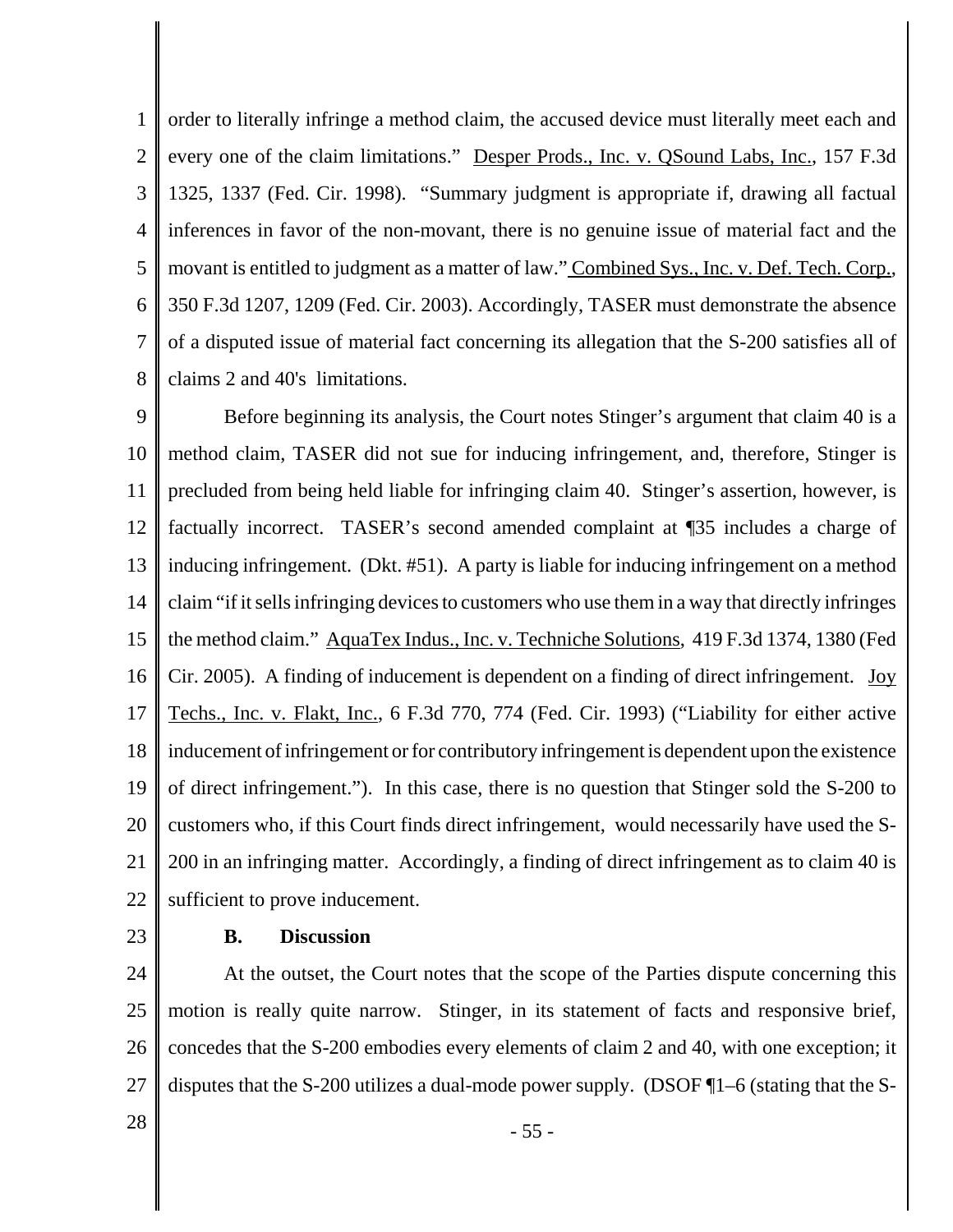1 2 3 4 5 6 7 8 9 10 11 12 13 14 15 16 200 is made and sold in the United states, is an ECD, includes first and second positionable electrodes, in operation may encounter a high impedance air gap, exhibits high or low voltage depending on the impedance of the circuit, and when the air gap is ionized the voltage in the circuit is reduced)). Stinger maintains that the S-200 does not infringe because it operates in only one mode. Returning to the language of the claims themselves, claim 2, in pertinent part, teaches "a power supply for operating in a first mode to generate a first high voltage . . . to ionize the air within the air gap to thereby reduce the high impedance across the air gap to a lower impedance to enable current flow across the air gap at a lower voltage level and for subsequently operating in a second mode to generate a second lower voltage output across the first and second electrodes." Likewise, Claim 40 teaches a method of "a first high voltage, short duration output across the first and second electrodes during a first time interval to ionize the air within the air gap," followed by a subsequent "second lower voltage output across the first and second electrodes during a second time interval to maintain the current flow across the first and second electrodes." The sole issue in the instant motion, then, is whether TASER has proven the absence of a genuine issue of material fact concerning its allegation that the S-200's utilizes a dual-mode power supply.

17 18 19 20 21 22 23 24 25 26 27 In their papers, the Parties appear to agree that the word "mode" refers to a distinct manner of circuit operation. At oral argument, however, Stinger's counsel suggested that manner of circuit operation is irrelevant, asserting that claims 2 and 40 require only a first high voltage output, followed by a low voltage output. He then went on to argue that the majority of prior art stun guns operate in this manner—a high initial voltage, followed by a low voltage output—so the S-200 does nothing more than practice the prior art and claims 2 and 40 are obvious or anticipated. There is, however, no practicing the prior art defense to infringement. Tate Access Floors, Inc. v. Interface Architectural Res., Inc., 279 F.3d 1357, 1366 (Fed Cir. 2002) ("This court [has] made unequivocally clear . . . that there is no practicing the prior art defense to literal infringement."). Additionally, the Federal Circuit has made it perfectly clear that "that patent infringement and patent validity are treated as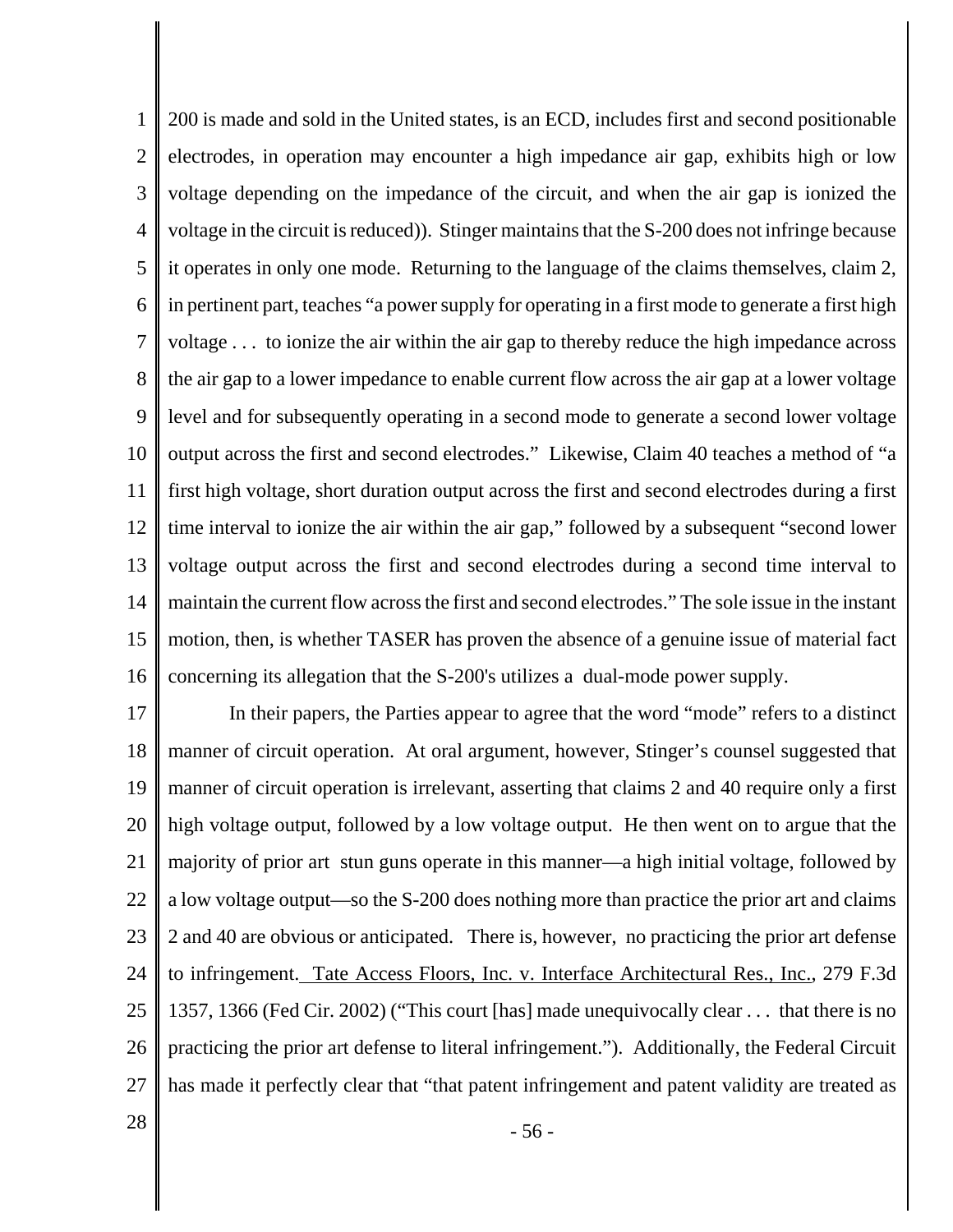1 2 3 4 5 6 7 8 separate issues." Pandrol USA, LP v. Airboss Ry. Prods., Inc., 320 F.3d 1354, 1365 (Fed Cir. 2003); <u>see id.</u> ("Though an invalid claim cannot give rise to liability for infringement, whether it is infringed is an entirely separate question capable of determination without regard to its validity." (Quoting Medtronic, Inc. v. Cardiac Pacemakers, Inc., 721 F.2d 1563, 1583 (Fed. Cir. 1983))). Courts routinely enter summary judgment concerning infringement, saving questions of validity for trial. <u>See e.g.</u>, Gemtron Corp. v. Saint-Gobain Corp., 572 F.3d 1371 (Fed. Cir. 2009). Accordingly, this Court may not consider Stinger's invalidity or practicing the prior art arguments when deciding TASER's instant motion.

9 10 11 12 13 14 15 16 17 18 19 20 21 22 23 24 More importantly, Stinger's position is not supported by the '295 patent itself. First, contrary to Stinger's assertions, the '295 patent does not merely teach the output of high voltage followed by a low voltage. Instead, it very explicitly references a power supply capable of operating in two distinct modes, the first *generating* a high voltage output and the second *generating* a lower voltage output. Furthermore, the patented modes of operation do not merely describe the rapid voltage drop phenomenon present in single-mode ECDs, whereby voltage drops significantly after the ionization of an air gap. As explained in the patent itself, even after that voltage drop, a single-mode "stun gun, which has by necessity been designed to have the capability of ionizing an air gap, must now continue operating in the same mode while delivering current flow or charge across the skin of a now very low impedance target. The resulting high power, high voltage stun gun circuit operates relatively inefficiently yielding low electro-muscular efficiency and with high battery power requirements." U.S. Patent 6,999,295 (filed Feb. 5, 2005). The claimed invention is not merely a low voltage output, but a distinct manner of circuit operation which generates the low voltage output more efficiently, thereby alleviating the inefficiencies present during the low voltage output phase of single-mode guns.

25 26 27 Stinger does not dispute that it uses a first power-supply mode to generate a voltage sufficient to ionize an air gap. Consequently, Court must determine whether the S-200 utilizes a second mode of circuit operation that generates the low-voltage output it produces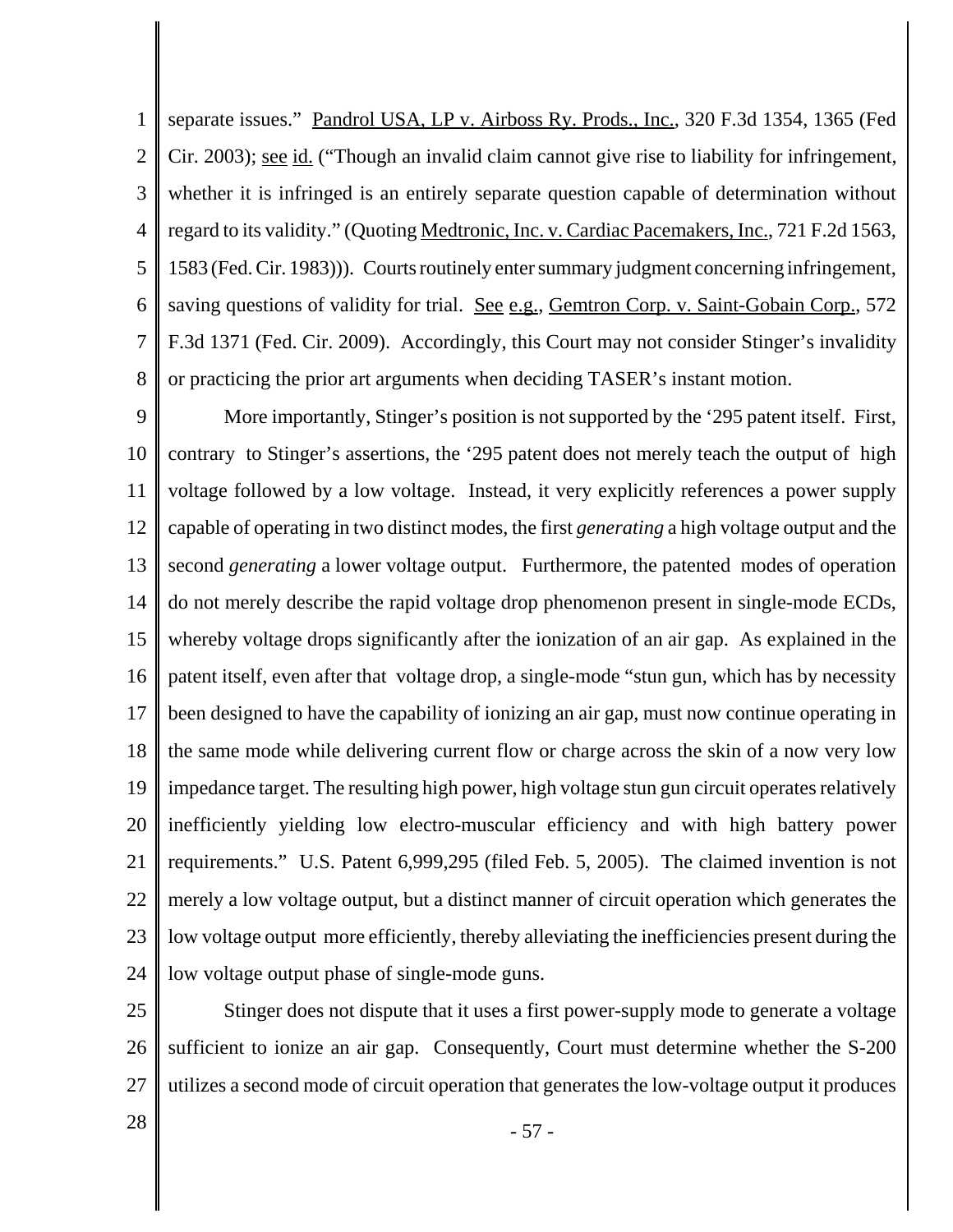| 1              | after ionization an air gap. TASER argues that it does. In support of this position, TASER                                                                                                                                                    |
|----------------|-----------------------------------------------------------------------------------------------------------------------------------------------------------------------------------------------------------------------------------------------|
| $\overline{2}$ | relies on a number of different pieces of evidence. First, it cites to Dr. Rodriguez's expert                                                                                                                                                 |
| 3              | report. In his report, Dr. Rodriguez concludes that the S-200's operates in two modes, a first                                                                                                                                                |
| $\overline{4}$ | high voltage output mode which generates a voltage sufficient to ionize an air-gap, and a                                                                                                                                                     |
| 5              | second mode which generates a lower voltage to maintain the flow of current across the                                                                                                                                                        |
| 6              | ionized gap. (PSOF ¶44). Dr. Rodriguez' conclusion is supported by his analysis of the S-                                                                                                                                                     |
| $\overline{7}$ | 200's circuitry, which he explains operates differently in each of the two modes he identified.                                                                                                                                               |
| 8              | In the first, high-voltage mode:                                                                                                                                                                                                              |
| 9              | the S-200's capacitor bank is charged up to approximately 115V. Next, the                                                                                                                                                                     |
| 10             | S-200's microprocessor causes a signal called pQFSW1 to transition from 0<br>to 1. That, in turn, causes the S-200's IGBT switch to turn on. When the IGBT<br>switch turns on, the charge stored on the capacitor bank begins to flow through |
| 11             | the primary of the $S-200$ output transformer, T2. During that time, the $\overline{T}2$<br>secondary voltage reaches several thousand volts (with positive polarity), but                                                                    |
| 12             | not a high enough voltage to ionize the air gap. Next, after approximately 9<br>microseconds, the S-200's microprocessor causes the pQFSW1 signal to                                                                                          |
| 13             | transition from 1 to 0, which switches the IGBT off. When the IGBT switches<br>off, the current in the primary of T2 rapidly decreases, which induces a voltage                                                                               |
| 14             | on the secondary that is high enough to ionize the air gap. That voltage is not<br>limited to the voltage on the capacitor bank times the transformer turns ratio.                                                                            |
| 15             | This allows the secondary voltage to exceed the primary voltage times the<br>turns ratio.                                                                                                                                                     |
| 16             | (PSOF ¶44) (internal citations omitted)). Dr. Rodriguez' report then identifies a second                                                                                                                                                      |
| 17<br>18       | mode which is utilized to flow current at a low voltage through an ionized air gap:                                                                                                                                                           |
| 19             | After the air gap has been ionized and is in a low impedance state, the<br>microprocessor continues to toggle signal pQFSW1, which switches the IGBT                                                                                          |
| 20             | on and off. Each time the IGBT switches on, current flows from the capacitor<br>bank through the primary of T2, causing a corresponding current and voltage                                                                                   |
| 21             | to appear on the secondary. The voltage on the secondary is directly related<br>to the voltage on the primary by the turns ratio of the transformer. Each time                                                                                |
| 22             | the IGBT switches off, it induces a negative voltage on the secondary, but,<br>because there is now a conducting load in the circuit (and because the                                                                                         |
| 23             | capacitor bank has partially discharged), the induced negative voltage is not<br>as large as it was in the first mode.                                                                                                                        |
| 24             | $(\underline{Id.})$ .                                                                                                                                                                                                                         |
| 25             | TASER also cites the Court to Stinger's patent application for the S-200. In that                                                                                                                                                             |
| 26             | application, Stinger described the circuitry of the S-200, noting that it "may be recognized                                                                                                                                                  |
| 27             | as a flyback circuit that, when operated in pulsed mode, provides two drastically different                                                                                                                                                   |
| 28             | $-58-$                                                                                                                                                                                                                                        |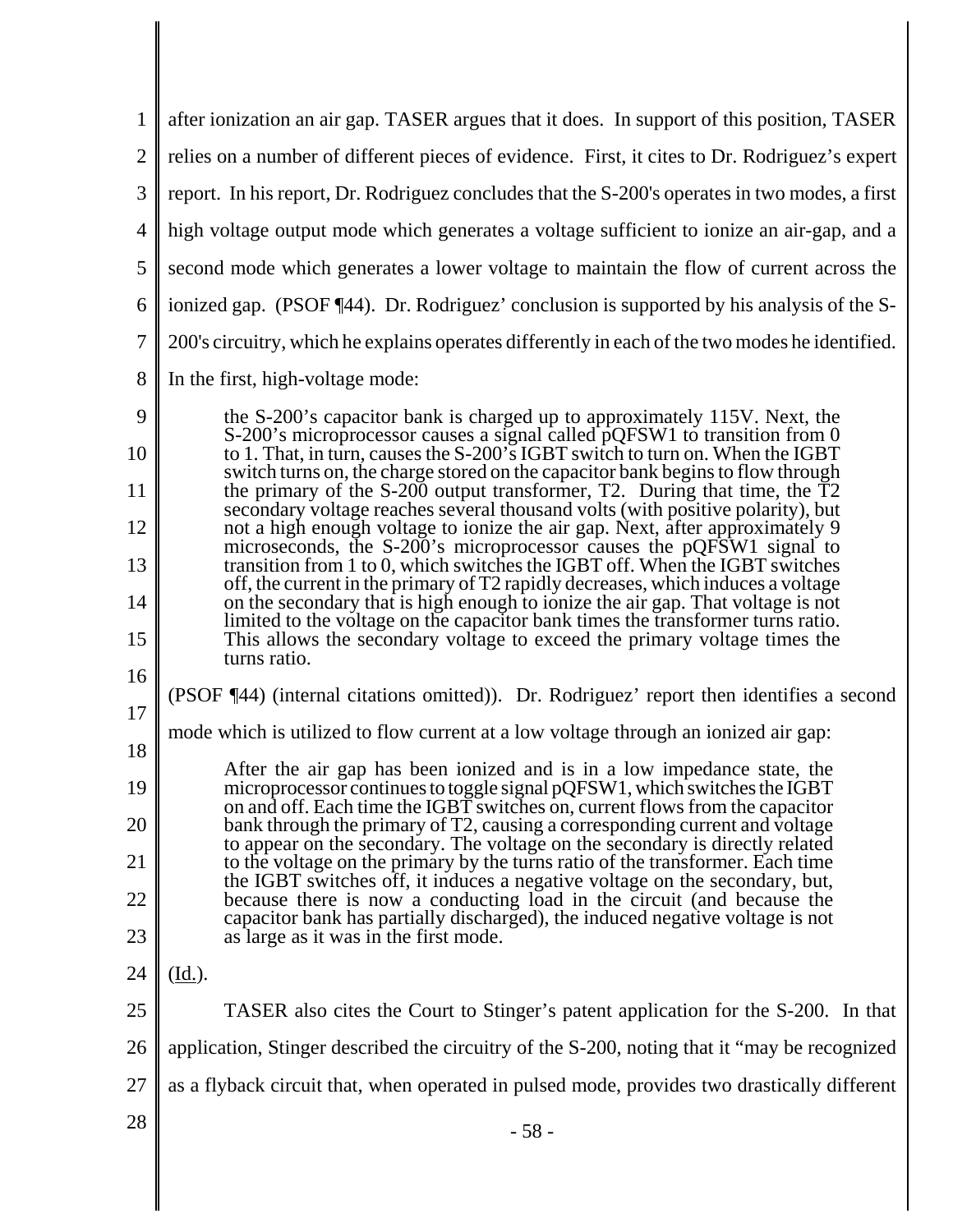| 1              | sets of output depending on the impedance across the output." (PSOF 145). TASER argues                                                                             |
|----------------|--------------------------------------------------------------------------------------------------------------------------------------------------------------------|
| $\overline{2}$ | that the patent applications's description of how these "drastically different sets of outputs"                                                                    |
| 3              | operate indicates the existence of two distinct modes of circuit operation, the second of which                                                                    |
| 4              | generates a significantly lower output voltage than the first. (PSOF ¶45–46). Finally,                                                                             |
| 5              | TASER cites to the deposition testimony of the inventor of the S-200, Mr. Saliga, where Mr.                                                                        |
| 6              | Saliga describes the S-200's transformer as operating in two modes; first as a flyback spark                                                                       |
| 7              | coil, and then, after ionization occurs, as a direct-drive power pulse transformer. In that same                                                                   |
| 8              | testimony, Mr. Saliga also articulates the difference between the flyback spark coil and                                                                           |
| 9              | direct-drive operations, noting that in its direct-drive capacity, the transformer is "not having                                                                  |
| 10             | to kick the voltage up."                                                                                                                                           |
| 11             | In addition to its scientific evidence, TASER draws the Court's attention to Stinger's                                                                             |
| 12             | own descriptions of the S-200. In a technical white paper prepared by Mr. Saliga, the S-200                                                                        |
| 13             | is described as operating like a "two-speed gear shift automobile—one gear gets you going                                                                          |
| 14             | from a dead stop and the other does the fast moving. Guns which can "switch gears" is a big                                                                        |
| 15             | factor which separates the men from the boys in effectiveness." (PSOF 127). That same                                                                              |
| 16             | white paper goes on to state:                                                                                                                                      |
| 17             | The design of an effective stun gun electrical waveform requires that the fired<br>darts manage to arc and spark through the target's outer clothes and then, once |
| 18             | an ionized-air and highly conductive plasma arc is established, the gun must<br>somehow automatically shift gears, so to speak, and drive home (to the target      |
| 19             | body) a much larger electrical current but with lower voltage to cause effective<br>involuntary muscle contraction.                                                |
| 20             | Similarly, in a presentation to potential investors Stinger explained:<br>( <u>Id.</u> ).                                                                          |
| 21             | Through the use of Quantum Flyback Technology or QFT™ the electrodes of                                                                                            |
| 22             | the $S-200$ stun gun deliver high-voltage energy in a precisely controlled series<br>of energy packets or "Quanta". The electronics delivers these energy quanta   |
| 23             | from a so called "Flyback" transformer circuit. Hence the name, Quantum<br>Flyback Technology.                                                                     |
| 24             | When in use, each energy packet has a dual personality: if the gun's electrodes                                                                                    |
| 25             | have not yet hit a target, the energy quantum "flies back" to over 56,000 volts<br>creating a commanding electrical spark - one which penetrates clothing easily.  |
| 26             | Yet once the "target" is contacted, the energy quantum delivers NMIW voltage<br>and current very efficiently.                                                      |
| 27             |                                                                                                                                                                    |
| 28             | - 59 -                                                                                                                                                             |
|                |                                                                                                                                                                    |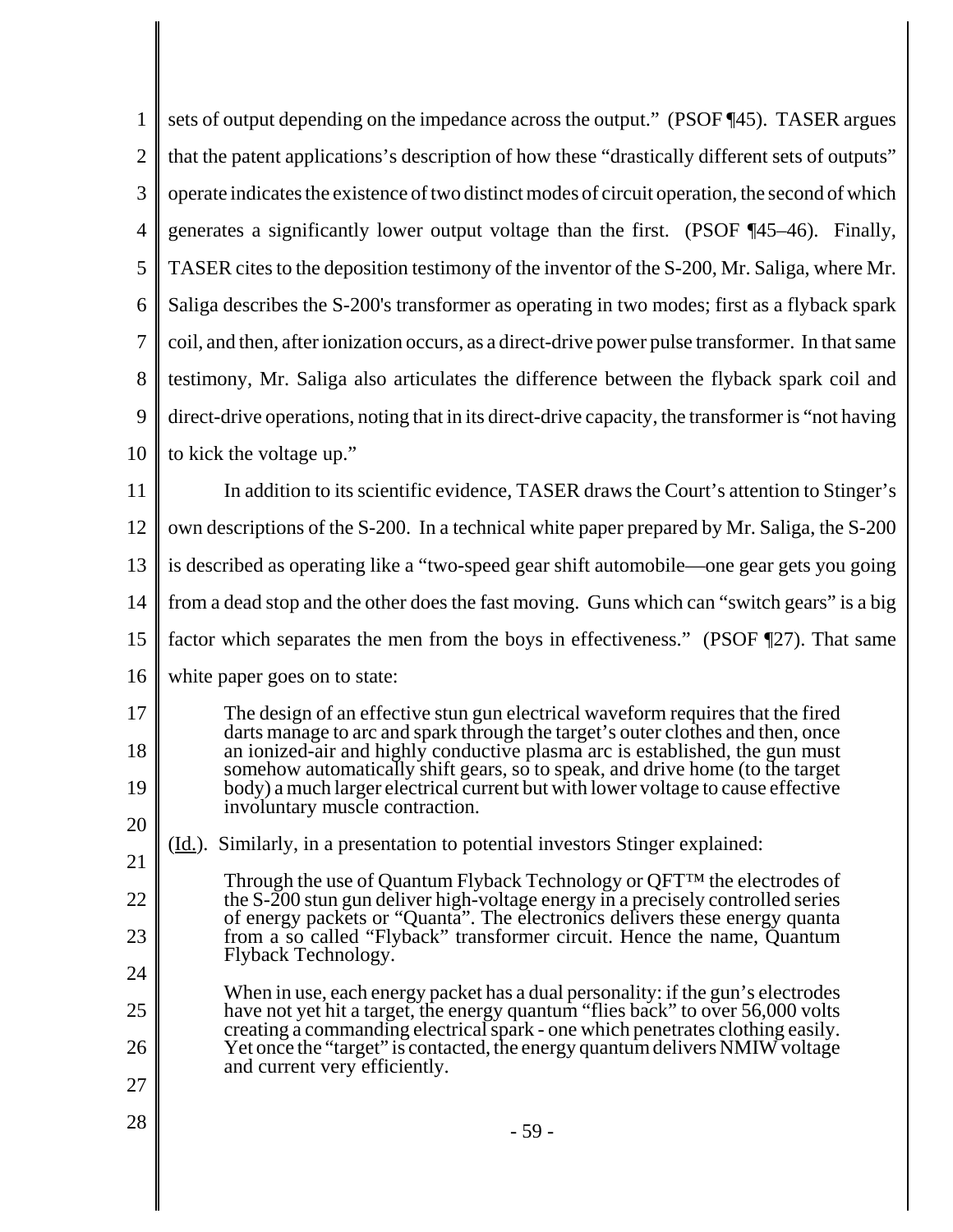1 2 Series of quantum pulses are delivered first as ionizing spark energy and then as a more immobilizing, lower-voltage, higher-current energy quanta once on target.

3 4 5 6 7 8 9 (PSOF ¶28). Finally, TASER has introduced evidence showing that Stinger's website describes the S-200 as "the most state of the art stun technology available in the world," "radically different than any previous versions," and having achieved the "most radical change to stun gun technology in years." (Id.) TASER argues that Stinger's various public proclamations, especially the claims of having invented a radically new ECD, undercut Stinger's assertion that the S-200 merely practices the prior-art, i.e. operates in one-mode as a blunt pulse weapon.

10 11 12 13 14 15 16 17 Based on the foregoing evidence, this Court concludes that TASER has met its initial burden of establishing the absence of any genuine issue of material fact. See Celotex Corp. v. Catrett, 477 U.S. 317, 323 (1986) (holding that the moving party bears the initial burden of establishing the absence of any genuine issue of material fact; the moving party must present the basis for its summary judgment motion and identify those portions of the record that it believes demonstrate the absence of a genuine issue of material fact). The key question becomes, then, whether Stinger has raised a disputed issue of material fact. This Court finds that it has not.

18 19 20 21 22 In its response, Stinger makes arguments directed towards the claims of invalidity contained in its summary judgment motion.<sup>10</sup> As a result, Stinger spends very little of its seventeen-page response actually contesting the infringement arguments and evidence raised in TASER's motion. It argues only that there is no evidence in the record that the S-200's circuit generates a second lower voltage and that the S-200's low-voltage output is caused

- 23
- 24

<sup>25</sup> 26 27 <sup>10</sup>The Court acknowledges TASER's concern that Stinger has attempted to use the instant motion to buttress the arguments it made concerning invalidity in its summary judgment motion. The Court has not considered those arguments in deciding Stinger's motions, and will not consider them in the instant motion, except to the extent they concern literal infringement.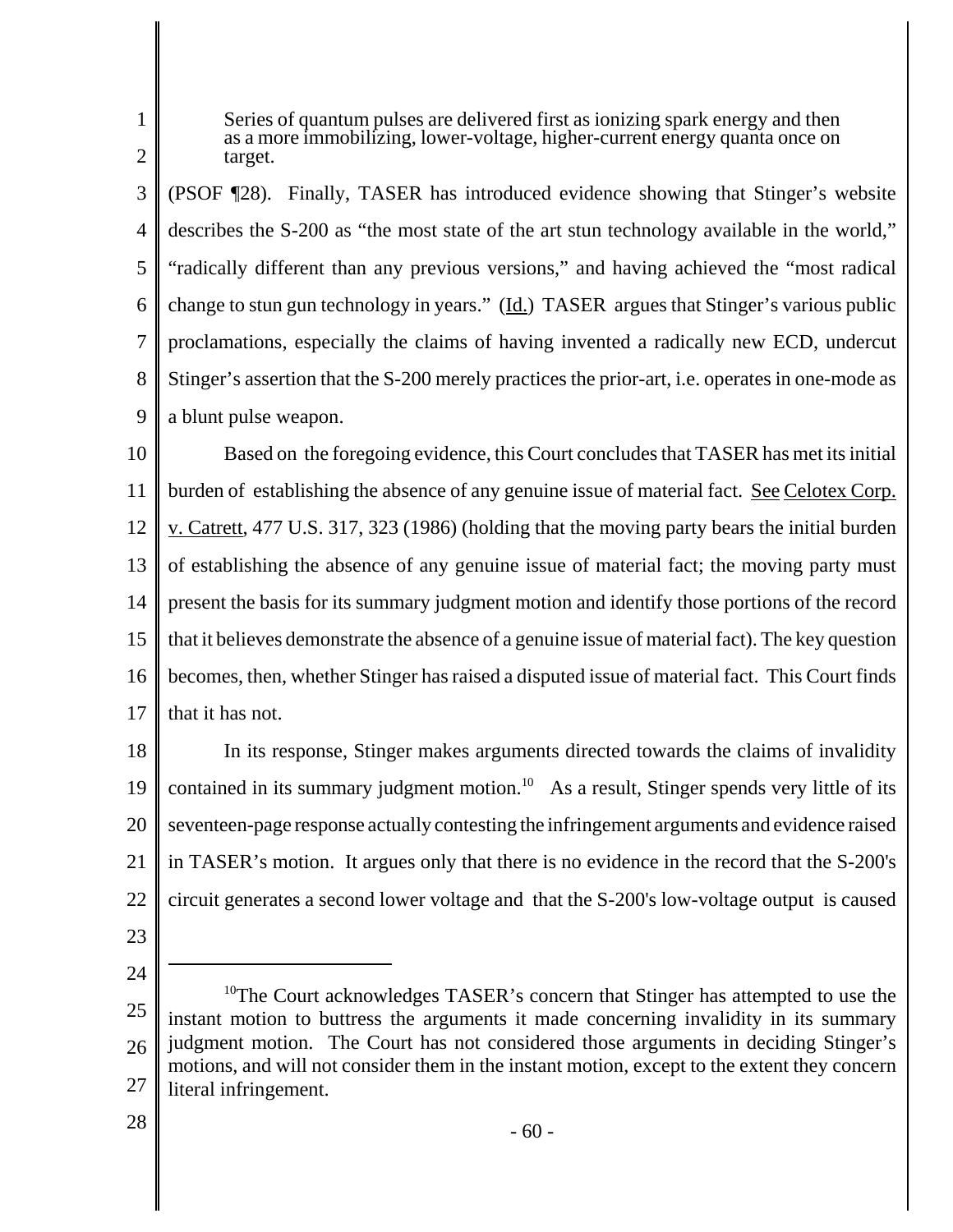1 2 3 4 5 6 7 8 9 10 11 12 by external factors, namely the level of impedance. In support of the latter assertion, Stinger cites exclusively to the testimony of TASER's expert, Dr. Rodriguez, in which Dr. Rodriguez admitted that the S-200 exhibits high voltage or low voltage depending on the impedance of the circuit. (DSOF ¶7). Based on this admission alone, Stinger summarily concludes that, "a reasonable trier of fact could conclude that the S-200 is constantly generating a single mode first high voltage output that is being externally reduced by passage through a load or loads in the circuit." (Dkt. #192, p.4). Additionally, Stinger relies on Ohm's law to explain away statements in its literature that appear to suggest the S-200 utilizes dual modes. Ohm's law is a well known scientific law, which teaches that voltage drop relates to an increase in current flow. Based on Ohm's law, Stinger describes the boasts made in its advertisements as mere tautologies. In other words, Stinger was using mere puffery to describe the normal operation of an electrical circuit or single- mode ECD.

13 14 15 16 17 18 19 20 21 22 23 The testimony of Dr. Rodriguez on which Stinger relies, is not enough to raise a disputed issue of material fact concerning a second operating mode. Dr. Rodriguez's testimony explains what *triggers* the S-200 's drop in voltage; lack of impedance in the air gap. It does not, however, explain what actually *causes* that drop in voltage. In single-mode ECDs, the ionization of the air gap is the sole cause of the ECD's decease in output voltage. The '295 patent, however, teaches a system whereby the ionization of the air gap triggers the circuit to generate the lower voltage. In other words, the difference between the prior art and the '295 patent is not the triggering event, but how the ECD reacts to that event. Thus, the mere fact that Dr. Rodriguez has identified impedance, or lack thereof, as triggering the S-200's lower voltage output is not determinative, as it does not explain what is actually responsible for the lower voltage output; natural forces or the circuit operation.

24 25 26 27 Additionally, Stinger's claims that there is no evidence of dual-modes of operation is clearly not true. Dr. Rodriguez' expert report clearly identifies two distinct modes of circuit operation, the second of which produces a lower voltage than the first. The report explains how in the first mode the S-200's output voltage is quite large and not limited to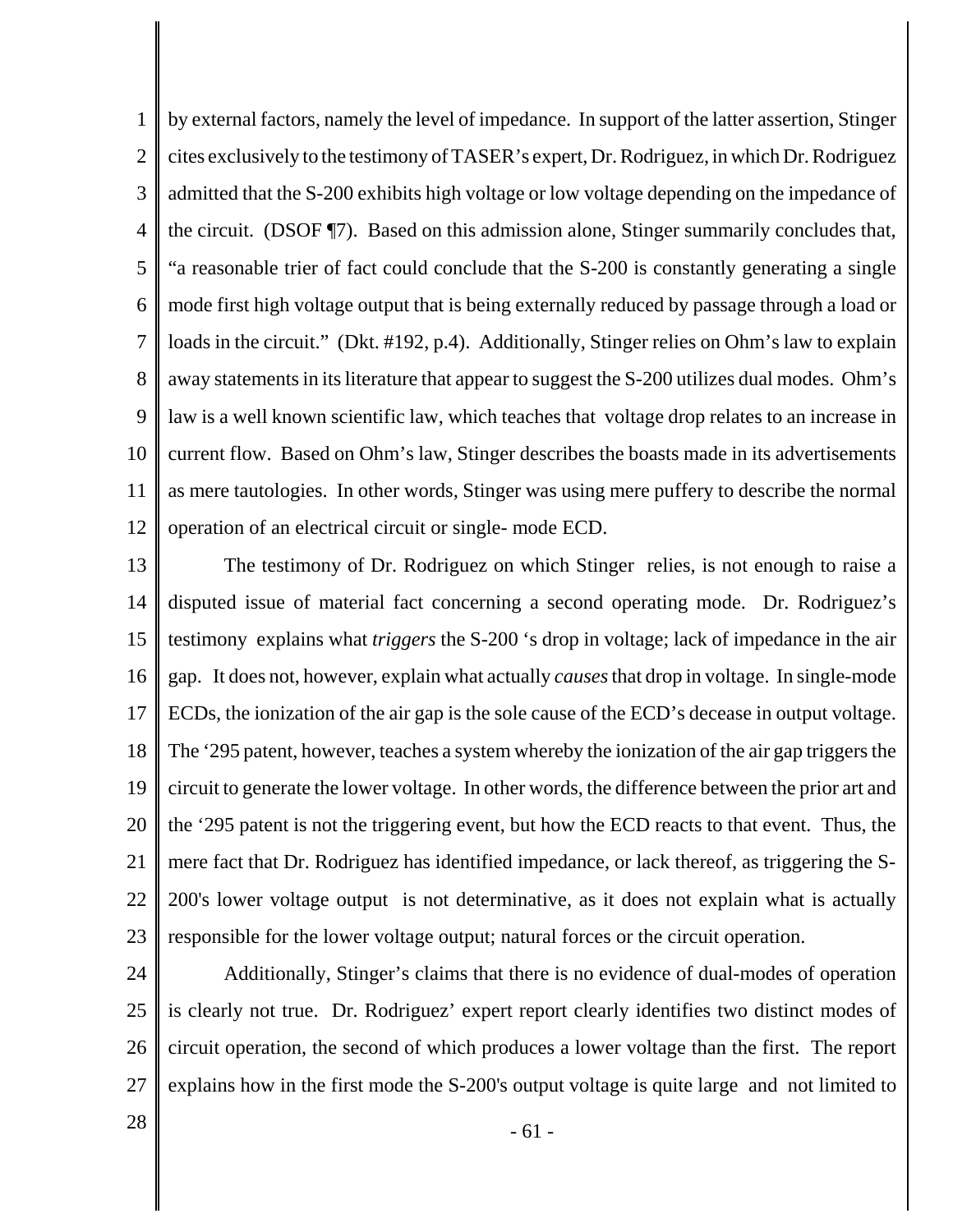1 2 3 4 5 6 7 8 the voltage on the capacitor bank times the transformer turns ratio, whereas in the second mode the output voltage is drastically smaller, directly related to output on the primary by the transformer turns ratio. Additionally, Dr. Rodriguez' conclusions are supported by the deposition testimony of Mr. Saliga, who not only describes two modes of operation—flyback and direct drive—but distinguishes them by noting that in the direct-drive mode, the transformer does not have to "kick-up" the voltage. Mr. Saliga's testimony directly refutes Stinger's claims that the voltage output of the S-200 depends entirely on external factors, as the transformer would not have to "kick-up" the voltage were that the case.

9 10 11 12 13 14 15 16 17 18 19 20 21 If by "no evidence" Stinger meant to imply that TASER's evidence does not support the conclusions TASER draws, Stinger has failed to explain why that is the case. Other than the Rodriguez' testimony, which does not directly address the determinative question of fact, Stinger has failed to cite to evidence in the record disputing TASER's evidence. Specifically, Stinger has not directed the Court to evidence contradicting or explaining the Rodriguez report's description of the operation of the S-200's circuit, the deposition testimony of Mr. Saliga, or the S-200's patent application. Accordingly, Stinger's blanket denial that the S-200 operates in two modes amounts merely to unsupported opposition to TASER's factually supported allegations. Such a response is insufficient to prevent the entry of summary judgment. Taylor v. List, 880 F.2d 1040, 1045 (9th Cir. 1989) (stating that conclusory allegations, unsupported by factual material, are insufficient to defeat a motion for summary judgment.). And, if such evidence is in the record, it is Stinger's job, not this Court's, to bring it to light.

22 23 24 25 26 27 In light of the uncontroverted scientific evidence put forth by TASER, this Court need not even discuss Stinger's public statements concerning the S-200 in order to find that no reasonable juror could conclude that the S-200 does not operate in two modes. In so doing, the Court acknowledges Stinger's argument that the S-200 only has one transformer and, therefore, cannot utilize a dual operating mode. The amount of transformers, however, is besides the point as neither Claim 2 nor Claim 40's teach a particular number of transformers.